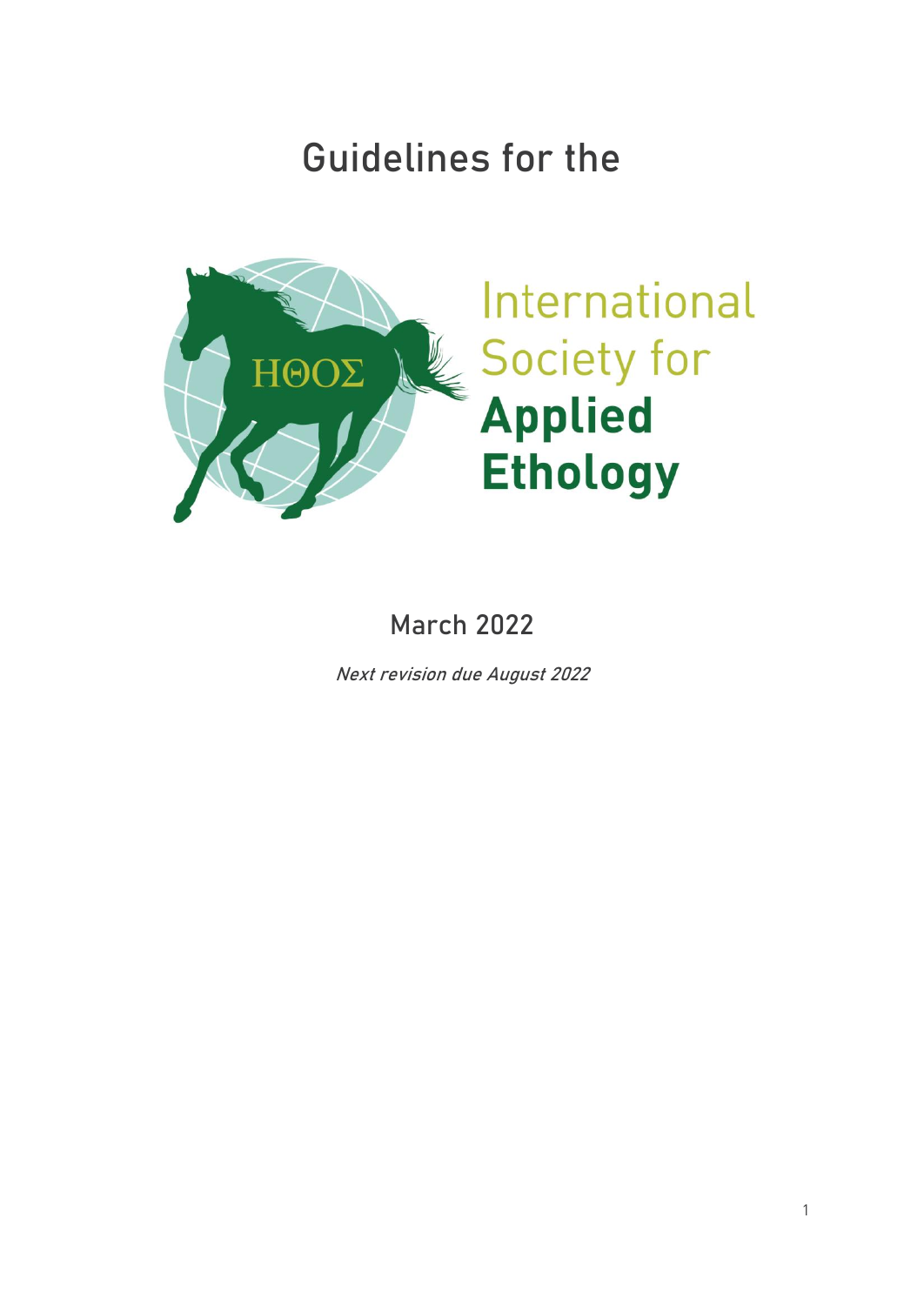### Foreword

From its beginning in 1966 at a meeting of 26 veterinarians from Scotland and England, the Society for Veterinary Ethology (SVE), within a few years, grew by enrolling veterinarians, ethologists and other persons involved in animal behaviour, health and welfare from the UK and continental Europe. SVE continued to grow and became a society with membership from many countries and spanning many scientific disciplines and on its 25<sup>th</sup> anniversary, the Society's diversity was recognised when it was renamed the International Society for Applied Ethology. The increase in size and distribution of membership not only meant an increase in the influence and competence of the ISAE, but also led to an increase in the workload and organisational skills needed for the day-to-day running of the Society.

This document gives details about the functions and procedures that are important for the work of ISAE, based on the Constitution of the ISAE [\(Appendix I\)](#page-35-0). The Guidelines evolve by capturing decisions made by the ISAE Council and through feedback from ISAE members, and they encapsulate the corporate memory and provide consistency from one administration to the next. The Guidelines exist to increase the transparency of the operating of the ISAE and to assist in the running of the many and different aspects of it. In the wording of the Guidelines, we try to find an appropriate balance between longwinded prose and short rule-like lists whilst avoiding heavy, legal phrasing.

We acknowledge the support from Bill Jackson, ISAE's Legal Assessor (1926- 2020). We also acknowledge the efforts in the initial development of these Guidelines of Julie Morrow, Procedural Advisor to the ISAE (2000-2003)..

March 2022

Heleen van de Weerd, Procedural Advisor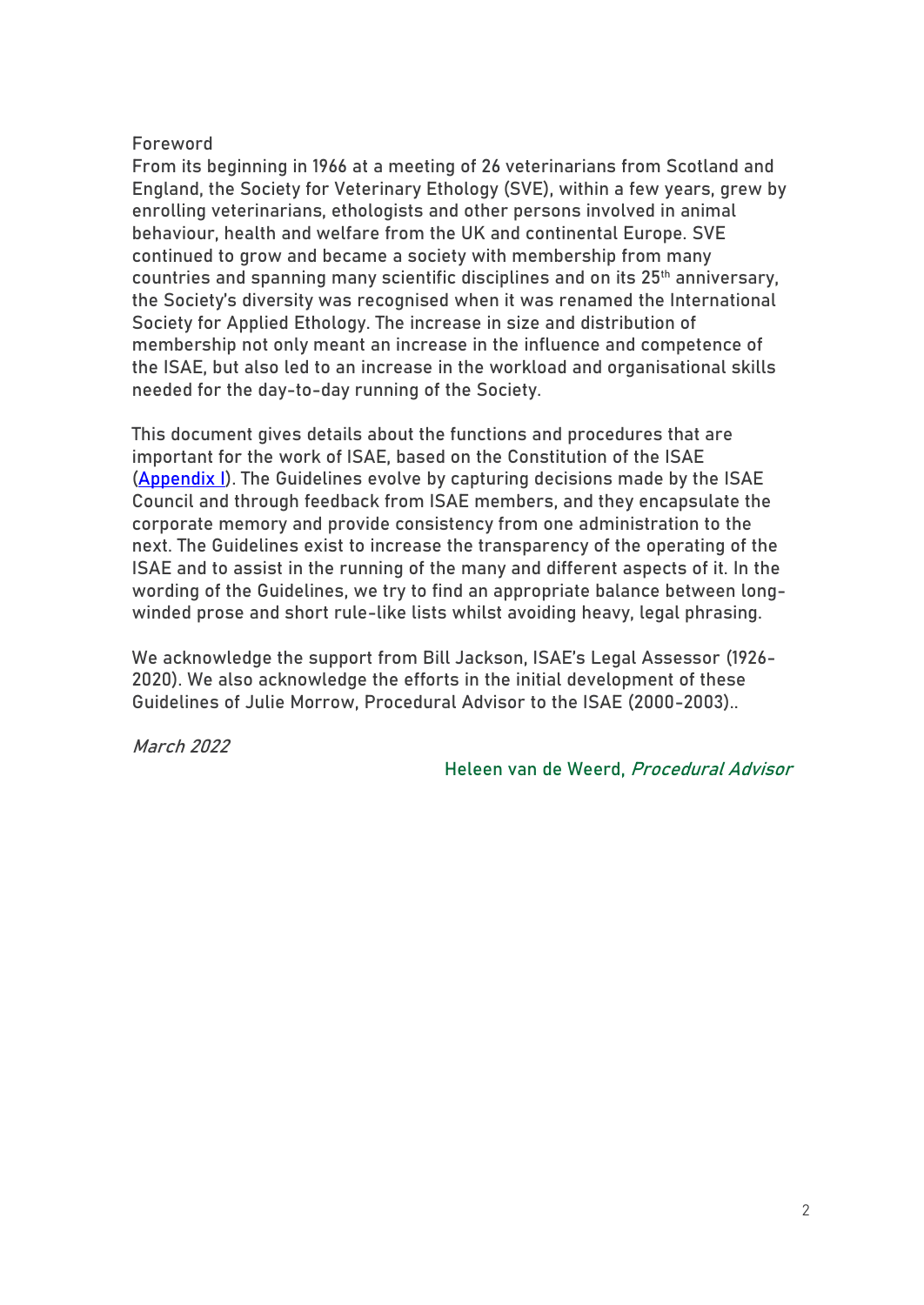# **Table of Contents**

| <b>MEETINGS.</b> | 20 |
|------------------|----|
|                  |    |
|                  |    |
|                  |    |
|                  |    |
|                  |    |
|                  |    |
|                  |    |
|                  |    |
|                  |    |
|                  |    |
|                  |    |
|                  |    |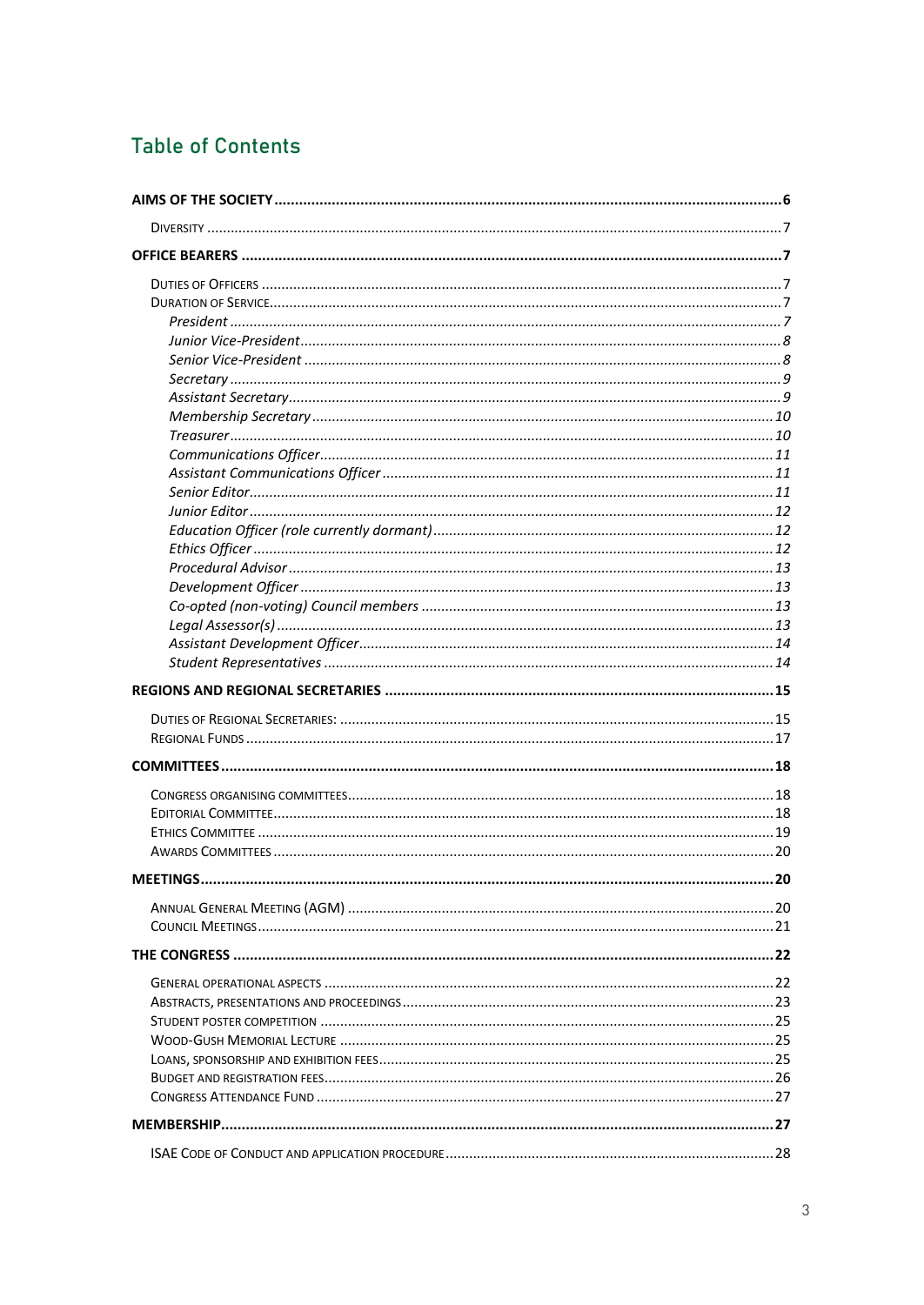| APPENDIX I: THE CONSTITUTION OF THE INTERNATIONAL SOCIETY FOR APPLIED ETHOLOGY 36        |  |
|------------------------------------------------------------------------------------------|--|
|                                                                                          |  |
|                                                                                          |  |
| THE CHARITABLE PURPOSES OF THE ISAE ARE THE ADVANCEMENT OF SCIENCE, OF EDUCATION, AND OF |  |
|                                                                                          |  |
|                                                                                          |  |
|                                                                                          |  |
|                                                                                          |  |
|                                                                                          |  |
|                                                                                          |  |
|                                                                                          |  |
|                                                                                          |  |
|                                                                                          |  |
|                                                                                          |  |
|                                                                                          |  |
|                                                                                          |  |
|                                                                                          |  |
|                                                                                          |  |
|                                                                                          |  |
|                                                                                          |  |
|                                                                                          |  |
|                                                                                          |  |
|                                                                                          |  |
| APPENDIX VII: ANTI-HARASSMENT POLICY FOR THE INTERNATIONAL SOCIETY FOR APPLIED ETHOLOGY  |  |
|                                                                                          |  |
|                                                                                          |  |
|                                                                                          |  |
|                                                                                          |  |
|                                                                                          |  |
|                                                                                          |  |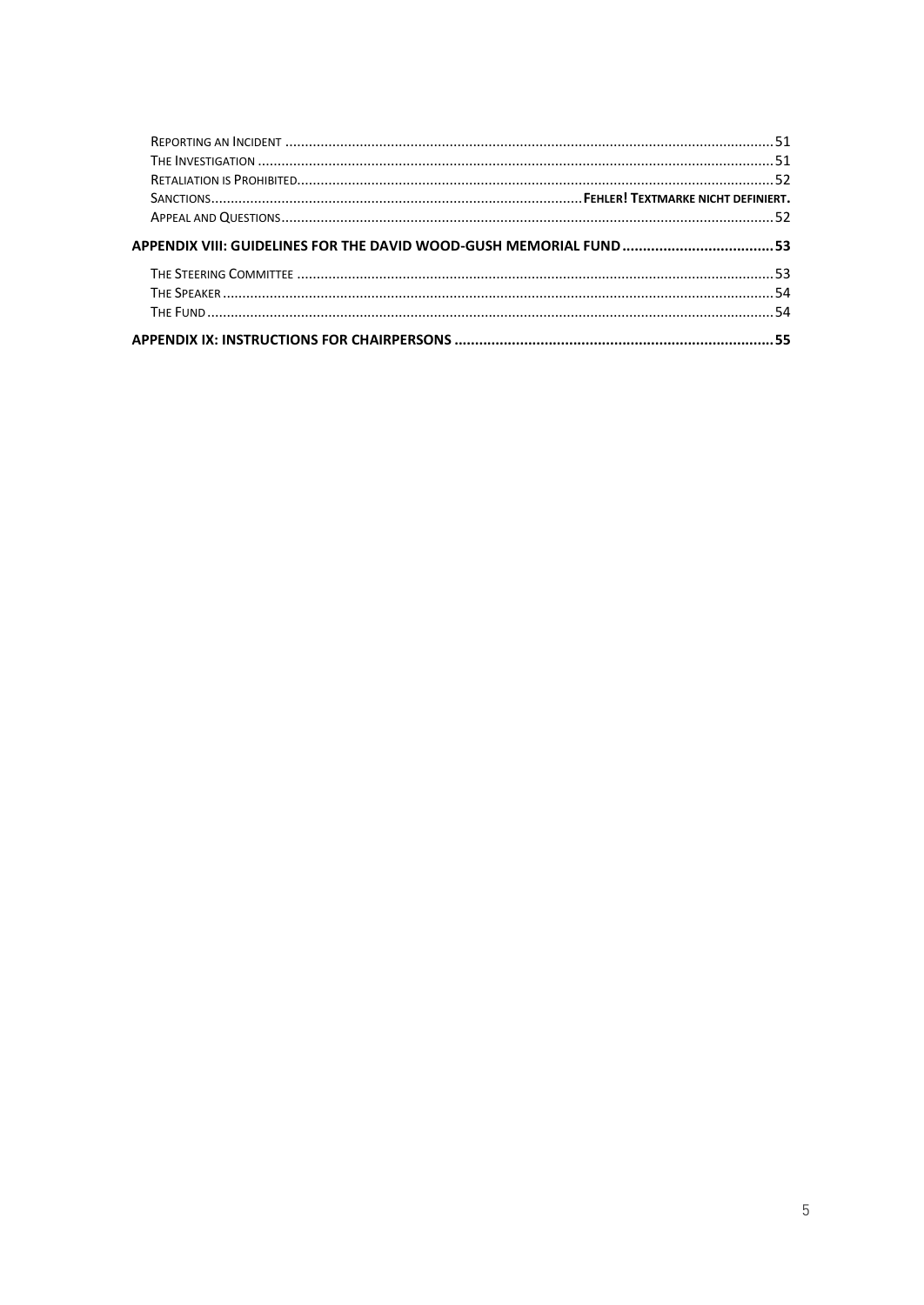# Aims of the Society

<span id="page-5-0"></span>As described in the Constitution [\(Appendix I\)](#page-35-0), the aims of the Society are:

a. to encourage and support basic and applied research into the behaviour of animals as related to the use of animals by humans. This includes domestic, laboratory, zoo, companion, pest and captive animals or managed wild animals;

b. to stimulate the incorporation into practice of advances resulting from research into animal behaviour. This includes the application of results for the improvement of animal welfare, protection and legislation; standards for management and housing of animals; nature conservation; food security; and sustainable livestock production.

c. to provide an international forum in which scientists can communicate and discuss the results of the above research. This can be achieved by organising or encouraging scientific meetings and by encouraging scientific publications;

d. to encourage, where appropriate, links between applied animal behaviour science and other disciplines. This can be realised by encouraging presentations, discussions and publications and by maintaining contacts with appropriate scientific societies;

e. to encourage and support the teaching of animal behaviour in research and academic institutions, especially veterinary schools, departments of animal science and animal production, and departments concerned with laboratory or companion animals or captive wildlife;

f. to provide a pool of expertise to national governments, international bodies, industry and to those animal welfare organisations which deal with problems involving animal behaviour. To encourage, where possible and appropriate, the assimilation of scientific knowledge so as to facilitate its use in relation to practical problems concerning the way animals are kept and cared for.

In 2017 the ISAE was awarded charitable status by the Office of the Scottish Charity Regulator (the Society is still officially based in Edinburgh) and became a Scottish Charitable Incorporated Organisation (SC047974). The charitable purposes of the ISAE are the advancement of science, of education, and of animal welfare.

In 2009 Council adopted an ISAE mission statement (updated 2018), which consists of a brief overview of ISAE's activities and stresses that ISAE can provide independent expertise on animal behaviour to third parties. The mission statement appears as Appendix V and on the ISAE website.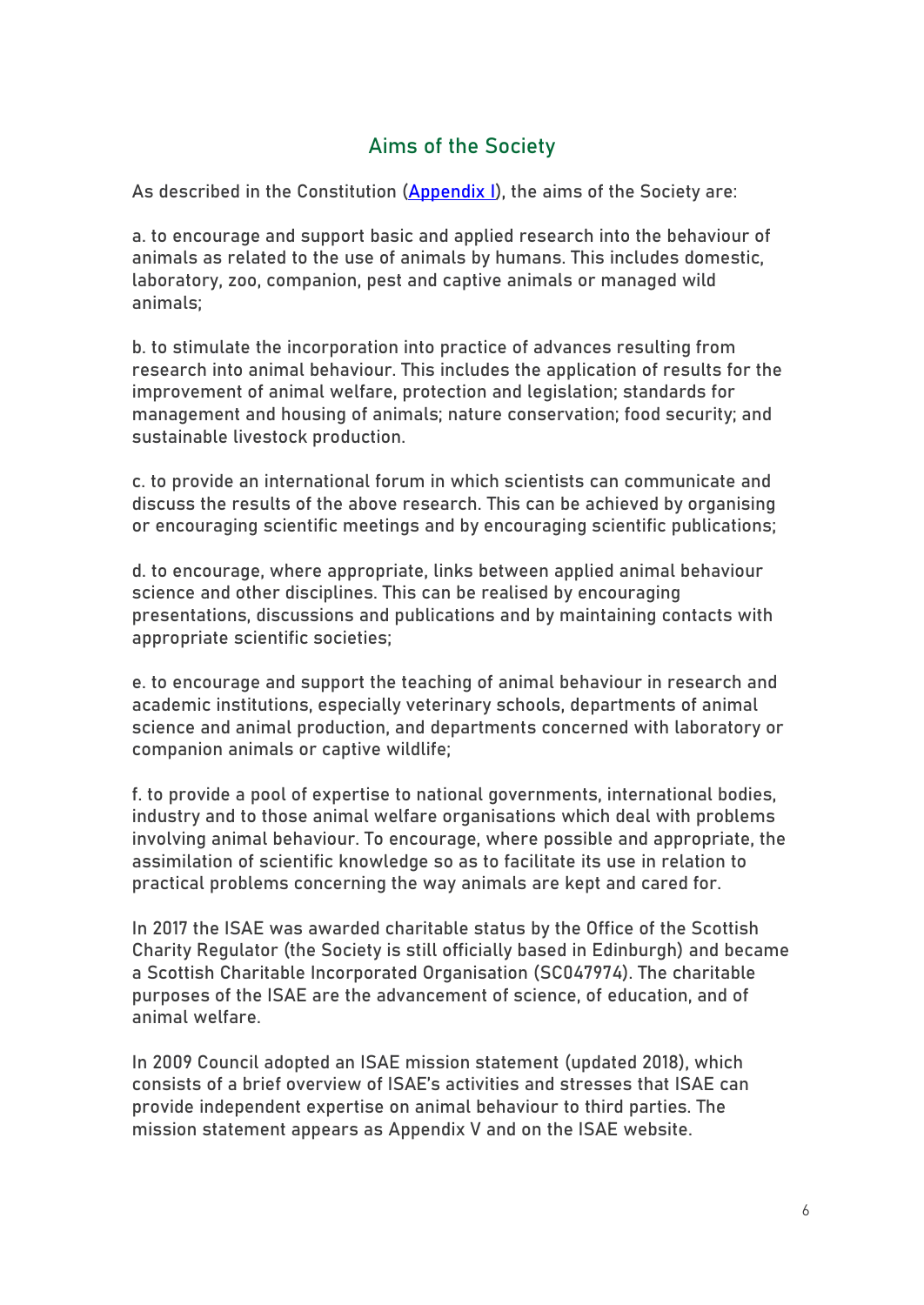# <span id="page-6-0"></span>**Diversity**

The Society recognises the importance of supporting and promoting diversity in its membership and the wider community, in gender, age, ethnicity, geographical representation and other factors. This should be applied in nomination and selection of officers, representatives, lecturers and recipients of funds, awards and honours.

# Office Bearers

# <span id="page-6-2"></span><span id="page-6-1"></span>Duties of Officers

The elected officers shall perform the duties described in this section and such other duties as are prescribed for the office in the constitution, these guidelines, by Council, and by the President. All elected officers shall each year prepare a (short) report to be presented at the Annual General Meeting (AGM). This can be a summarised version of that published in the June Newsletter. In addition, some reporting is required prior to the New Year (electronic) Council Meeting. All officers should ensure that their contact information is accurate wherever it appears (e.g. website, forms, Newsletter) and promptly notify the Communications Officer of any changes. Council members are expected to attend as many meetings (including the AGM) as possible.

# <span id="page-6-3"></span>Duration of Service

In accordance with the Constitution, the Hon. President, the Hon. Junior Vice-President and the Hon. Senior Vice-President shall serve for a maximum of two years. The Hon. Senior Editor and the Hon. Junior Editor shall normally serve for a maximum of two years. Other office-bearing members shall normally serve for a maximum of four years. Closely related roles (main and assistant positions) should aim to be staggered (with a 2-year overlap) to ensure continuity). Other circumstances in which a Council Officer will cease to hold office are given in the constitution.

### <span id="page-6-4"></span>President

- 1. Be the chief executive officer and official spokesperson of the ISAE.
- 2. Preside over the Council and business meetings and assume overall responsibility for the affairs of the ISAE, including maintaining contact with external groups such as the World Organisation for Animal Health (OIE).
- 3. Appoint the Chairpersons of standing committees of the ISAE and such temporary committees as may be desirable; appoint members of standing committees in consultation with the Council.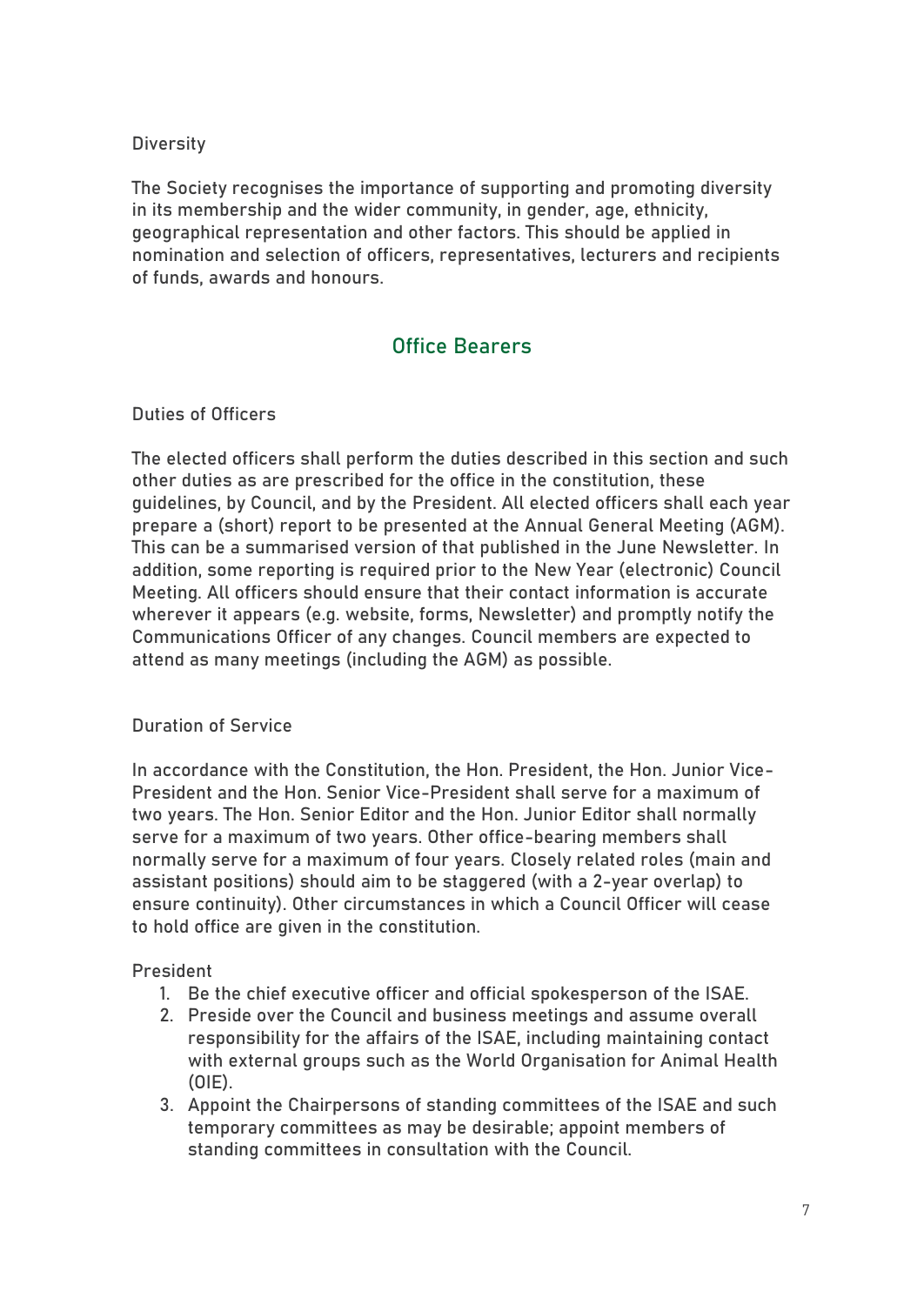- 4. Sign and execute in the name of the ISAE all authorised deeds, mortgages, bonds, contracts or other instruments, except where the signing and execution is expressly delegated to some other officer or agent of the ISAE.
- 5. Prepare the Annual Report of ISAE's activities related to its charitable purposes for the OSCR.
- 6. Ensure that Student Representatives are elected yearly by the student membership, in November/December (in time to take office at the New Year Council Meeting).

<span id="page-7-0"></span>Junior Vice-President

- 1. Assume the duties of the President in the latter's absence or inability to serve.
- 2. Act as the coordinator for the Regional Secretaries, report on regional activities at Council Meetings and, before Congress Council Meetings, ask Regional Secretaries to provide a breakdown of their region's income and expenses.
- 3. Whenever practical, organise an informal gathering of Regional Secretaries at the annual congress to facilitate the exchange of information and experience.
- 4. Assist the Treasurer with applications for regional funds.

<span id="page-7-1"></span>Senior Vice-President

- 1. Serve as a consultant and advisor to the President, in order to provide continuity in the development and implementation of long-term policies of the ISAE.
- 2. Be responsible, in the absence of the Procedural Advisor, for ensuring that all meetings of Council and the general membership are conducted according to the Constitution and guidelines of the ISAE.
- 3. Coordinate the planning of future annual congresses of the ISAE.
- 4. Contact future congress organisers as soon as possible and preferably at least 2 years prior to the congress and bring to their attention the requirements for congresses, as described in these Guidelines.
- 5. Serve as the chair of the Congress Advisory Committee and, as such, ensure that written policies relating to congresses are developed and revised annually.
- 6. Consult with the Treasurer and advise, in writing, the Local Congress Organising Committee (LCOC) of the sum up to which the Society will underwrite the congress.
- 7. Receive and make decisions (with the Treasurer and two other Council Members) on applications for the Congress Attendance Fund.
- 8. Ensure that the LCOC liaise with the D.G.M. Wood-Gush Memorial Fund for selection of the speaker for the Wood-Gush Memorial Lecture (see Appendix VIII for the full procedure).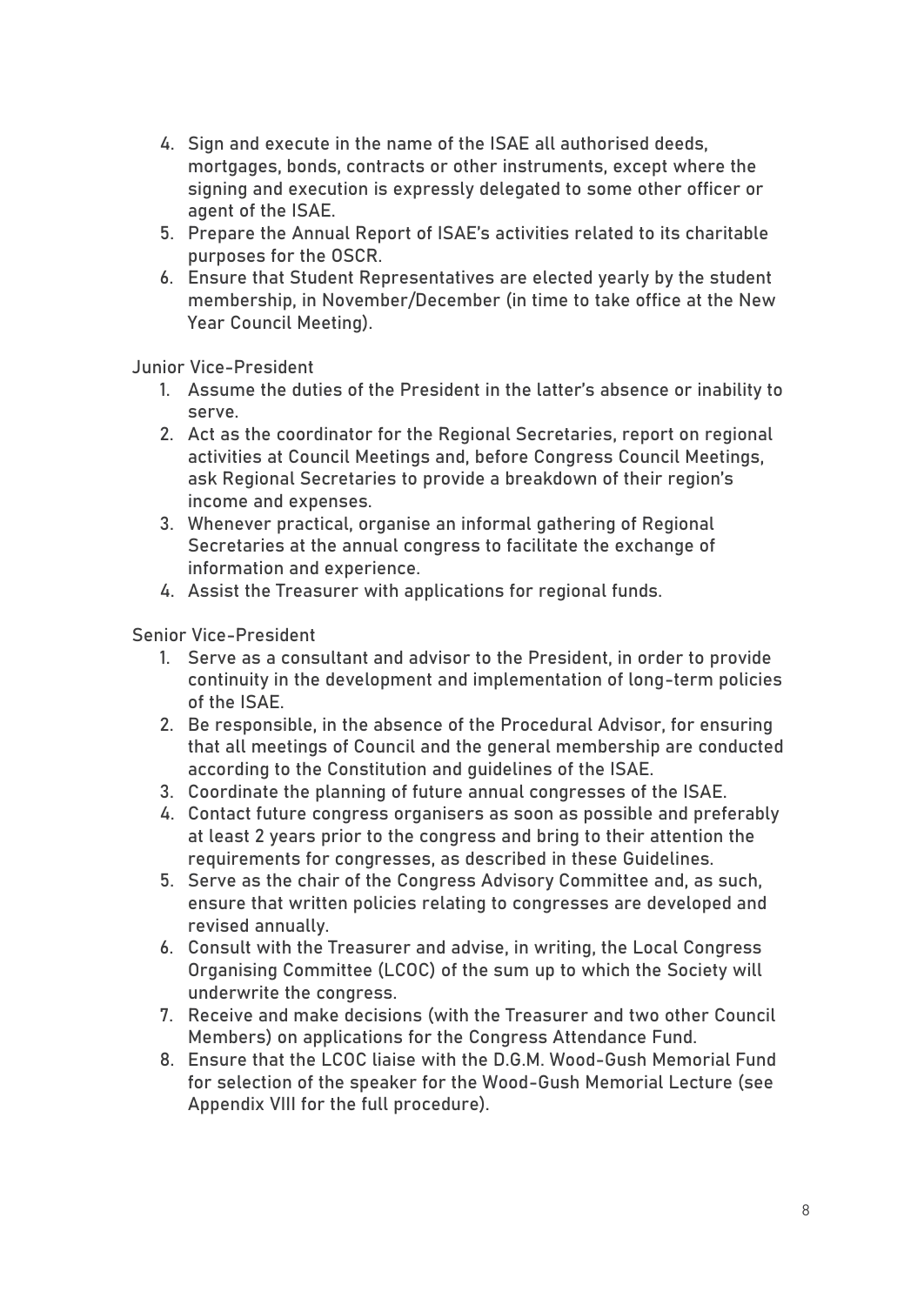- 9. Be responsible for maintaining a record of selected information from past congresses to assist with the running of future congresses, and ensure that the information is made available to congress organisers.
- 10. Liaise with other scientific societies to promote research and education in animal behaviour and animal welfare.

# <span id="page-8-0"></span>**Secretary**

- 1. Be responsible for all arrangements for Council and business meetings and record the minutes thereof.
- 2. Be the custodian of the records of the ISAE and securely store, electronically, Council and AGM minutes as necessary.
- 3. Keep on file all committee reports.
- 4. Send out the call to meetings.
- 5. Prepare the order of business (agenda) for all meetings.
- 6. Receive votes, collate and report back to Council on voting outcomes; this may be delegated to another Council member if appropriate.
- 7. Be responsible for the posting of Officers' reports to the AGM, either by making them available before the AGM or submitting them for inclusion in the Society Newsletter.
- 8. Forward AGM Minutes to the Communications Officer to make them available to members.
- 9. Determine when Council positions will become vacant, notify Council of these and promptly arrange for announcements and calls for nominations to positions to be made on the mailing list and in the Newsletter.
- 10. Ensure that the e-mail distribution list of the ISAE Council is maintained.
- 11. With the help of the Assistant Secretary, compile the Newsletter (usually published in December and June, prior to the Council Meetings)
- 12. Securely store, electronically, Newsletters as necessary.

<span id="page-8-1"></span>Assistant Secretary

- 1. Assume the duties of the Secretary in the latter's absence or inability to serve.
- 2. Coordinate the selection of potential candidates from the ISAE membership for committees/panels of experts for governmental (e.g. Council of Europe) and non-governmental bodies when such bodies specifically invite experts from the ISAE.
- 3. Maintain and update a list of ISAE experts that includes information on what governmental and non-governmental bodies they sit on and their contact emails.
- 4. Facilitate communication between Council and ISAE experts and be responsible for documenting decisions/views/opinions.
- 5. Be responsible for regularly collecting reports from ISAE experts on governmental and non-governmental bodies, and provide the Secretary with a copy.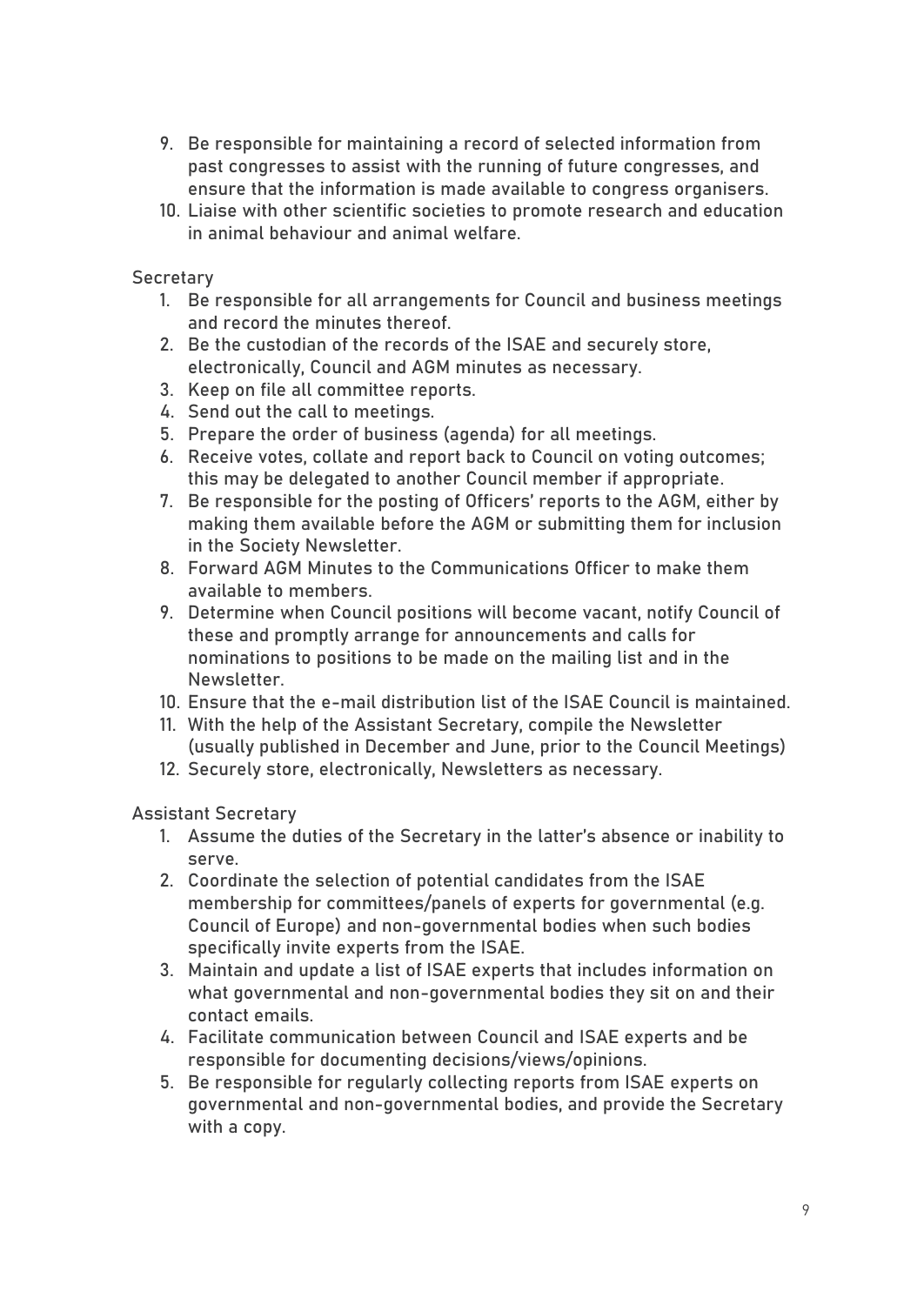- 6. Be responsible for keeping Council informed on all matters relating to ISAE experts, so funding can be prioritised.
- 7. Be responsible for sending letters of thanks when an ISAE member steps down as an expert for governmental and non-governmental bodies.
- 8. Coordinate SOPs for each of the council voting and non-voting positions and remind position holders to keep them updated.
- 9. Co-ordinate the Creativity and New Investigator awards, and biographies of Honorary Fellows.
- 10. Be responsible for the printing and delivery of certificates to newly elected Honorary Fellows.
- 11. Assist the Secretary with the preparation of the ISAE Newsletter.
- 12. Assist the Secretary in ensuring that all Council and AGM minutes are securely stored electronically, and that information about these records is passed to their successors after their election.
- 13. Maintaining records of terms served on the ISAE Ethics Committee.

# <span id="page-9-0"></span>Membership Secretary

- 1. Ensure that the names of potential new members of the ISAE, who have completed membership forms, are brought to the attention of the Council for approval as ISAE members. A list of applicants for membership and their proposers/seconders (and supporting statements, as appropriate) should be sent to Council several times per year (usually monthly) so that approved members can be admitted to the Society without undue delay. The result of the vote on admission should be reported back to Council soon after the vote has been conducted.
- 2. Ensure that the Regional Secretaries are provided with names, addresses and email addresses of new members in their Region and circulate an updated list to them 4 times a year.
- 3. Maintain an accurate and regularly updated online membership database that can be accessed by members.
- 4. Consult with Council on annual applications for sponsored membership and report the outcome to applicants.
- 5. Liaise with Elsevier to ensure that members who subscribe to Applied Animal Behaviour Science obtain their subscription.

# <span id="page-9-1"></span>**Treasurer**

- 1. In charge of all funds received by the ISAE.
- 2. Present a financial statement of the ISAE to Council and to the membership at the Annual General Meeting.
- 3. Prepare the annual budget and submit the budget to Council for review and approval.
- 4. Maintain ISAE accounts and ensure that they are independently examined each year.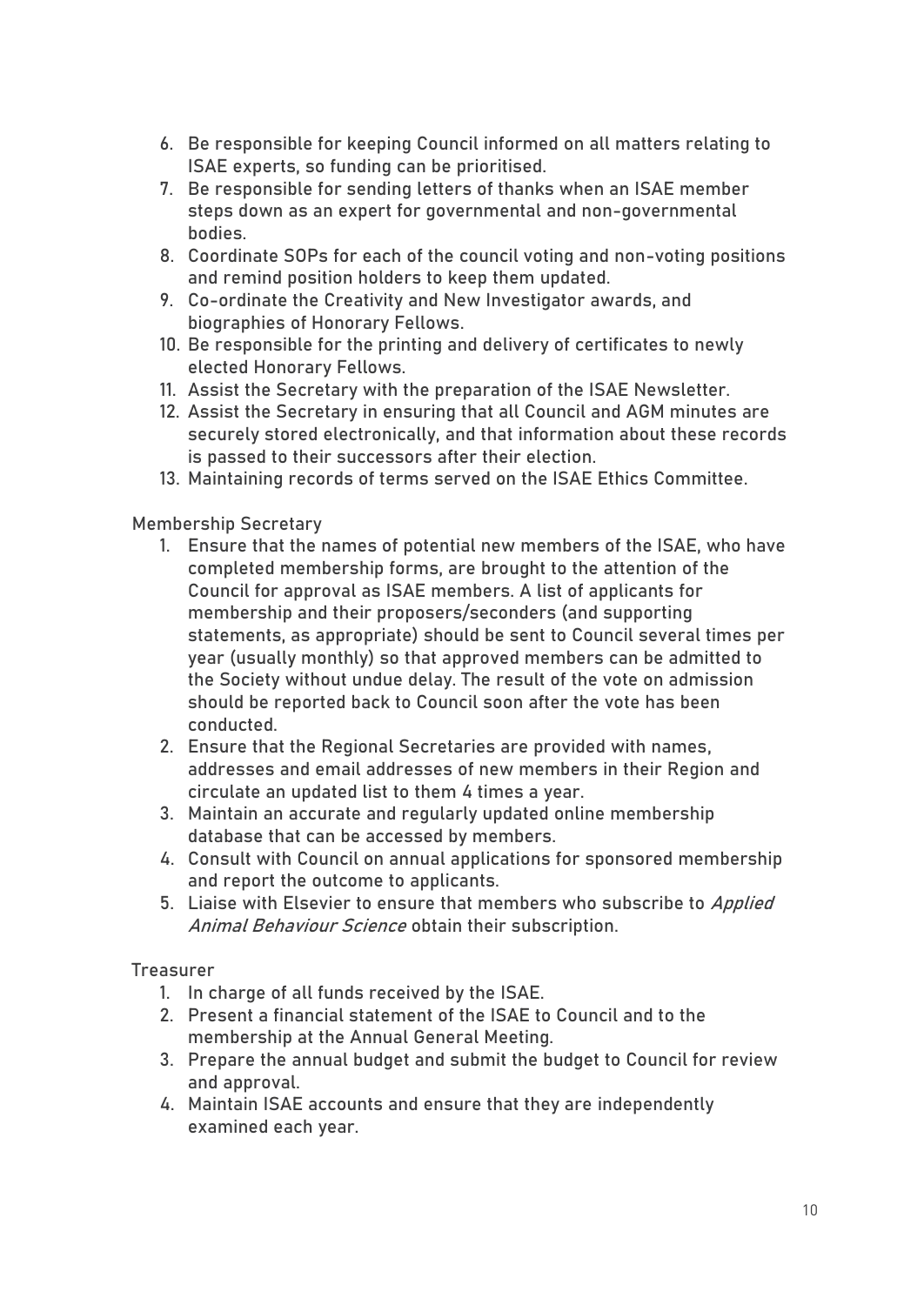- 5. Make purchases and employ assistance as authorised in the budget in order to expedite the business of the ISAE.
- 6. Transfer funds between accounts when necessary to maintain sufficient funds in the current account to meet expenditures and to minimise bank charges, and transfer funds as determined by Council.
- 7. In consultation with the Junior Vice-President allocate funds to Regional Secretaries. If the amount exceeds GBP 500 per annum approval by Council must be sought.
- 8. Advise the Senior Vice-President of the sum available for underwriting the congress.
- 9. Assist with the decision making on applications to the Congress Attendance Fund and any scholarship grants from external sponsors.
- 10. Decide whether Congress Attendance Funds should be transferred to the Local Congress Organising Committee or directly to the applicant.
- 11. Make all documents concerning ISAE funds available for the Independent Examiners.
- 12. Prepare the annual financial report and submit this to the OSCR, together with the report of activities provided by the President.

<span id="page-10-0"></span>Communications Officer

- 1. Distribute the two annual ISAE Newsletters (usually published in December and June, prior to the Council Meetings) to ISAE members.
- 2. Distribute/post, as necessary and promptly, to the membership, any other information relating to the Society, such as Office-bearers' reports, the Guidelines, AGM Minutes and membership directory, or links to such information.
- 3. Maintain, or liaise with a professional provider to maintain the ISAE website.
- 4. Maintain and revise the regional websites with content specified by the Regional Secretaries.
- 5. Update and maintain the ISAE letterhead.

<span id="page-10-1"></span>Assistant Communications Officer

- 1. Manage ISAE social media accounts (e.g. twitter, Facebook, LinkedIn currently dormant): scheduling content, engaging audience, tracking efficacy and coordinating with members to leverage channels to promote ethology.
- 2. Summarize social media metrics twice yearly to report to Council and membership.
- 3. Assist the Communications Officer as necessary (e.g. helping with subcommittees and projects).

<span id="page-10-2"></span>Senior Editor

1. Ensure that an annual ISAE special issue of Applied Animal Behaviour Science is published and decide (with the Junior Editor) the approach for the special issue. These special issues can be topic-based with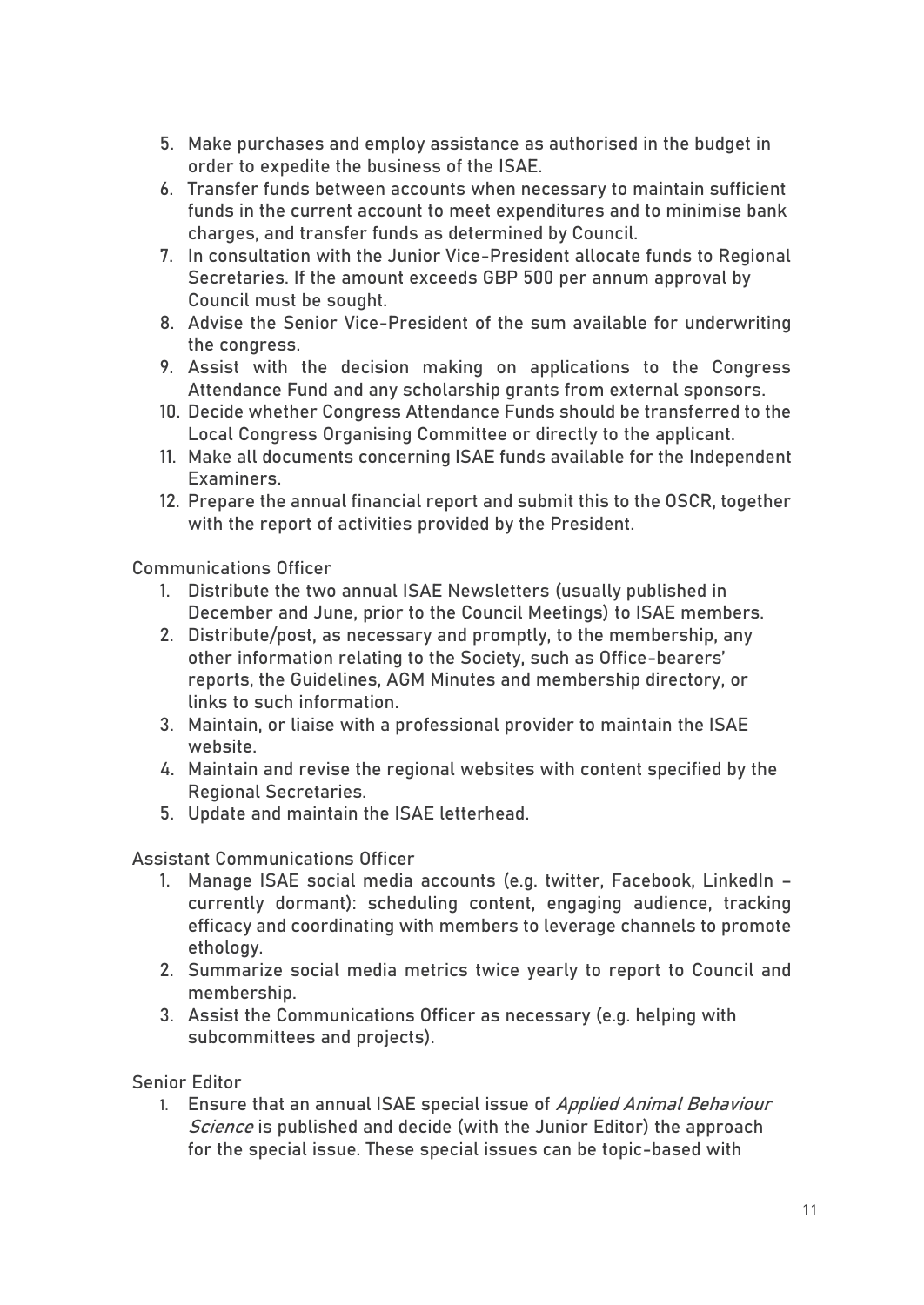proposals for topics submitted by members and selection made by the Senior and Junior Editors, or (most commonly) based on the topic of the yearly international conference. The issues are published as 'virtual special issues,' where articles are published as accepted.

- 2. Select and invite contributors to the special issue, with assistance from the Junior Editor.
- 3. Invite the Wood-Gush Memorial and plenary speakers from the ISAE congress to submit their papers to the Special Issue in Applied Animal Behaviour Science, as lead reviews. Liaise with the Reviews Editor of Applied Animal Behaviour Science to ensure timely publication of these contributions (preferably within 12 months of the Congress).
- 4. As appropriate, make sure use is made of the annual 6-page allocation in Applied Animal Behaviour Science for non-peer reviewed articles relating to ISAE.
- 5. Liaise with Elsevier on matters relating to publications of the ISAE, including monitoring the mutual agreement with Elsevier, and assessing the need for review.
- 6. When it is not possible for Elsevier to be represented at the Council Meetings, ensure that Elsevier submits to the ISAE Secretary before the congress Council Meeting a report, in the same way that Council Officers do, containing relevant statistics and other information relating to Applied Animal Behaviour Science.

### <span id="page-11-0"></span>Junior Editor

- 1. Assist the Senior Editor with the decision of the topic, selection of authors and the publication of an annual special issue of Applied Animal Behaviour Science.
- 2. As appropriate, help to ensure that appropriate use is made of the annual 6-page allocation in Applied Animal Behaviour Science for nonpeer reviewed articles relating to ISAE.
- 3. Coordinate the Help-with-English scheme.

### <span id="page-11-1"></span>Education Officer (role currently dormant)

- 1. Collate and coordinate information on teaching material and make this information available on the ISAE website to members of the ISAE.
- 2. Respond to queries addressed to the Society regarding matters related to education in applied animal behaviour.

### <span id="page-11-2"></span>Ethics Officer

- 1. Serve as a consultant and advisor to Council during meetings, report on the issues raised in the Ethics Committee, discuss issues raised in Council with the Ethics Committee, and report back to Council.
- 2. Chair the Ethics Committee.
- 3. With the Ethics Committee, review and update the **Ethical Guidelines** for the ISAE as needed.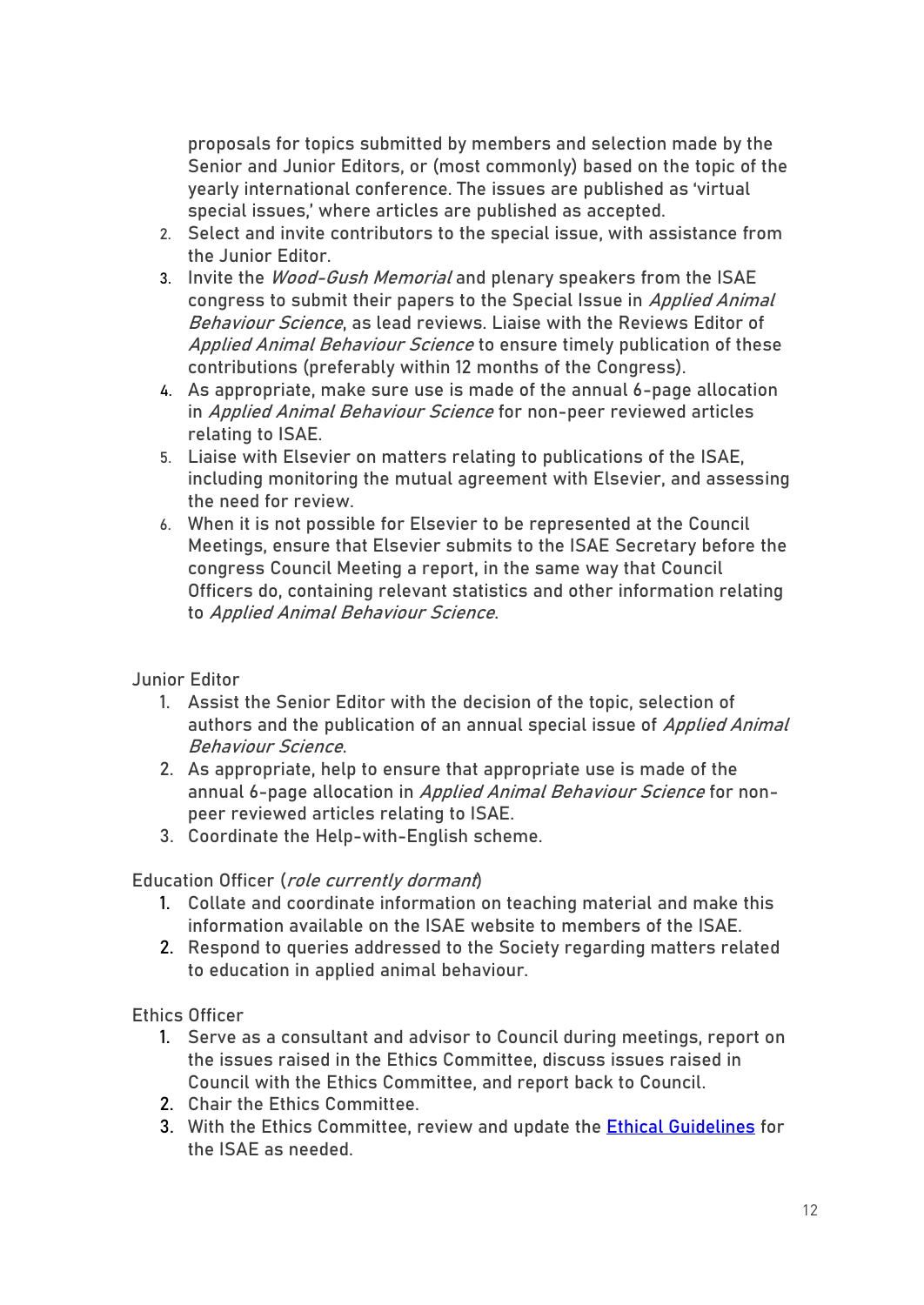<span id="page-12-0"></span>Procedural Advisor

- 1. If possible, be present and serve as Procedural Advisor at all meetings of Council and the general membership, to ensure that these meetings are conducted according to the Constitution and guidelines of the ISAE.
- 2. Provide advice to Council on procedural matters as needed.
- 3. Review the guidelines annually, or more often as needed, and recommend changes for consideration by the Council ensuring that these reviews are done within the rules of the Constitution.
- 4. Advise on amendments to the Constitution.
- 5. Act as Data Protection Officer for the Society.
- 6. At each Congress, ensure that the ISAE 50th Anniversary Shield is passed to the organiser of the next Congress.

<span id="page-12-1"></span>Development Officer

- 1. The Development Officer shall promote (and encourage members to promote) applied ethology and ISAE activity in countries where the ISAE is unrepresented or under-represented, particularly in Eastern Europe, Africa, the Middle East, Asia (apart from Japan) and Latin America.
- 2. In relation to work in particular Regions, this will involve liaison with Regional Secretaries and the Junior Vice-President. In relation to congresses, it will involve liaison with the Senior Vice-President.
- 3. Promotion may include, for example, sending out messages to the membership, distribution of ISAE leaflets and posters, activity at meetings of ISAE and other organisations, encouraging the organisation of ISAE and appointment of and supporting activities of country liaisons.
- 4. Council may provide financial support for such activity, if necessary, for example to attend a conference where promotion of ISAE may be fruitful. Such expenditure (other than administrative costs) must be approved in advance by the President and Junior Vice-President. Claims for expenses must be accompanied by receipts of expenditure.
- 5. The Development officer will work with other Council members to apply for and manage (or support a co-opted member to manage) external funding sources for development activities for congresses, regional meetings and travel grants.

<span id="page-12-2"></span>Co-opted (non-voting) Council members

These are Council members appointed by the President or the Council to undertake tasks which are either temporary, or which complement the work of the Officers without warranting a full Council Officer position: these can include: Assistant Development Officer, Legal Assessors and Student Representatives.

<span id="page-12-3"></span>Legal Assessor(s)

1. A Legal Assessors may be appointed by the President.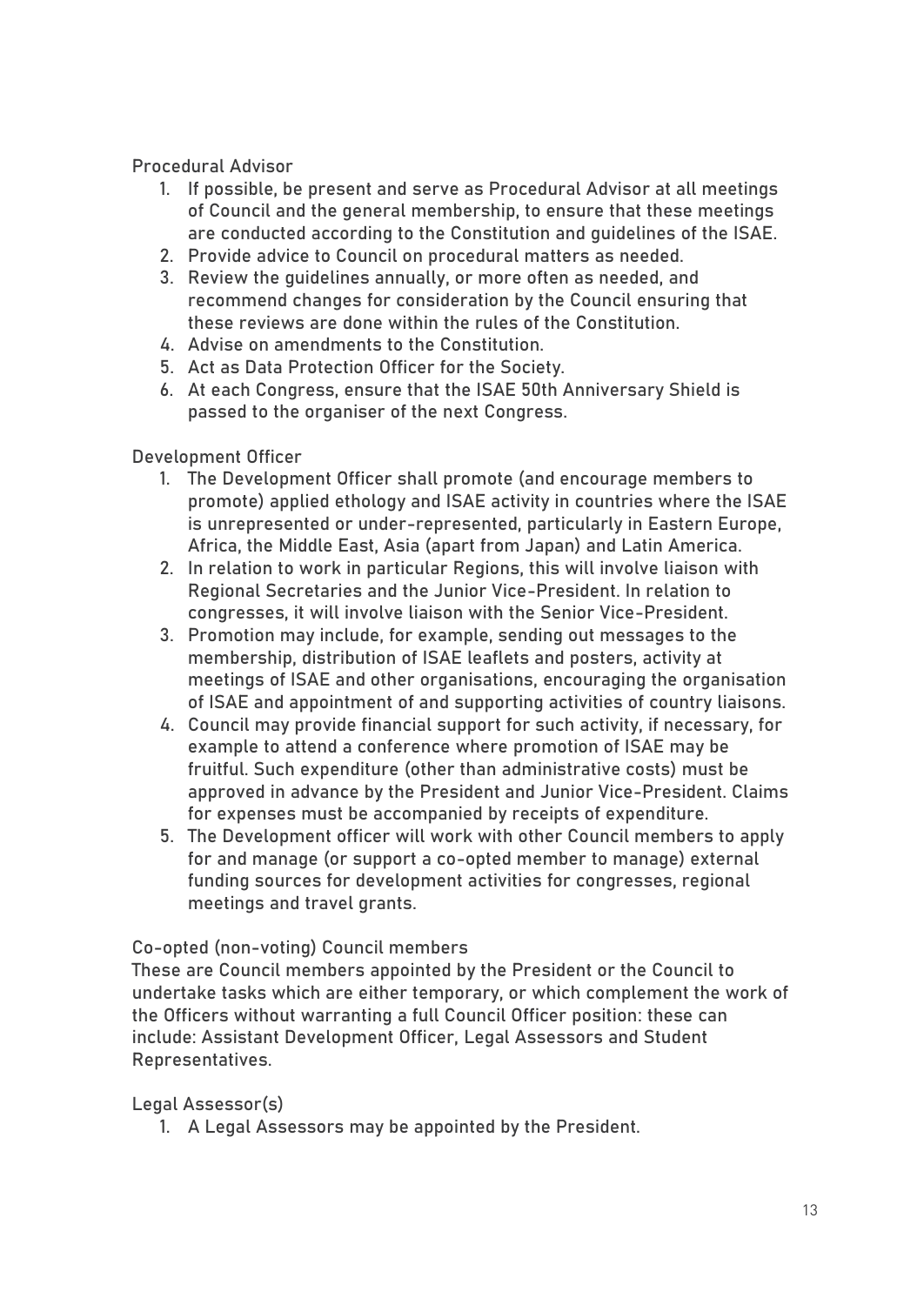- 2. The Legal Assessor(s) can assist the Procedural Advisor with the review of and changes to the guidelines (on request)
- 3. The Legal Assessor can provide advise on amendments to the Constitution (on request).
- 4. Any one Legal Assessor shall normally serve for a maximum of 5 years with a preferred minimum of 3 years.
- 5. Unless the Legal Assessor is also an elected Council member, (s)he cannot vote at Council Meetings.

# <span id="page-13-0"></span>Assistant Development Officer

- 1. The Assistant Development Officer is responsible for handling all business related to the Developing Country Congress Attendance Fund (DCCAF), including oversight of available fund, working with the grant holder in promoting and managing the fund, coordinating the judging panel for awardees, communicating the outcome of the award, assisting travel and other arrangements of the awardees and help with organising relevant activities to the award.
- 2. Provide reporting on the DCCAF funding usage and other requirements required by the funder.
- 3. Assist the Development Officer as necessary (e.g. helping with projects, contribution to the newsletter, participation in council meetings, etc.)
- 4. Contribute to the regional development in terms of possible activities and initiatives.

### <span id="page-13-1"></span>Student Representatives

- 1. A maximum of two Student Representatives (who must be members of ISAE, or have applied for membership) shall be elected by student members of the Society and appointed by the President. Student Representatives are responsible for recruiting their replacements by organising yearly elections (with the assistance of the Education Officer (role currently dormant) or the Assistant secretary).
- 2. Student Representatives shall represent the student membership in Council and organise and co-ordinate student-related activities. They can, e.g., assist with organisation of social, training and educational activities at conferences, and are responsible for creating and contributing to the student page of the ISAE website. ISAE will pay Student Representatives' registration at congresses, and can give financial support for activities at conferences.
- 3. Student Representatives shall serve for a maximum of two years, using a Senior – Junior system. Unlike other Council members, the Student Representatives' year runs from one New Year Council Meeting to the next.
- 4. Unless Student Representatives are also elected Council members, they cannot vote at Council Meetings.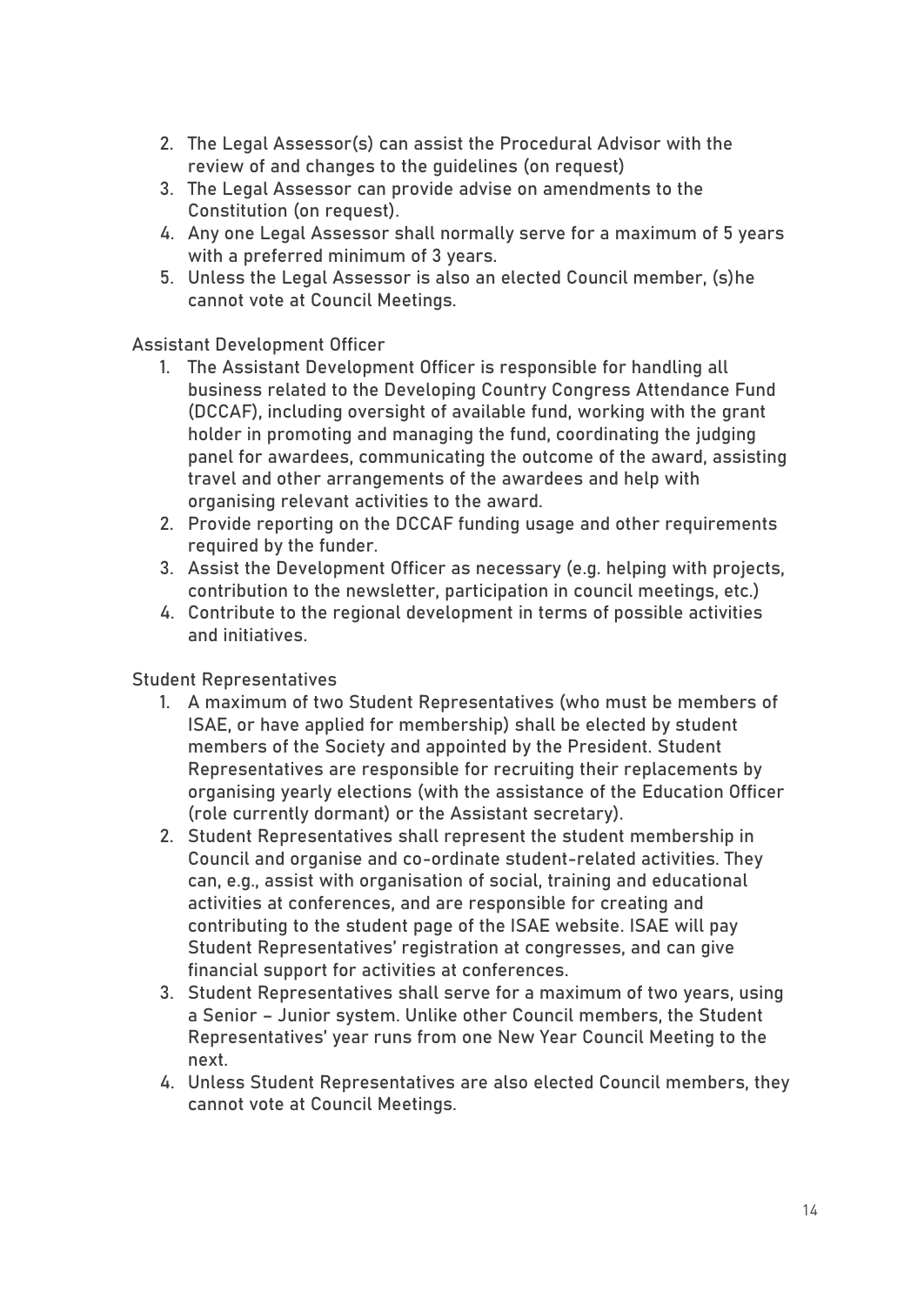# Regions and Regional Secretaries

<span id="page-14-0"></span>The regions to be represented are determined by Council. Each region will not normally be smaller than one country or represent more than about 20% of the membership. There are currently 13 regions:

Africa and West Asia, Benelux, Canada, East and South Europe, East Asia, Latin America, Nordic, UK/Ireland, Oceania, South and Central Asia, Southwest Europe, USA, West Central Europe

These regions can be modified as requested by the regions or Council.

Before appointing a Regional Secretary, the members from that region should be requested to submit suggestions for that position to the Junior Vice-President. Candidates are asked to submit a CV and a brief statement of motivation. Candidates are asked to submit a CV and a brief statement of motivation. Members of the region should be asked to vote or comment on the proposal as much as possible, alternatively, Council appoints a Regional Secretary. Regional Secretaries are appointed by and serve at the discretion of Council and their appointments may be reviewed, extended or revoked at any time. New Regional Secretaries are generally appointed every 3-5 years. This position may be shared between two people, if desired.

Regional Secretaries will be eligible to attend Meetings of Council but not to vote. Regional business is the responsibility of the Junior Vice-President who will supervise regional elections of new secretaries and report on regional business at the Council Meetings.

<span id="page-14-1"></span>Duties of Regional Secretaries:

The main task of the Regional Secretary is to further the aims of the ISAE within that region by:

- 1. Communicating with members within the region and presenting their concerns and opinions to Council.
- 2. Informing the members about current business of ISAE. How information is distributed will vary, but possible suggestions include via email or by announcements at regional meetings. When email is used, the list of email addresses should not be made accessible to members.
- 3. Providing the Communications Officer with content for a regional page on the official ISAE site, giving regional information in English (and optionally in the main language of the region). A regional website is a prerequisite for a region obtaining financial support from the Society.
- 4. Promoting membership of ISAE. This can involve attracting new members and helping them submit applications. Regional Secretaries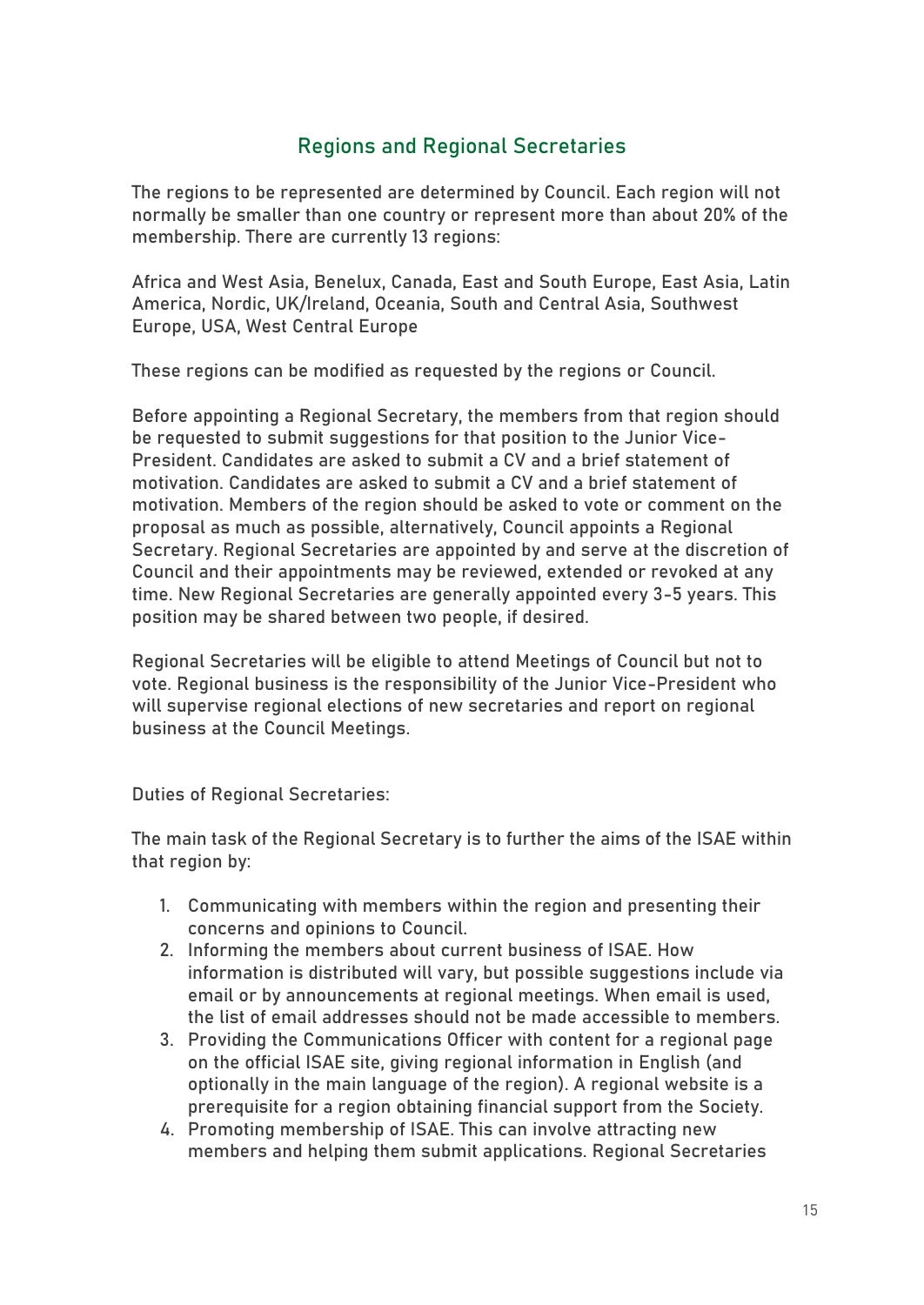should also contact new members in their region to welcome them to the Society and ensure they are able to contact the Regional Secretary as necessary. Regional Secretaries will be provided with the names, addresses and email addresses of new members by the Membership Secretary when these names are approved by Council.

- 5. Promoting the organisation of appropriate regional meetings of ISAE where current research and matters of interest to the members may be presented and discussed. It is accepted that the wishes of the members in the different regions vary and this should be reflected in the frequency and type of regional meetings.
- 6. Building up and maintaining a record of regional business. This record will vary between regions, but should contain previous regional reports, a membership list for that region, details of how previous meetings were organised and what requests have been made for regional funding. The aim of the document will be to ease the transition from one Regional Secretary to another.
- 7. Establishing a separate account for regional funds at a local bank, or making other appropriate arrangements for such funds: see next section.
- 8. Providing a brief report on regional finances, which includes the past and current balance of the regional account and a break-down of incomes and expenses, to the Junior Vice-President and Treasurer in time for the Congress Council Meeting.
- 9. Submitting a written report to the Junior Vice-President prior to the Congress Council Meeting. The report should summarise the region's activities, but can also include any other information that the region wishes to bring to the attention of Council. In addition, informing the JVP of recent or new regional activities prior to the electronic, New Year Council Meeting.
- 10. Helping in routine Council administration as it refers to their region. This will mainly be in connection with membership issues, such as:
	- a. helping the Membership Secretary to determine the suitability of applicants for ISAE membership who do not have a proposer/seconder, by "interviewing" applicants and acting as proposer as necessary (see Membership – application procedure)
	- b. helping the Communications Officer and Membership Secretary find members' current e-mail addresses and contact details
	- c. helping the Assistant Secretary identify possible sources of funding for ISAE representatives
	- d. helping the Assistant Secretary identify potential candidates from the ISAE membership for committees/panels of experts for governmental and non-governmental bodies (e.g. Council of Europe)
	- e. helping the Secretary to identify potential candidates for vacant Council positions if no nominations are received.
- 11. Conducting other activities which are relevant to the specific regions and which are requested by the members in the region.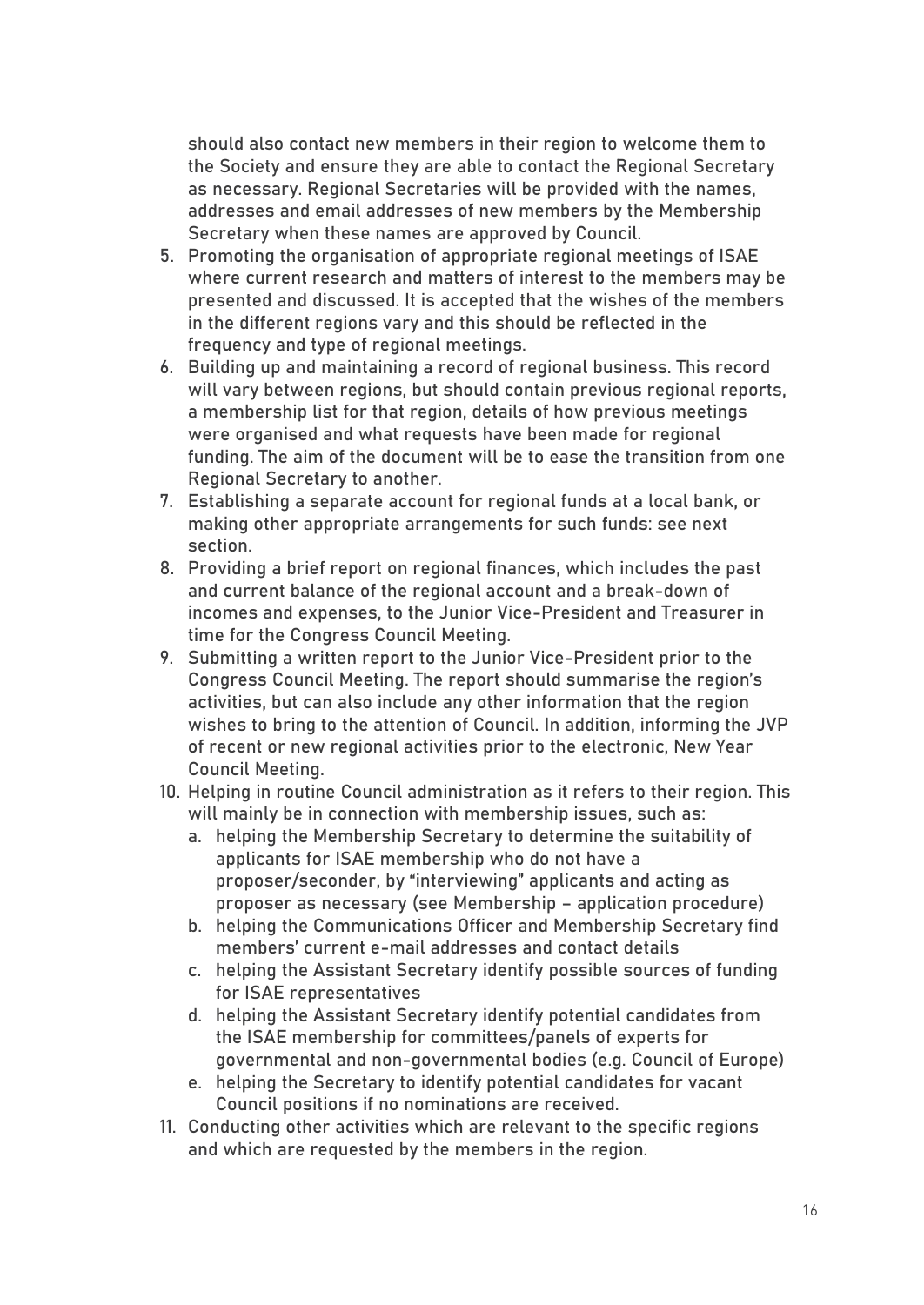- 12. Supplying the ISAE Communications Officer with information, such as meeting announcements relevant to applied ethology and ISAE, and obituaries for deceased ISAE members from the region for publication in the ISAE Newsletter.
- 13. Fostering links and promoting co-operation between ISAE and other groups and individual scientists with interests common to ISAE.
- 14. Informing appropriate government, industry and animal interest groups about the aims and activities of ISAE.

# <span id="page-16-0"></span>Regional Funds

- Regions are strongly encouraged to build up their own financial basis for the funding of regional activities (not just for holding meetings).
- Provided that the region has a website linked to the main ISAE website, regions can obtain funding from the ISAE account to cover expenditures associated with holding meetings.
- All requests for funding from regions should be in GBP, must provide an explanation of why funding from the Society is needed and should be sent to the Junior Vice President and the Treasurer.
- To receive funding from the ISAE account, a region needs to establish a way to organise money transfers and accounting (to protect the Regional Secretary, for transparency and for examining purposes). The best way to do this is to establish a regional ISAE bank account. However, in some regions this has proved difficult, and an alternative solution may have to be found. Some regional meetings have been run as a project within a university, or a personal bank account may be used as a temporary solution as long as it is not used for other personal bank transfers.
- Each region's bank account (or alternative arrangement) is to be administered by its Regional Secretary. Regional Secretaries are listed on the ISAE website.
- **EXPLEM** If necessary, ISAE will support the opening and maintenance of regional bank accounts by providing a reasonable minimum balance and/or paying reasonable annual charges.
- The statements of this account (or alternative arrangement) must be available to the regional membership and to the Junior Vice-President and Treasurer, so that they may establish that a special need exists and that funds are being spent appropriately, and for examining.
- Sums up to and including GBP 500 can be awarded by the Junior Vice-President and Treasurer.
- Council must approve applications for sums greater than GBP 500.
- The sum of GBP 500 can be accumulated over 2 years (but no longer) and by regions for joint meetings, but cannot be accumulated over years and regions simultaneously. This effectively means that the maximum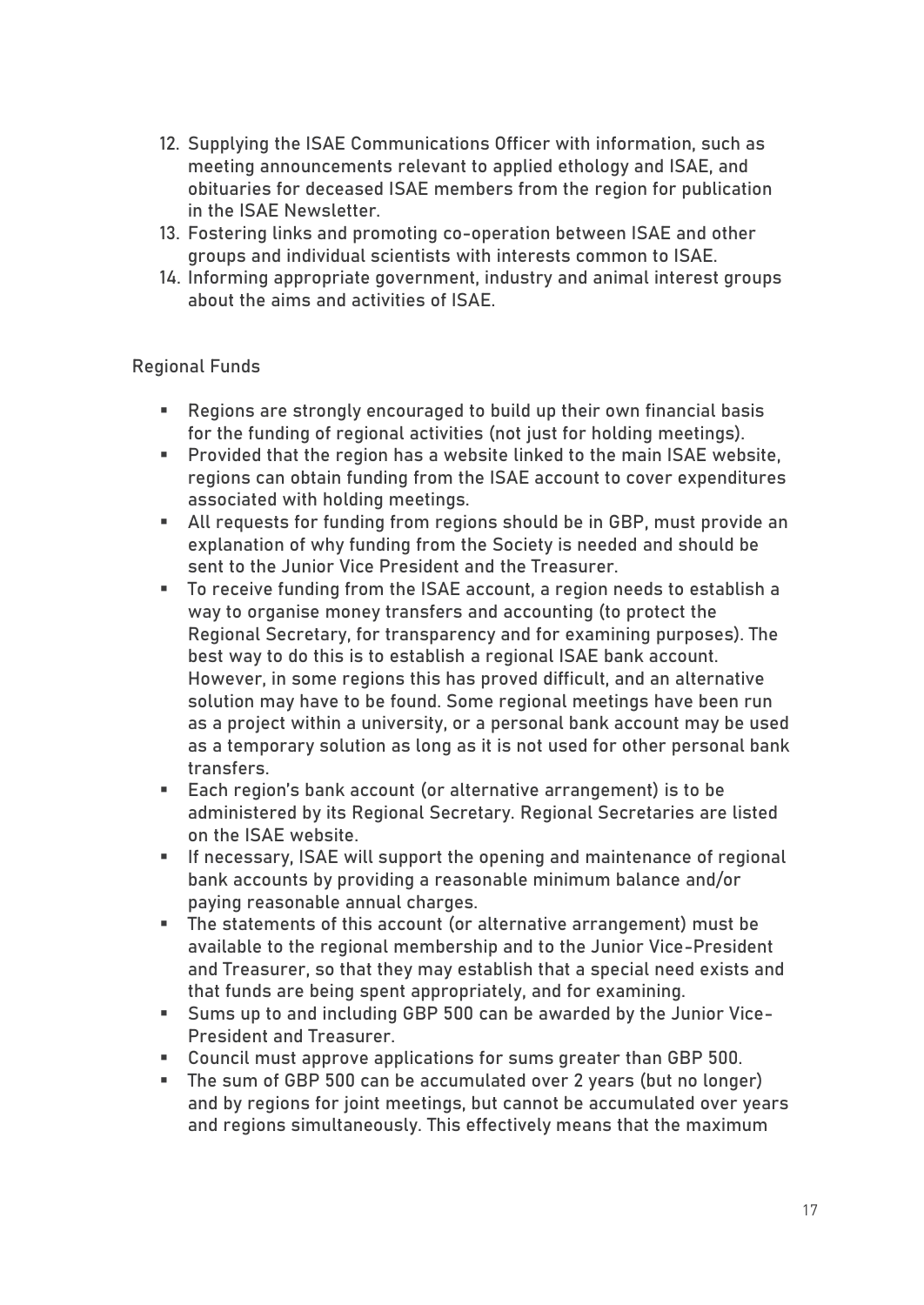sum available is GBP 1000 or GBP 500 x the number of regions participating in the joint activity.

- Council strongly advocates the use of these funds to support student attendance at regional meetings.
- **EXECT:** If regional meetings are held, their costs should be kept as low as possible to encourage high participation, particularly by students.
- Council encourages regions to consider a reduced attendance fee for ISAE members.
- Where possible, regional meetings should be held at a time of year and covering topics that minimise 'competition' with the annual Congress.
- After the event, a report on, and receipts demonstrating, how funds have been used must be provided to the ISAE Treasurer by the region.
- Council recognises that certain regions may need more financial support than others to help with regional activities.

# **Committees**

<span id="page-17-0"></span>Any standing committee shall have (but is not limited to) 3-5 members. All members of standing committees shall be members of the ISAE. The committees should be balanced across regions and areas of specialisation to the extent possible. Ad hoc committees for specific tasks can be established by the President after approval by Council.

<span id="page-17-1"></span>Congress organising committees

- 1. Congress organisation will normally be undertaken by The Congress Advisory Committee (CAC) and the Local Congress Organising Committee (LCOC).
- 2. The CAC consists of the Senior Vice-President (chair), one representative from each of the previous two congresses, one from the current congress and one from the next, and the ISAE Senior Editor.
- 3. In the event that a congress is organised jointly by a number of institutions in a country, or the organising responsibilities are divided between several committees e.g. a local organising committee and a local scientific committee, then there may be more than one local organiser on the CAC.
- 4. The main task of the CAC is to provide knowledge and continuity between congresses, as the LCOC normally operates for about one year only. The LCOC decides on technical/operational issues as well as scientific issues related to their particular congress, such as abstract acceptance.

<span id="page-17-2"></span>Editorial Committee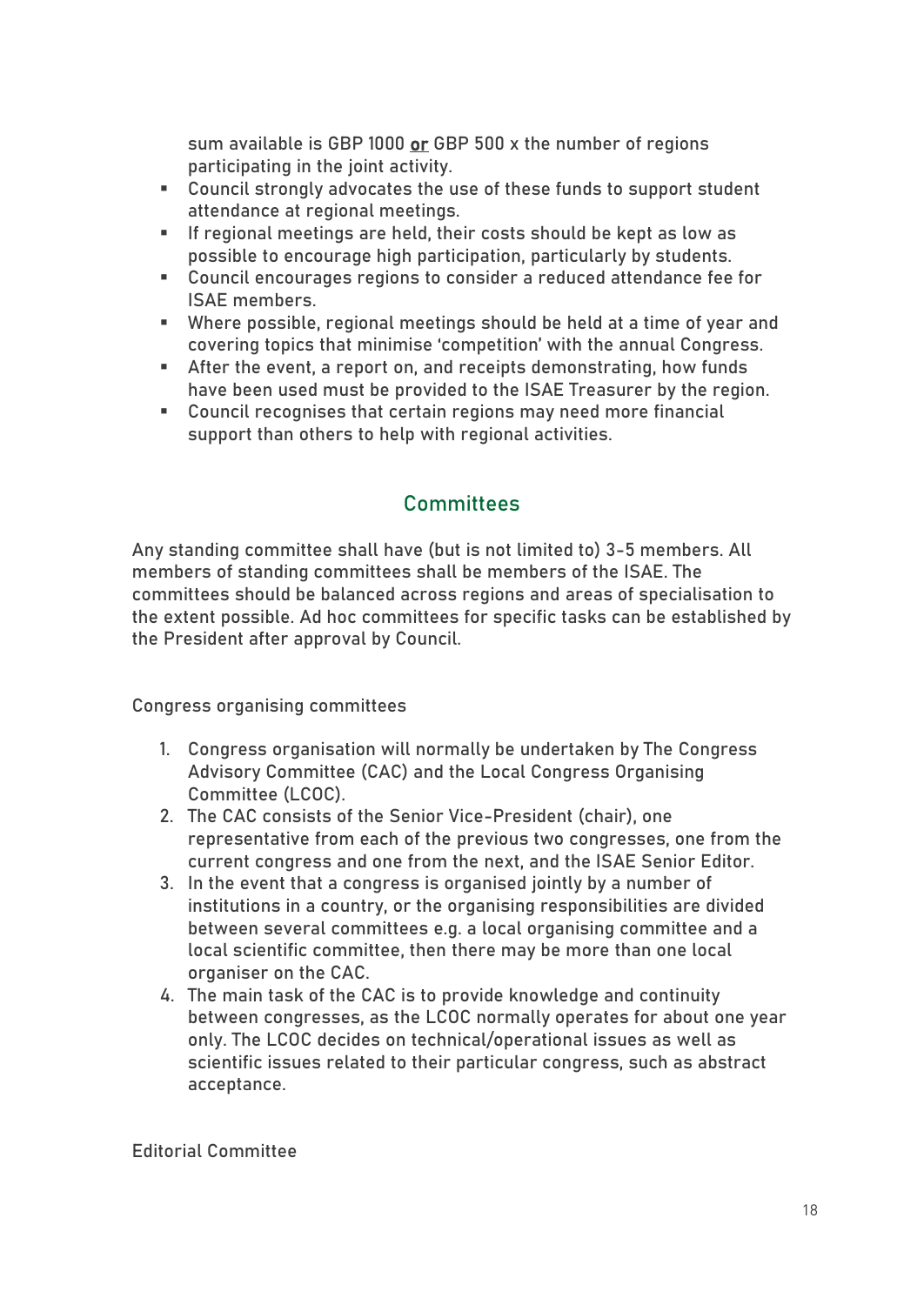- 1. The Senior and Junior Editors in consultation with the Senior Vice-President shall appoint an Editorial Committee which shall comprise the Senior Editor (Chair); Junior Editor; one member of the Congress Advisory Committee (preferably the Chair); representatives of the LCOCs of the most recent and current congresses; others if necessary to expedite matters.
- 2. The Editorial Committee shall assist the Senior or Junior Editor in writing the 6-page annual submission to Applied Animal Behaviour Science (see also Agreement between Elsevier and ISAE available on the ISAE website in the members-only section).
- 3. The Editorial Committee shall assist the Senior and Junior Editors in completing the special issue of Applied Animal Behaviour Science.
- 4. The Editorial Committee approves the one-page advertisement for the ISAE written by the Communications Officer to be published in Applied Animal Behaviour Science twice per year.

# <span id="page-18-0"></span>Ethics Committee

The Ethics Committee shall:

- 1. Develop, publish, and regularly review **Ethical Guidelines** for the ISAE, related to the ethics of animal use.
- 2. Respond to questions from members of the ISAE.
- 3. Respond to questions from the Local Congress Organising Committee and the Congress Advisory Committee regarding reviews of congress abstracts. Ethical reports/comments on abstracts should be made available to the author(s) of the abstract in question.
- 4. As necessary, report annually to ISAE Council and ISAE members on relevant events and developments during the past year. The report must respect the anonymity of authors and treat issues with suitable sensitivity.
- 5. Bring to the attention of ISAE members relevant literature and information related to the ethics of animal use.
- 6. For reasons of continuity and acquired skills and knowledge, nominate a committee member for Chair (Ethics Officer), although other nominations may also be taken from the wider Society membership.
- 7. Normally serve for a 6-year term, but for practicality, continuity and to retain skills and knowledge, a member's term may be shortened or extended at the discretion of the Ethics Committee, with approval of Council if necessary.
- Membership of the Committee comprises the Chairperson (Ethics Officer) and normally six other members.
- Although the Chair is an office-bearing member and, thus, elected by the Society membership, it is desirable for continuity and experience that nominations be sought from within the Ethics Committee. The Chair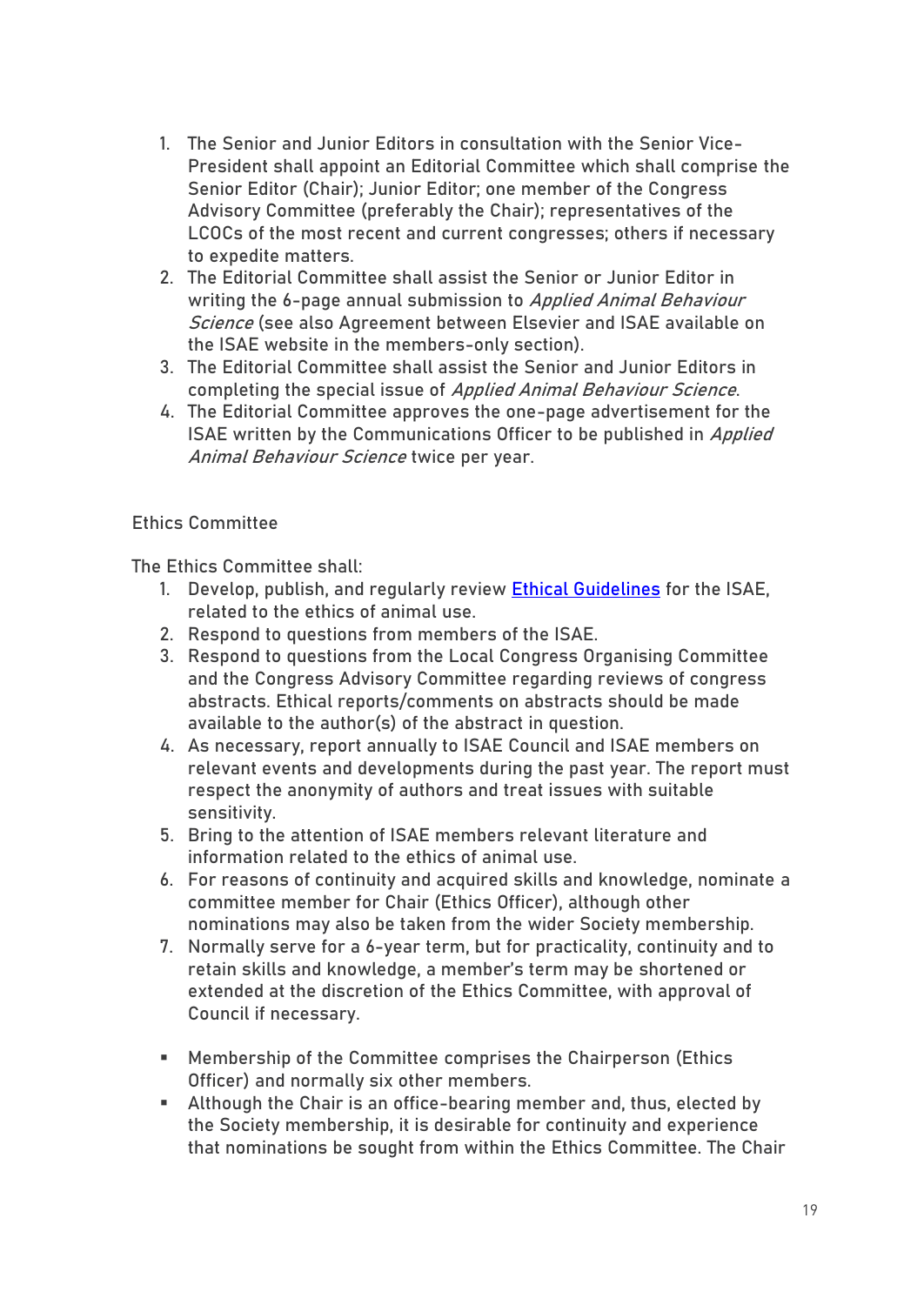shall not normally be eligible for re-election for 4 years. The ex-Chair may be allowed to remain on the committee 'ex-officio' to assist the new Chair.

■ Membership shall normally be determined by Council, although, if necessary, election by ISAE membership may also be used. Membership should aim to provide representation of different geographical (and cultural) locations, different fields of work and expertise with a broad range of species. Two Committee members shall normally stand down and be replaced by two new members every two years, although this will vary if it is a year in which a new Chairperson is required and a Committee member is elected to the position of Chairperson.

# <span id="page-19-0"></span>Awards Committees

- 1. Separate Committees will be assembled annually by the Assistant Secretary to evaluate applications for the Creativity and New Investigator awards.
- 2. Each Committee will consist of the Assistant Secretary (chair), three ISAE Council members and two ISAE members who do not hold Council positions.

# **Meetings**

<span id="page-19-2"></span><span id="page-19-1"></span>Annual General Meeting (AGM)

- 1. An Annual General Meeting shall be held during the congress. It shall be the duty of the Secretary to prepare the agenda for the AGM.
- 2. A majority vote is more than half the votes cast, excluding blanks or abstentions.
- 3. Similarly, proposals for amendments to the constitution will be passed if two-thirds or more votes are in favour, excluding blanks or abstentions.

### Order of Business

- 1. Apologies for absence
- 2. Minutes of previous meeting (corrections, approval)
- 3. Matters arising from the minutes of previous meeting, which are not otherwise on the agenda
- 4. Business items
	- a. Reports of the Officers
	- b. Election of Officers (as it takes time to count votes, Election of Officers may be the first business item)
	- c. Standing Committee Reports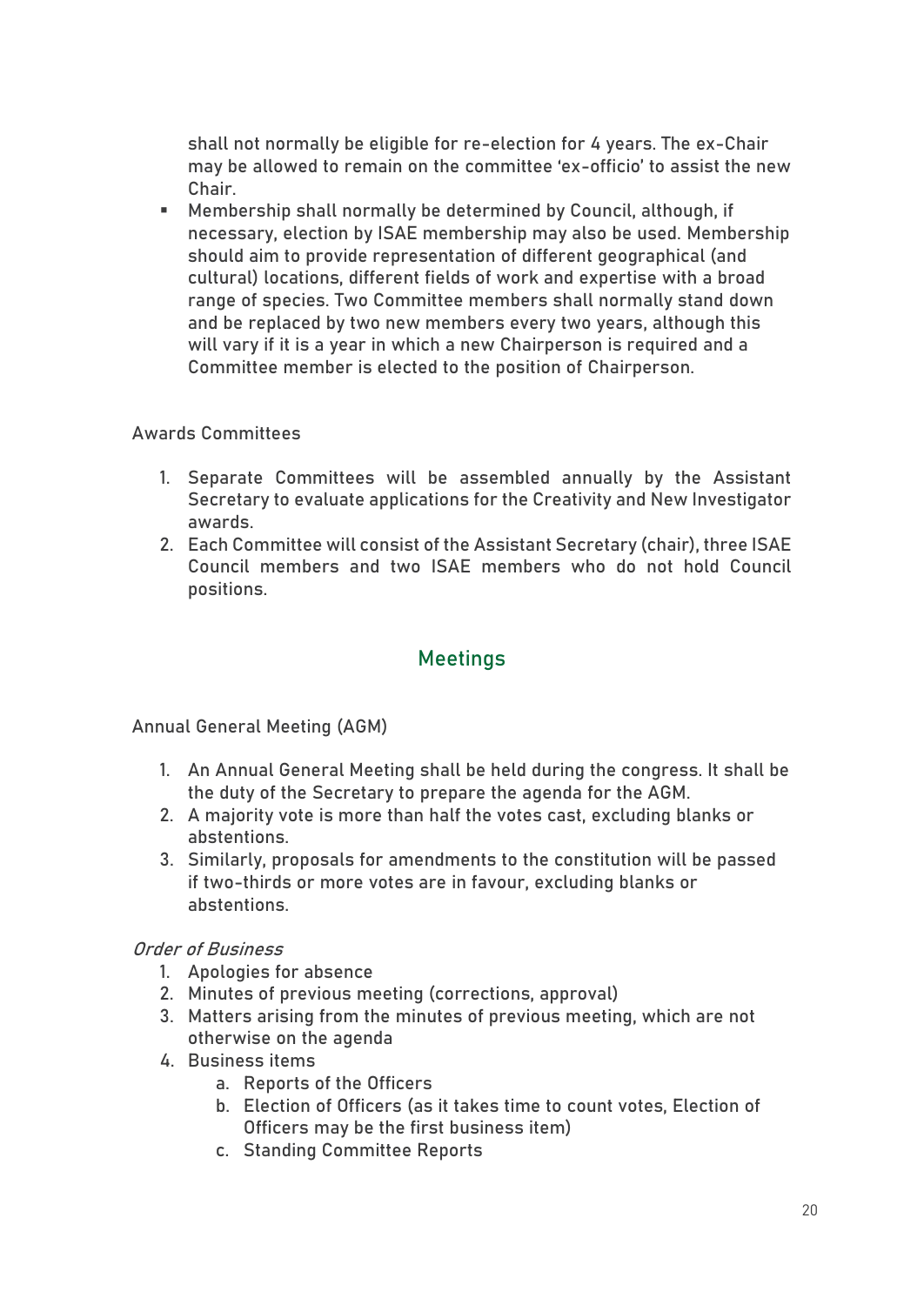- d. Appointment of independent examiners
- e. Special committee reports
- f. Other items (sent to the Secretary from Council or ISAE members)
- 5. Any other business
- 6. Date of next meeting

With regard to 4(a) above, all Officers present at the AGM will be introduced to the membership, but a decision will be made by Council at the preceding Meeting as to which Officers will make presentations at the AGM.

With regard to 4(b), if an election is contested and not all candidates are in attendance, the candidates should be presented by the Secretary or another Council member to ensure equal presentation of all candidates. Use of ballot papers is preferred to a show of hands, especially if any of the candidates is present.

If time permits, reports from Officers should be posted after the preceding Council Meeting and before the AGM. If this is not possible, then Officer reports are to be made available in the next Society Newsletter, at the latest.

General Meeting (GM)

Council may decide to hold additional General Meetings (GM) if necessary (as described in the Constitution [\(Appendix I\)](#page-35-0).

# <span id="page-20-0"></span>Council Meetings

The Council shall meet at least once a year immediately prior to the AGM (the Congress Council Meeting), as stated in the Constitution. In addition to this, Council usually meets electronically once a year (generally in January/February, the New Year Council Meeting), although additional meetings can be held as necessary. Electronic meetings are described in the Constitution (**Appendix I**). Although voting by Council members is not always necessary to establish a decision at meetings, it may be used more during electronic meetings to better establish consensus. Votes should be sent to and recorded by the Secretary.

In the event that a Council officer is unable to attend the Congress Council Meeting and has a report to present and matters to discuss, the agenda may be arranged in order that the Council officer can participate in the meeting by video-conferencing or tele-conferencing.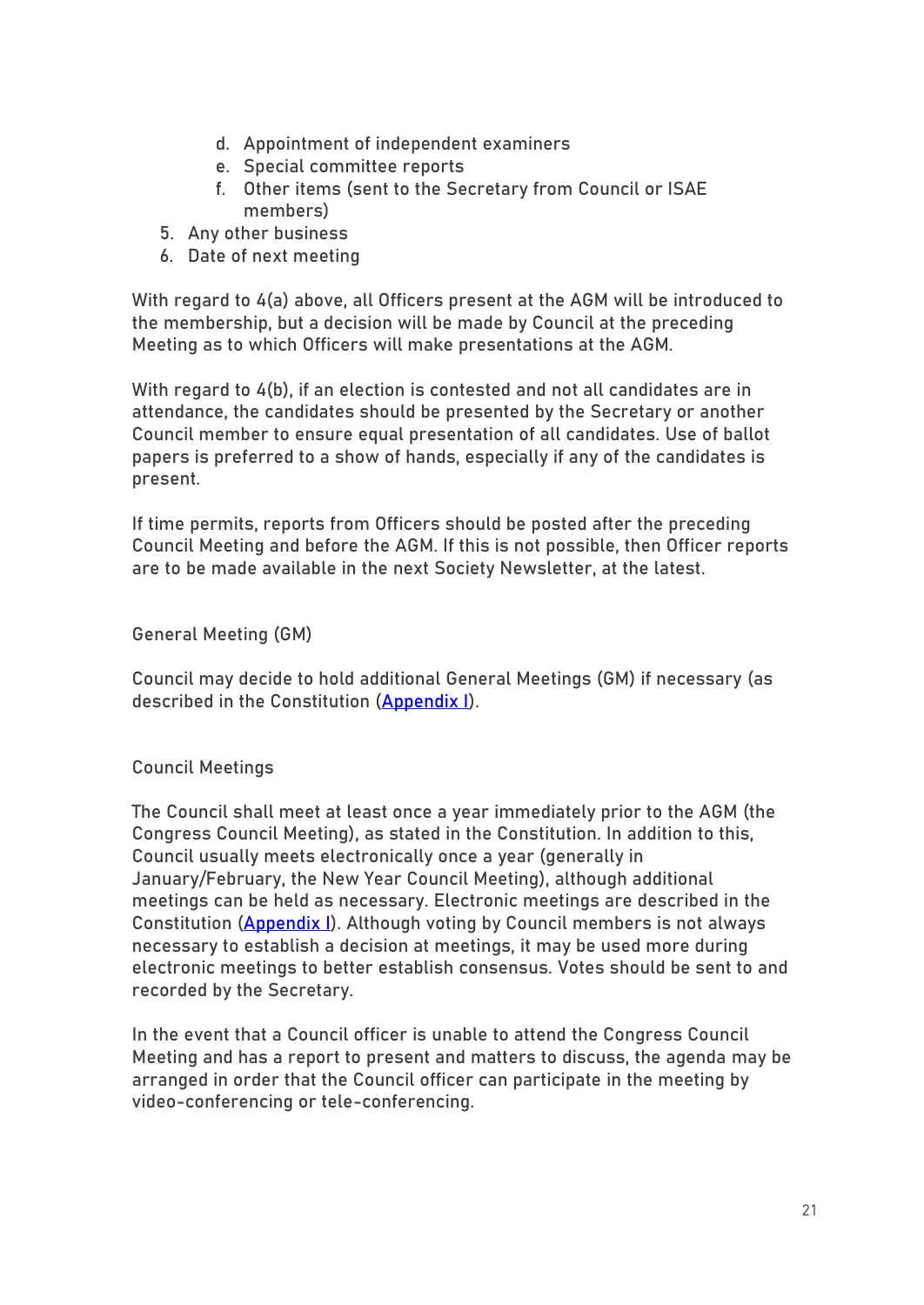# The Congress

<span id="page-21-1"></span><span id="page-21-0"></span>General operational aspects

- 1. The Congress Advisory Committee (CAC) and Local Congress Organising Committee (LCOC) should advise on amendments to this section of the guidelines where appropriate.
- 2. The LCOC should follow the guidelines and any deviation from them requires approval from the CAC.
- 3. Council recognises that, with the increasing size of the Society, it may not be possible to organise and run a congress without the assistance of a professional conference organiser and other paid assistance. Council suggests that one solution to this is to include into the congress registration fee a sum that covers the cost of professional organisers and/or salaries for LCOC members who have traditionally donated their time "in-kind".
- 4. English is the official ISAE congress language.
- 5. The proposed venues for future congresses must be approved by Council.
- 6. Council has agreed that special topics or themes for the annual congress are not necessary, but the LCOC may decide to have special topics or themes, as these provide a focus, and allow the review and raising of the profile of certain topics. If the LCOC decides on special topics they should check (well in advance) with the CAC that these topics have not been covered in a recent congress.
- 7. Congresses usually have no more than two parallel sessions, but the LCOC may choose to schedule more than two after discussion with and agreement by the CAC.
- 8. Whilst it is not appropriate to establish rigid rules, Council urges the LCOC to give precedence to plenary papers, and have more poster presentations rather than many short oral presentations; careful consideration needs to be given to the length and number of presentations to minimise the number of parallel sessions required.
- 9. The agreed publisher (currently Wageningen Academic Publishers, until and including the 2020 congress) is to be used to manage the abstracts and, normally, produce a PDF of the congress proceedings. This will be paid for from ISAE funds. The LCOC may choose to print the PDF themselves, or WAP can do this; in either case, the cost will be the responsibility of the LCOC.
- 10. It is a matter for the LCOC whether they wish to invite particular speakers (other than the Wood-Gush Memorial Lecturer) and whether they should be paid a fee, or expenses, or be remunerated in some way.
- 11. The LCOC should also aim to schedule ample time for discussions (relating to particular presentations and informal discussions).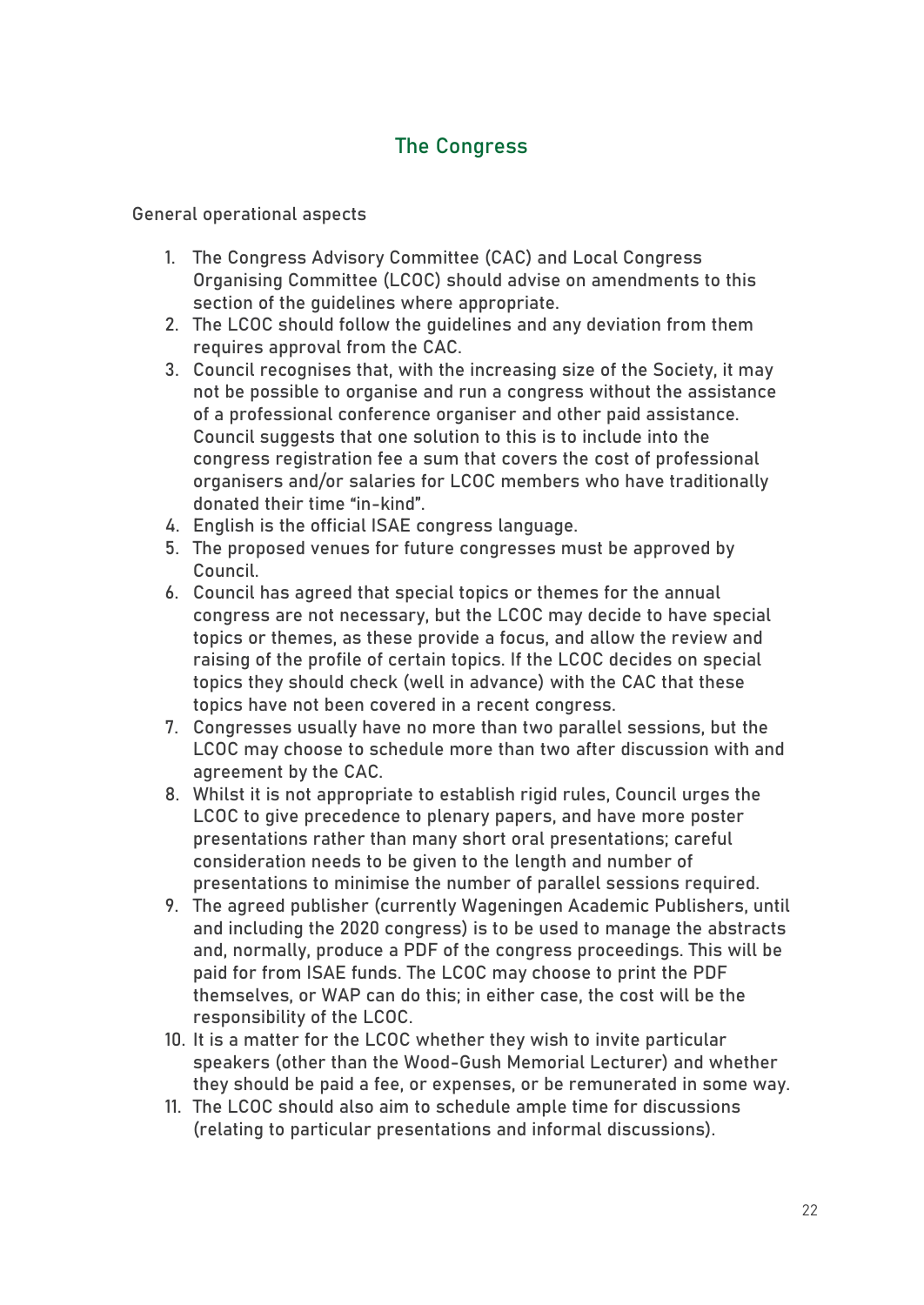- 12. An appropriate venue and time periods must be allocated for the display of posters. The LCOC should strive to produce a poster forum that allows presenters to expand verbally upon their poster and permit questions and discussions with interested parties.
- 13. Oral and poster presentations are for the presentation of material from scientific research.
- 14. The holding of workshops on specific issues is encouraged, particularly as these provide a venue at which very recent data can be presented for discussion. This type of forum also allows for presentation of material relating to applied ethology, but which is not of a scientific research nature, such as teaching and ethics.
- 15. Within one month from the end of the congress, the LCOC should forward to the CAC the following information: an electronic list of abstract reviewers used; the number of congress attendees, divided into ISAE members and non-members, and student members and nonmembers; the numbers of oral and poster presentations; and any other information that may be useful to organisers of subsequent congresses. The Senior Vice-President is responsible for entering selected information about the past congress into the Congress Book.
- 16. The provision of childcare services during congresses is supported by Council in principle, but it is recognised that there are issues with such things as costs, practicality, registration and liability. Thus, the decision on the provision of this service resides with the LCOC.
- 17. To avoid confusion, it is recommended that the website for only one congress is 'live' at any time – thus the website for the following congress may be launched at the closing ceremony of the current congress, but not before.

<span id="page-22-0"></span>Abstracts, presentations and proceedings

- 1. Abstracts are managed and proceedings published by the agreed publisher (currently Wageningen Academic Publishers). The LCOC may choose to use WAP for abstract handling only, with or without desk editing, and to produce a PDF of the abstract proceedings, and to print the proceedings. As indicated above, the cost of abstract handling will be covered by ISAE, while the cost of printed proceedings, if produced, will be part of the congress budget.
- 2. Abstracts must be submitted as described in the Abstract Submission Standard [\(Appendix II\)](#page-35-1). Abstracts on topics that do not fit within the scope of the Society or that do not comply with the standards will not be accepted.
- 3. Authors of abstracts should not be made known to referees (i.e. abstracts should be sent to referees without the author(s) name(s) on the document).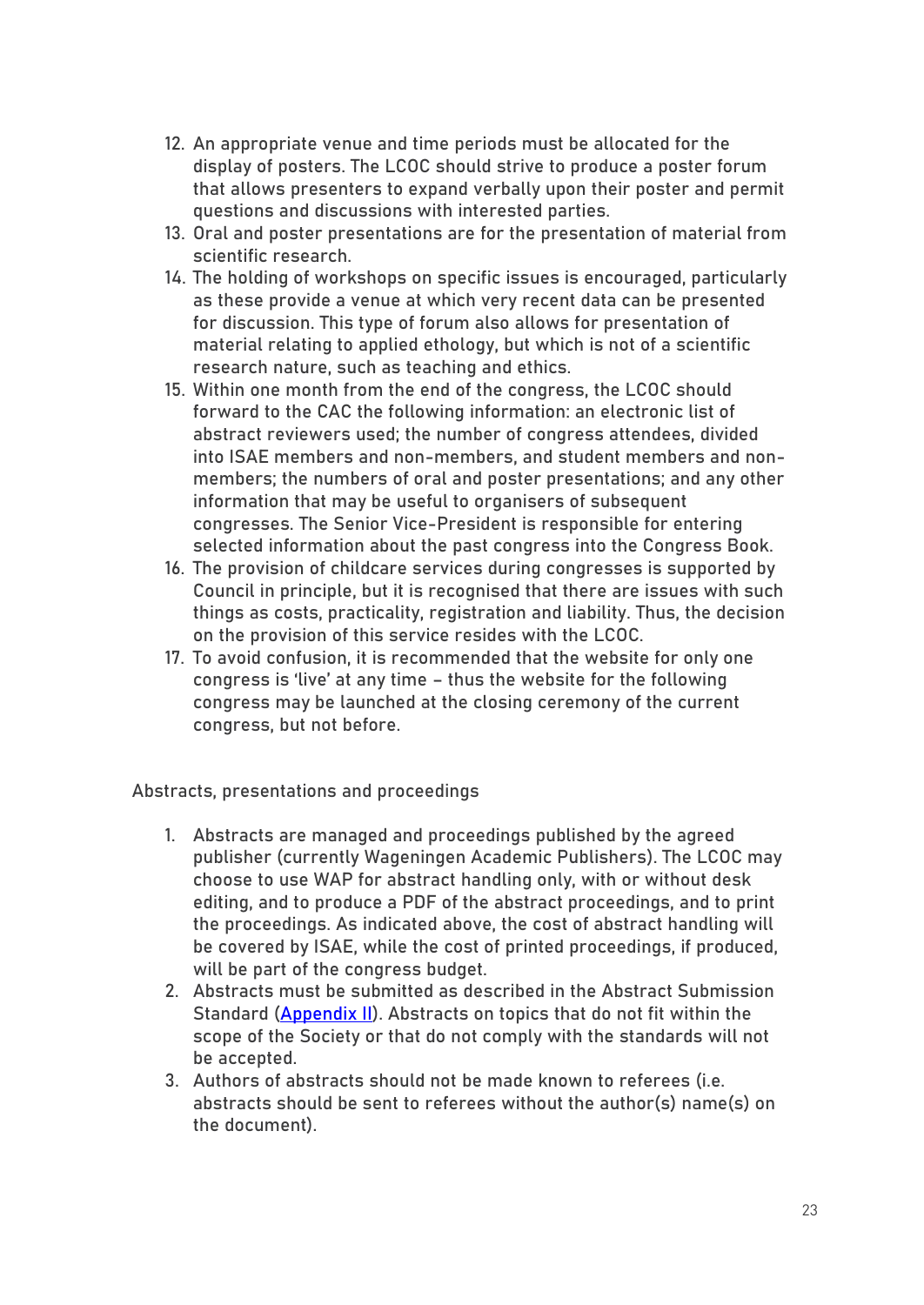- 4. Each abstract will be reviewed by at least two referees and according to the Guide for Reviewers, which, also, asks reviewers to consider any ethical issues associated with the work (Appendix III).
- 5. Decisions on how to handle ethically dubious abstracts are left to the LCOC, which may take advice from the Ethics Committee.
- 6. In order that abstract acceptance is not jeopardised as a result of time delays, it is essential that the Ethics Committee be contacted at the earliest opportunity to allow full discussion of the issues to take place and for the Ethics Committee to obtain further information from the authors if necessary.
- 7. The Wood-Gush Memorial Lecture and plenary speakers should be invited (by the Senior Editor) to submit their papers as lead reviews to be published in Applied Animal Behaviour Science, with the normal journal review process operating.
- 8. The LCOC should select abstracts that are indicative of high quality science.
- 9. The LCOC has the final decision as to the form of presentation for an abstract (e.g. poster, short oral, plenary etc.). If the abstract quality is acceptable but, because of programming restrictions, it is not possible for authors to give an oral presentation, authors should have the opportunity to present their work as a poster.
- 10. Whilst abstract quality is a key consideration, it may be difficult to produce a logical and coherent program based on this criterion only. Consequently, it may be necessary also to select abstracts on the basis of subject in order to program subject-related sessions.
- 11. Each presenting author may present only one oral paper or poster (not both a paper and a poster); the LCOC will accept only one abstract for presentation if an author submits multiple abstracts as the presenting author. The intentions of this 'rule' are to encourage the author to select the best of their pieces of work and to permit as many different people as possible to make a presentation.
- 12. Presenters must be registered for the congress before abstracts will finally be accepted.
- 13. At any time, the LCOC may request the assistance of the CAC in difficult situations related to abstract acceptance or revision.
- 14. Abstracts should be provided to congress participants in the form of proceedings, which may be printed or in electronic form.
- 15. Congress proceedings should be posted online via the ISAE website, in the open-access area, as soon as possible after the congress, and normally within 3 months. Prior to this, hard copies may be sold with an announcement made about their availability via ISAE-list and the ISAE website.
- 16. Instructions for chairing at ISAE Congresses can be found in **Appendix** [IX.](#page-54-0)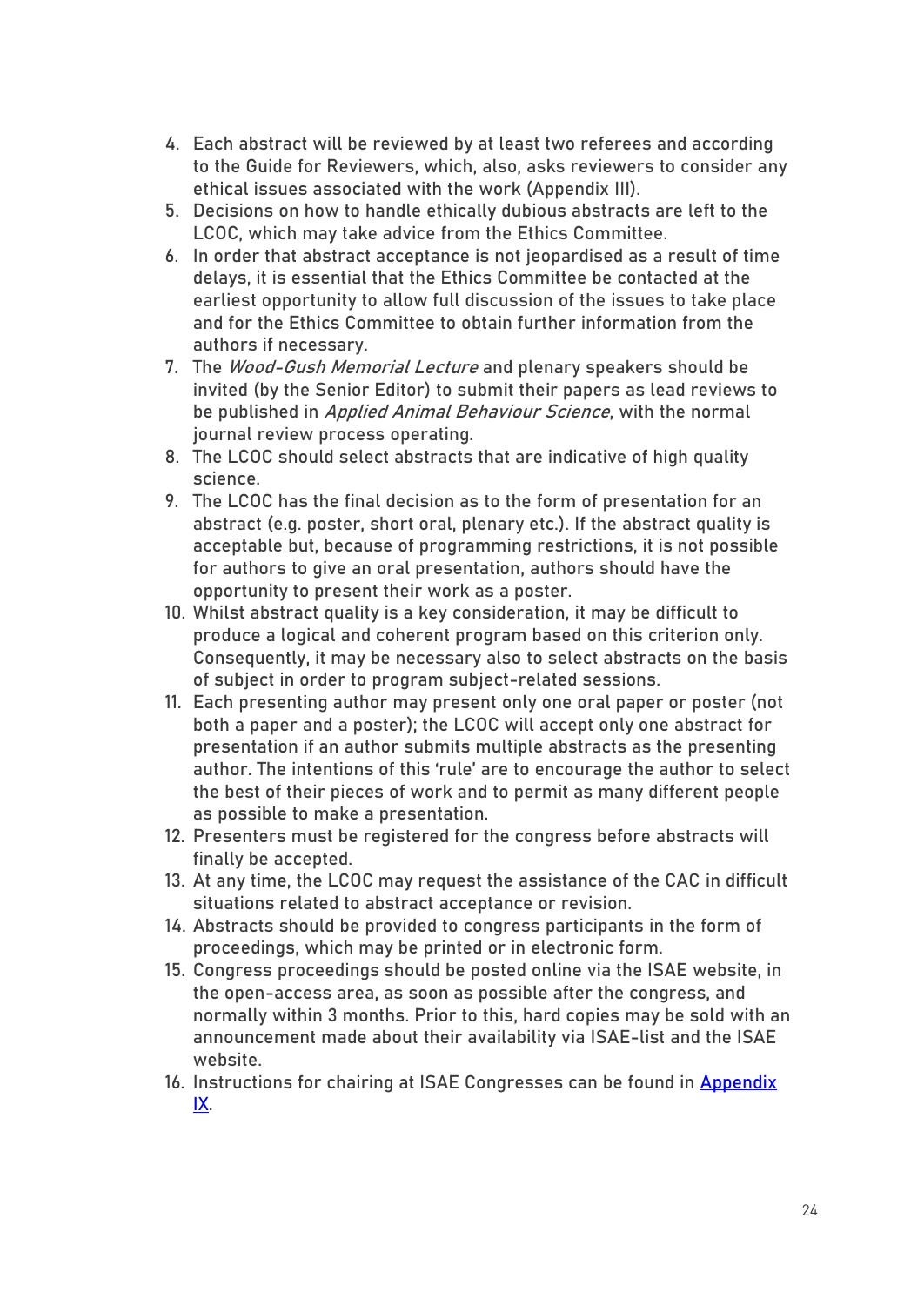### <span id="page-24-0"></span>Student poster competition

- 1. A student poster competition is to be held and the LCOC is responsible for organising the running and judging of it.
- 2. Three prizes are awarded for this competition, which are 3-, 2- and 1 year's membership of ISAE and certificates (from the Society's funds) for 1st, 2nd and 3rd places respectively. The LCOC may wish to provide an additional small gift for each prize-winner to be met from congress funds.
- 3. The free years of membership run from the date that the prize was awarded, or the following year if the current year's membership has already been paid.

# <span id="page-24-1"></span>Wood-Gush Memorial Lecture

- 1. Following the death of Professor David Wood-Gush (1922-1992), a memorial fund was set up in 1993 to endow an annual lecture to be given in his memory in connection with the annual international congress of the ISAE (International Society for Applied Ethology).
- 2. The composition (including the chair) and renewal of the steering committee for the *David Wood-Gush Memorial Fund* is described in [Appendix VIII](#page-52-0) together with guidelines for selecting the annual speaker, and the financial management of the Fund.
- 3. The chair of the committee is the point of communication with the LCOC and Council.
- 4. The LCOC sends a list of potential speakers to the steering committee for the *David Wood-Gush Memorial Fund*, through the Senior Vice-President.
- 5. After completion of the selection procedure, the LCOC is responsible for inviting the Wood-Gush Memorial speaker and to agree upon travel arrangements.

<span id="page-24-2"></span>Loans, sponsorship and exhibition fees

- 1. Council welcomes the acquisition of sponsor money as long as it does not influence the rules of selection of papers or speakers, and lectures are not named after companies, and the general spirit of the congress is not affected.
- 2. Exhibition fees will be at the discretion of the LCOC to cater for local conditions and membership of the Society does not imply a discount for commercial activities at the congress.
- 3. A record of fees charged is to be recorded in the Congress Book by the Chair of the CAC (Senior Vice-President).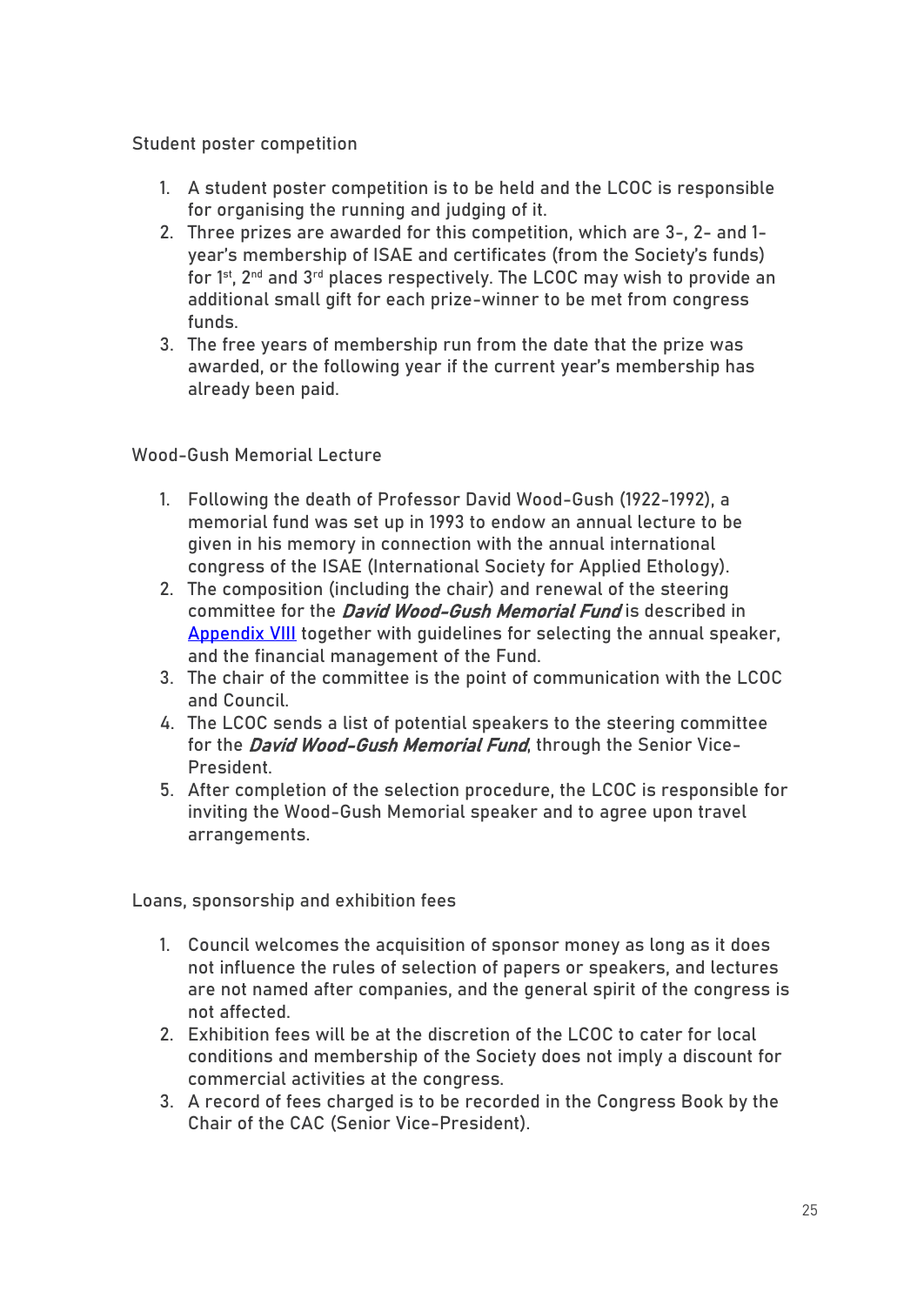- 4. The LCOC are encouraged to try to obtain funding/sponsorship to support "local" applicants wishing to attend congresses, especially those from 'developing regions' close to where the congress is being held.
- 5. The LCOC can obtain a cash advance from the ISAE account to cover early congress expenditures, which is to be refunded at the conclusion of the congress.
- 6. The cash advance is limited to a maximum of GBP 3000 and can be obtained up to 2 years in advance of the congress.
- 7. The request for funds is to be made by the LCOC to the Treasurer, who consults with the Senior Vice-President and make a decision and the Treasurer then transfers the funds.

<span id="page-25-0"></span>Budget and registration fees

- 1. The LCOC is strongly encouraged to reduce the costs of the congress as far as possible, including the costs of social events, such as the congress dinner, in order that student members can participate. This may be achieved by selecting modest venues and perhaps subsidising the congress dinner for students.
- 2. To encourage membership, it is recommended that registration fees for both Annual Congresses and regional meetings are lower for ISAE members than for non-members. Local organisers are asked to check that delegates who register as ISAE members are paid-up Society members and if not, to require them to pay the higher non-member registration fee.
- 3. Students, unemployed and retired ISAE members should be offered a reduced registration fee, but the amount of the reduction is decided by the LCOC.
- 4. Members of the LCOC should be entitled to free registration, although the ability to provide this may depend upon levels of sponsorship and the desire to keep registration fees low.
- 5. Local organisers should arrange with accommodation providers that delegates booking congress accommodation pay only a deposit (rather than the full cost) at the time of booking. If this is not possible, organisers should clearly state on the Congress website that full payment will be taken at the time of booking.
- 6. The LCOC should strive to make the budget of the congress balance, i.e. no profits and no losses.
- 7. If the annual congress makes a profit the money should go preferentially to the Congress Attendance Fund (see below). At Council's discretion, small losses (up to GBP 3000) may be covered by the Society. ISAE may, in exceptional circumstances (e.g. the cancellation of the congress), cover any loss a congress may have up to a maximum of GBP 10,000 or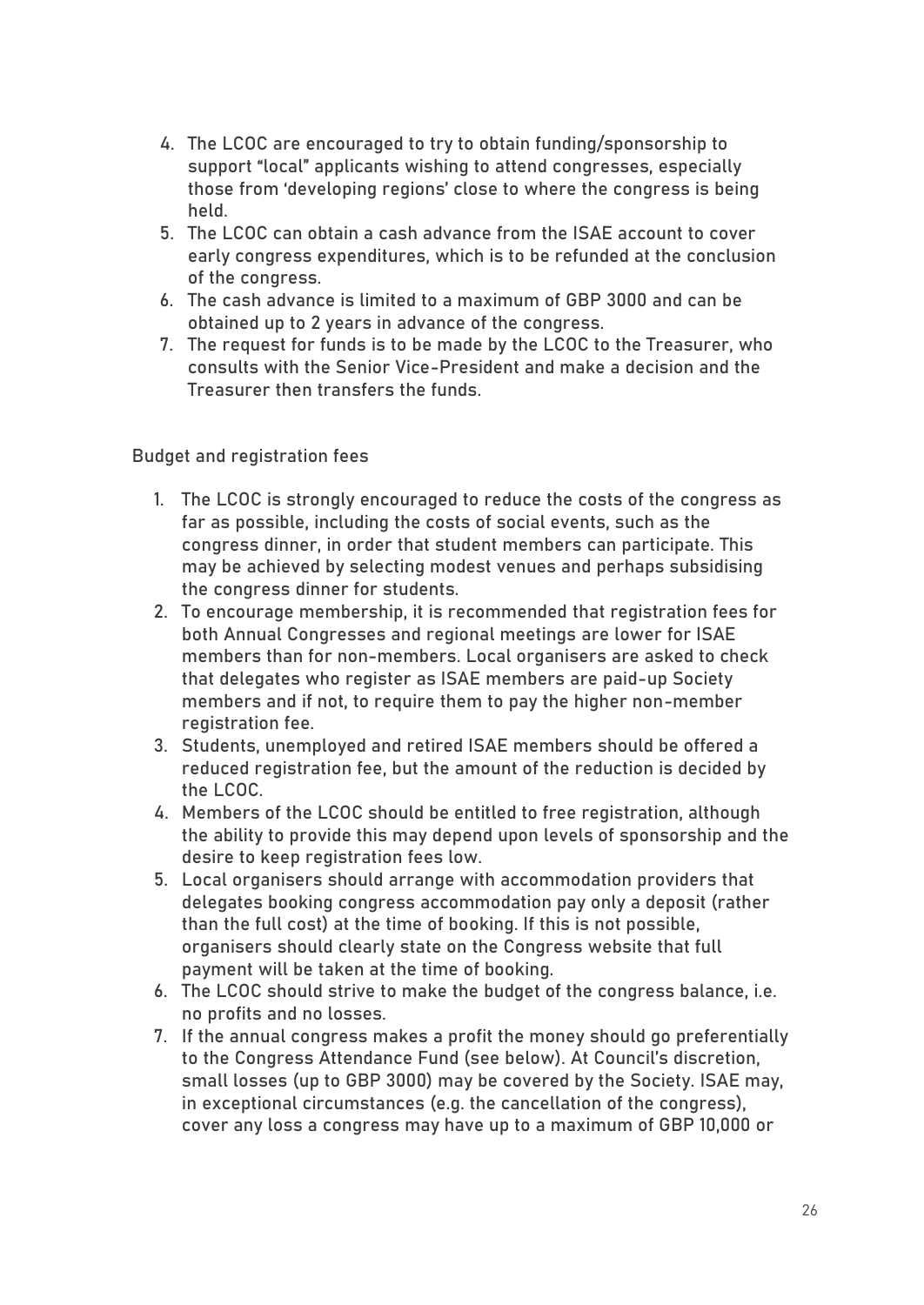half of the ISAE's reserves, as determined annually in the Treasurer's report to the AGM, whichever is less.

- 8. Each year, after the previous congress has taken place and after the AGM, the Senior Vice-President shall, after consultation with the Treasurer, advise, in writing, the LCOC of the next congress of the amount to which the ISAE is underwriting the congress (i.e. agreeing to cover losses, if necessary). This timing of the decision ensures that two congresses are not underwritten simultaneously.
- 9. ISAE does not usually underwrite congresses organised jointly between various organisations and in such cases, the organisations are expected to meet any losses, and any profits will go to them and not to ISAE.
- 10. In the event of late cancellation of a congress e.g. as a consequence of a disease outbreak or acts of terrorism, ISAE retains the right (by 'force majeure') to retain congress registration fees to cover outstanding expenses, if absolutely necessary.

# <span id="page-26-0"></span>Congress Attendance Fund

- 1. The ISAE has established a Congress Attendance Fund to support the attendance of ISAE members at the annual congress. The amount of the fund will be determined yearly, depending on the Society's financial situation, but will be no less than GBP 2000. The fund will be allocated to needy ISAE members to cover the Congress registration fee and potentially contribute towards congress accommodation (but not travel) expenses. The application process is given in Appendix IV.
- 2. Members are encouraged to make donations to support the Congress Attendance Fund; this can be done while paying or renewing membership subscriptions online.
- 3. Applications to the Congress Attendance Fund, which should include a detailed budget, will be handled and decisions made by the Senior Vice-President, the Treasurer, and two other Council members.
- 4. No person shall receive support from the Congress Attendance Fund more than once in any 5-year period.

Membership of the committee for the Congress Attendance Fund is: Senior Vice-President (Chair); Treasurer; and two other members of Council.

# Membership

<span id="page-26-1"></span>1. Memberships (individual and corporate) are described in the Constitution (Appendix I). Full rate individual membership currently costs GBP 35 and the reduced rate (full-time students, unemployed and retired people) is GBP 15 per year. The corporate membership fee is currently GBP 100 per year.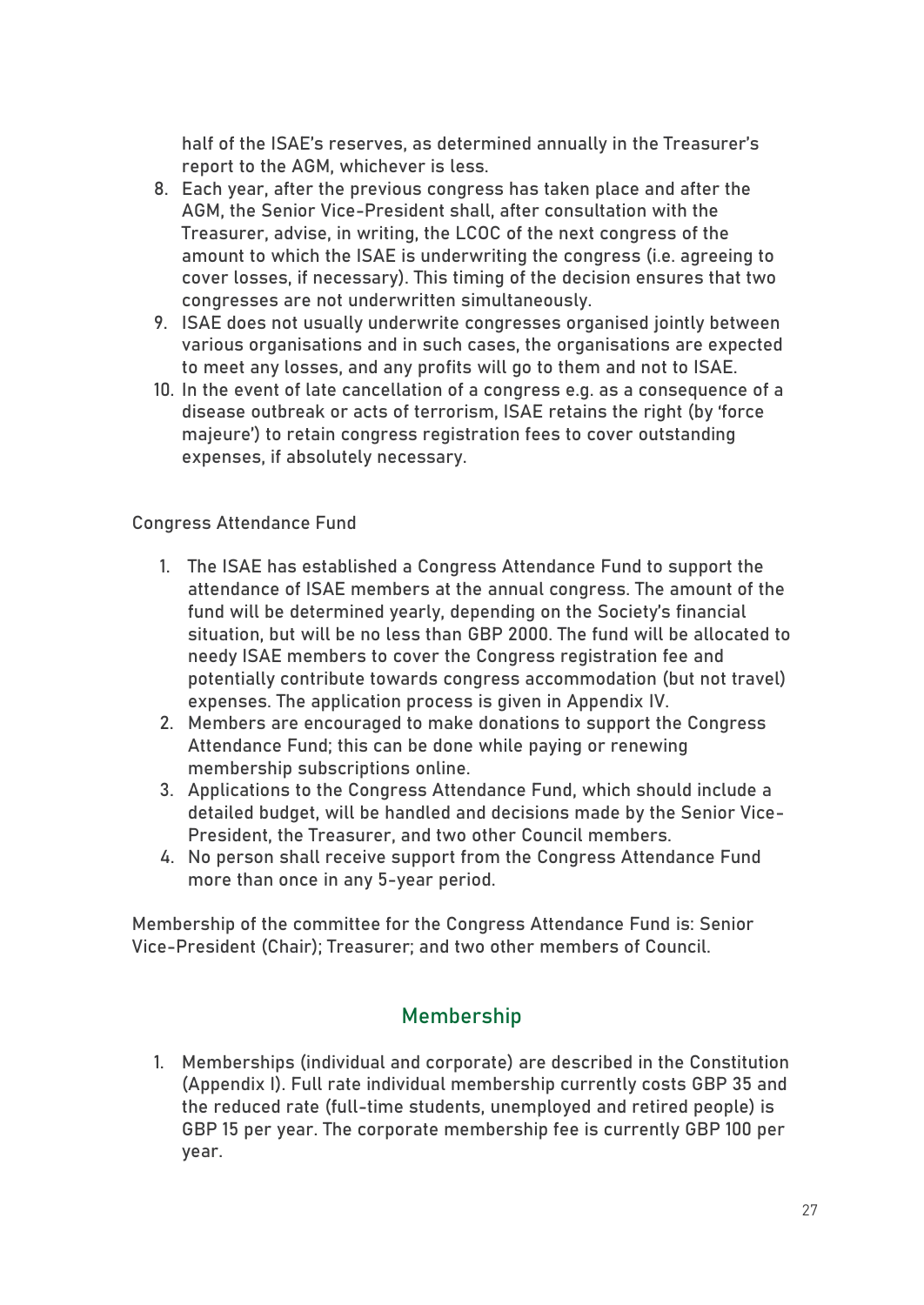- 2. To clarify the position on individual membership, Council determined that membership shall be open to undergraduate as well as graduate students, and to technicians. Both undergraduate and graduate students are eligible for the reduced membership fee, but technicians shall pay the full fee.
- 3. Payment may be made either annually or for a three year term. A three year term will be charged at three times the initial annual rate; no refund will be made if the member's circumstances change during the term.
- 4. A member who wishes to sponsor another member by paying for his/her subscription can do so by paying or renewing the membership subscription online.
- 5. Verification for eligibility for reduced rate membership must be sent by letter or email to the Membership Secretary, who decides whether reduced rate membership can be obtained. The Membership secretary may ask Council and especially Regional Secretaries for assistance in cases of doubt.
- 6. Verification of student status should be provided by the student's supervisor or university via letter or email, and confirmed annually by the student. A student is defined as someone enrolled full-time at a tertiary education institution and is eligible for reduced rate membership until the degree has been awarded or he/she is obtaining a salary from employment (thus a person holding a post doc position is NOT eligible for reduced rate membership).
- 7. Reduced rate membership may be awarded to ISAE members other than students, unemployed and retired people if special circumstances prevail. This will be decided by the President, Treasurer and Membership Secretary for each case.

Those wishing to continue or obtain sponsored membership must apply to the Membership Secretary annually and Council will consider each case. The application must state the reasons why sponsored membership is needed and include a demonstration that the applicant is currently active in applied ethology research and/or teaching (e.g. provide a publication lists, names of courses taught, etc.). Failure to apply will result in the termination of membership.

Since March 2017, the ISAE has offered a sponsored corporate membership to the World Organisation for Animal Health (OIE) as part of the continued collaboration between the two organisations.

<span id="page-27-0"></span>ISAE Code of Conduct and application procedure

ISAE requires that members agree to abide by a Code of Conduct (Appendix VI).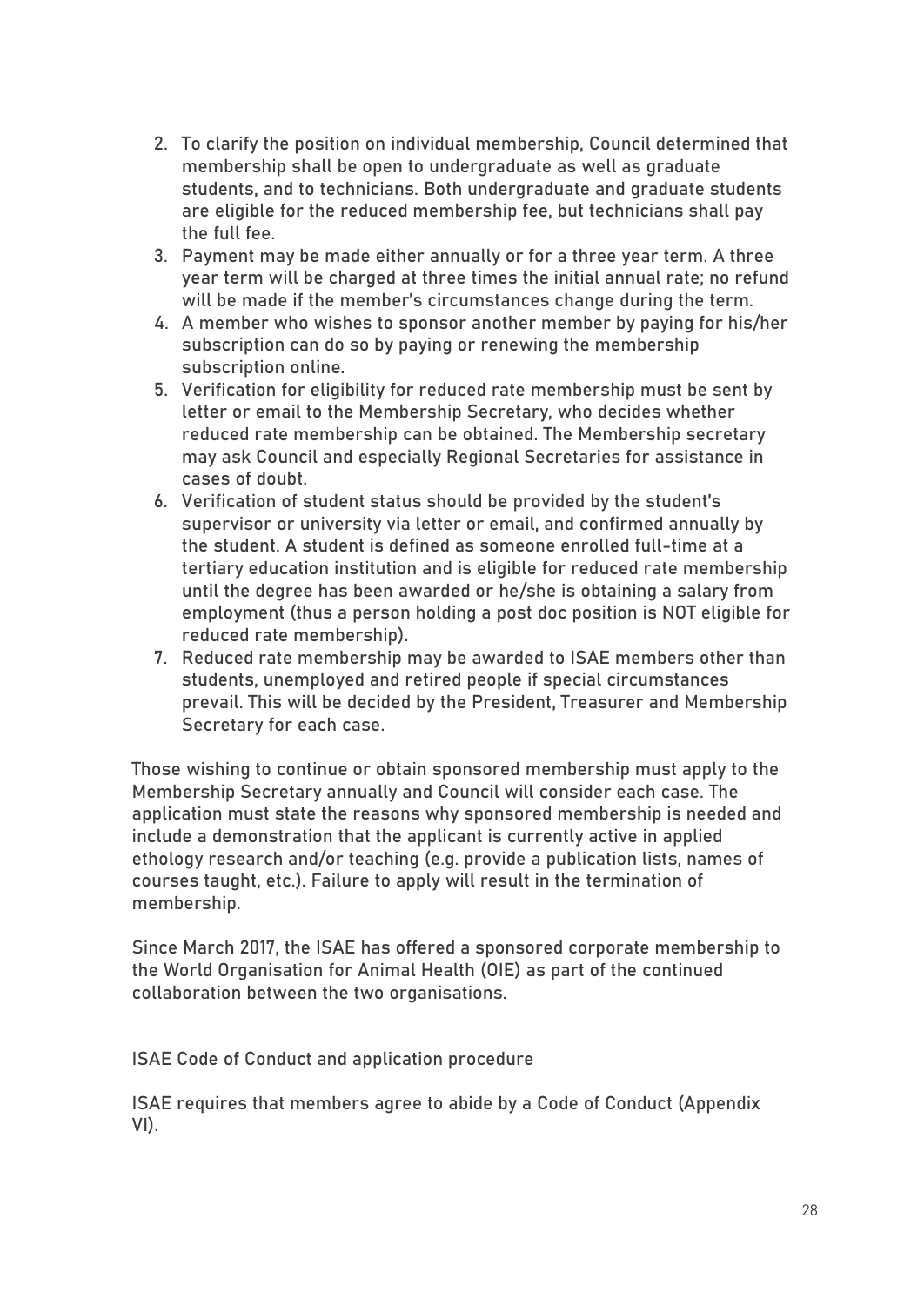Members must also abide by the Society's Ethical Guidelines, Anti-Harassment Policy (Appendix VII) and other policies as outlined in the Constitution (Appendix I) and Procedural Guidelines, as well as legal requirements.

Failure to comply with the Code of Conduct may result in termination of membership of the ISAE and the forfeiture of any membership fees previously paid.

In the Constitution it is stated that 'A proposer and a seconder, of whom at least one must be a paid-up member of the Society and one of whom must have personal knowledge of the candidate, must endorse all applications. Thus, if members are approached to be a proposer or seconder for an applicant, they must either know the applicant personally and feel confident that the applicant will be an appropriate member of ISAE or, if a proposer has already been provided, then they should contact the proposer to discuss the suitability of the applicant to be a member of ISAE.

All applicants should submit to the Membership Secretary a brief statement containing information of academic and other qualifications and interests in applied ethology, and an explanation of why they wish to join ISAE. In the event that an applicant is unable to find a proposer and seconder (as may be the case when a person from a country not represented in ISAE wishes to join), then the applicant should also submit a CV. The Membership Secretary may request assistance from the Regional Secretaries and ask them to contact the applicant and 'interview' them to determine their suitability for ISAE membership. If the Regional Secretary decides that the applicant is suitable, then the Regional Secretary should act as the proposer. The proposer and seconder must send an email to the Membership Secretary supporting the application.

Persons must send payment immediately after their application has been accepted. Applicants applying and approved between Dec 1<sup>st</sup> and June 1<sup>st</sup> shall be considered to have paid their membership dues for the remainder of the financial year and, thus, receive up to 18 month's membership for their initial payment of GBP 35 or GBP 15.

<span id="page-28-0"></span>Termination and reinstatement

- 1. ISAE reserves the right to terminate membership for non-payment of fees.
- 2. Those ISAE members who have not paid their membership fee by June 1 will have their membership terminated automatically and immediately.
- 3. However, all these ex-members (i.e. those that have missed one payment) can be reinstated and without any formal application procedure until May 31 of the following year by paying the arrears.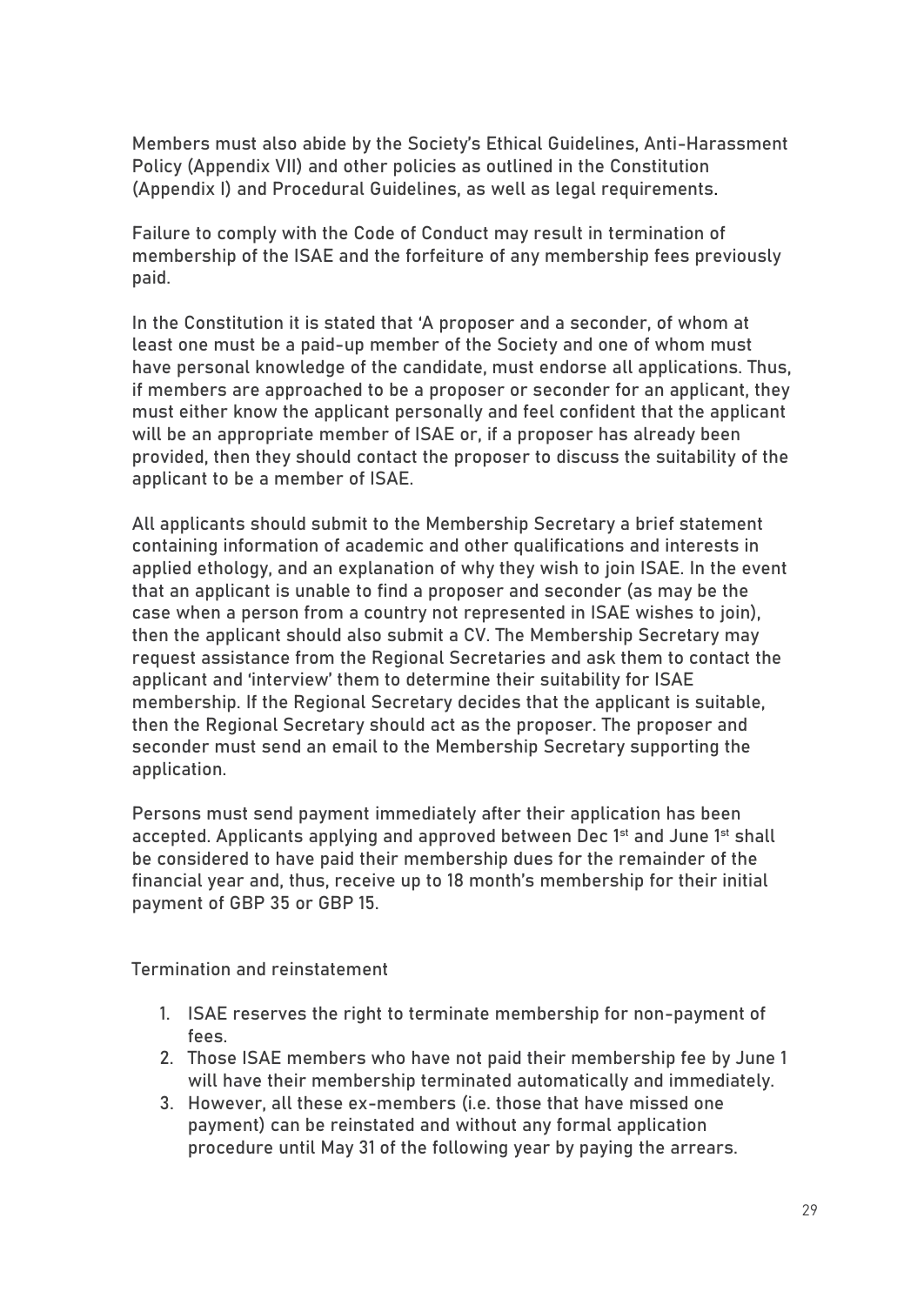- 4. If ex-members fail to make two or more consecutive membership fee payments and wish to renew their membership, they must undergo the same application procedures and fulfill the same conditions as new applicants for membership. Payment of arrears is not a requirement for this procedure.
- 5. In exceptional circumstances (e.g. if off work due to parental leave or long-term sickness), members may be permitted to miss a single year's membership fee and thereafter to be reinstated. Payment of arrears would not be required.
- 6. Long-standing ISAE members (who have held continuous membership for at least three years) who inadvertently miss a single year's subscription payment can be automatically reinstated without having to re-apply by paying for the missed year. If they do not wish to pay for the missed year they must re-apply for membership by following the usual procedure.
- 7. ISAE also reserves the right to terminate membership for breaches of the Code of Conduct.

# Honorary Fellows

- <span id="page-29-0"></span>1. Persons of eminence in the field of the aims of the ISAE are eligible for election by Council as Honorary Fellows (quoted from the Constitution).
- 2. At the time of nomination, the candidate shall be alive and preferably still active in those fields specified as within the aims of the ISAE.
- 3. Proposals for Honorary Fellows shall be submitted to the ISAE Secretary in writing with at least one paragraph indicating the reasons for eligibility as well as a short description of the candidate in question.
- 4. Election to an Honorary Fellowship shall be by a majority vote in Council.
- 5. A maximum of two Honorary Fellows can be elected each year.
- 6. Newly elected Honorary Fellows may be invited to give a talk at an ISAE congress.
- 7. Newly elected Honorary Fellows should be acknowledged and introduced in the first ISAE Newsletter following the AGM.
- 8. Newly elected Honorary Fellows shall receive a certificate from the Society to acknowledge their contribution to applied ethology.
- 9. A complete list of Honorary Fellows will be available on the ISAE website.

# Awards

<span id="page-29-1"></span>In 2013 the Society created two new Awards, Creativity and New Investigator, each of which is described below. Annual nominations will be called prior to the annual conference. However, awards will only be granted when the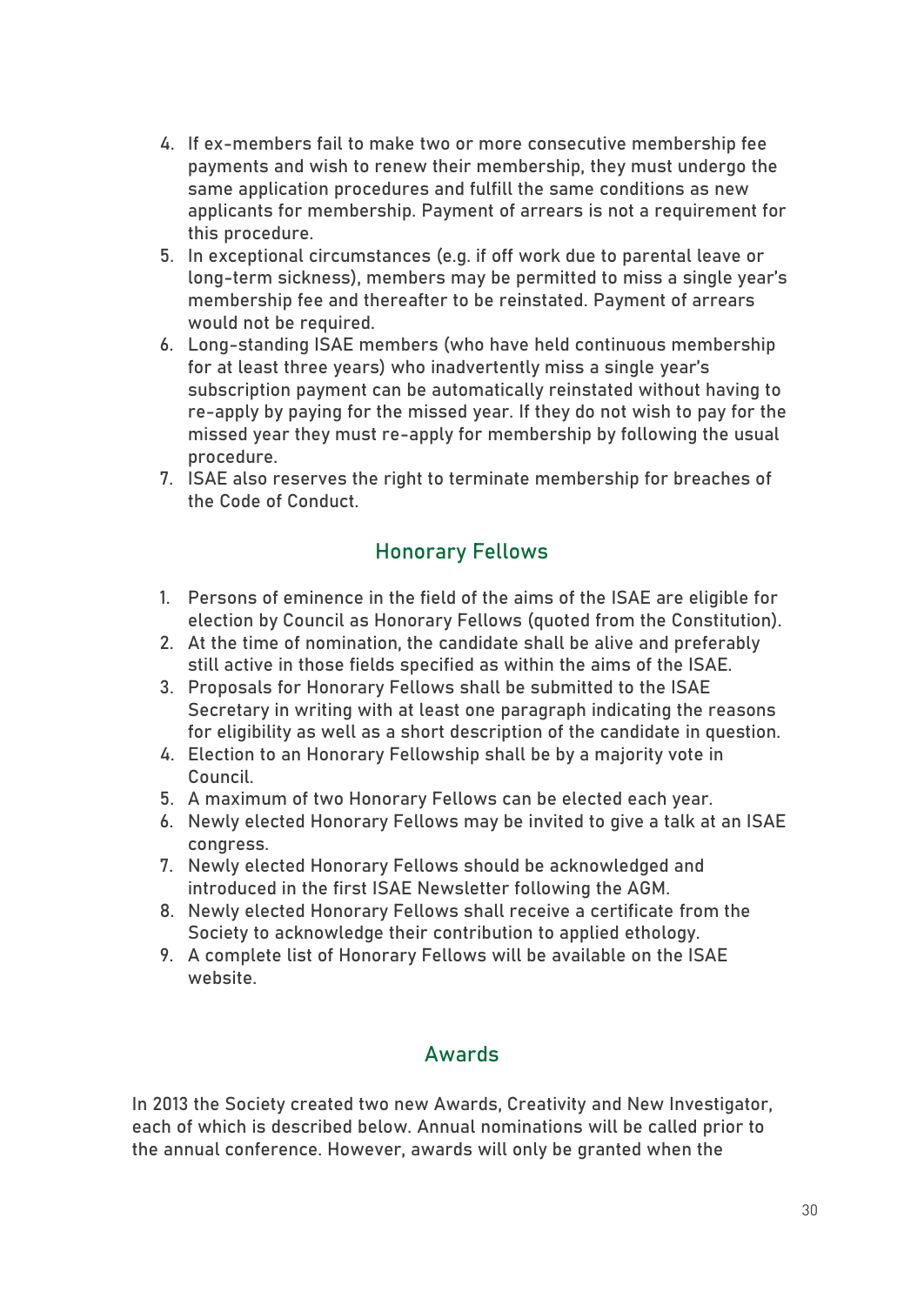respective committees deem that there are eligible candidates. The award ceremony will be held at the annual conference. Only one award in each category may be given each year. Nominations will be collected by the Assistant Secretary who will assemble a committee for each award.

# <span id="page-30-0"></span>The Creativity Award

Creativity is defined here as the ability to generate or recognise ideas, alternatives, or possibilities that may be useful in solving problems or communicating with others.

The award is given to a candidate, who – displaying exceptional creativity – has contributed research/a theory/a concept/a method that has had a significant impact on the field of applied ethology.

"Creativity is seeing what everyone else has seen, and thinking what no one else has thought."

Albert Szent-Györgyi (1893-1986)

# **Eligibility**

The candidate must be an individual and a paid-up ISAE member. There are no limits to age (upper or lower) or publication record. Self-nomination is possible; nomination from someone else (preferred) requires approval from the candidate. Several nominations may be entered for the same candidate, and unsuccessful candidates may apply again.

Information to be sent for nomination:

- Name, position and affiliation of candidate to be nominated
- Name, position and affiliation of the nominator (if different from above)
- A description (max. 500 words) detailing why the candidate deserves the award
- A selected relevant publication list (minimum 1, maximum 5 peerreviewed articles) by the candidate for the nomination
- A statement to indicate that the candidate has been informed and does not object to their nomination

# Prize

The winner will be awarded free registration at an annual congress within the next three years and a plenary talk at that congress about the work the award was received for.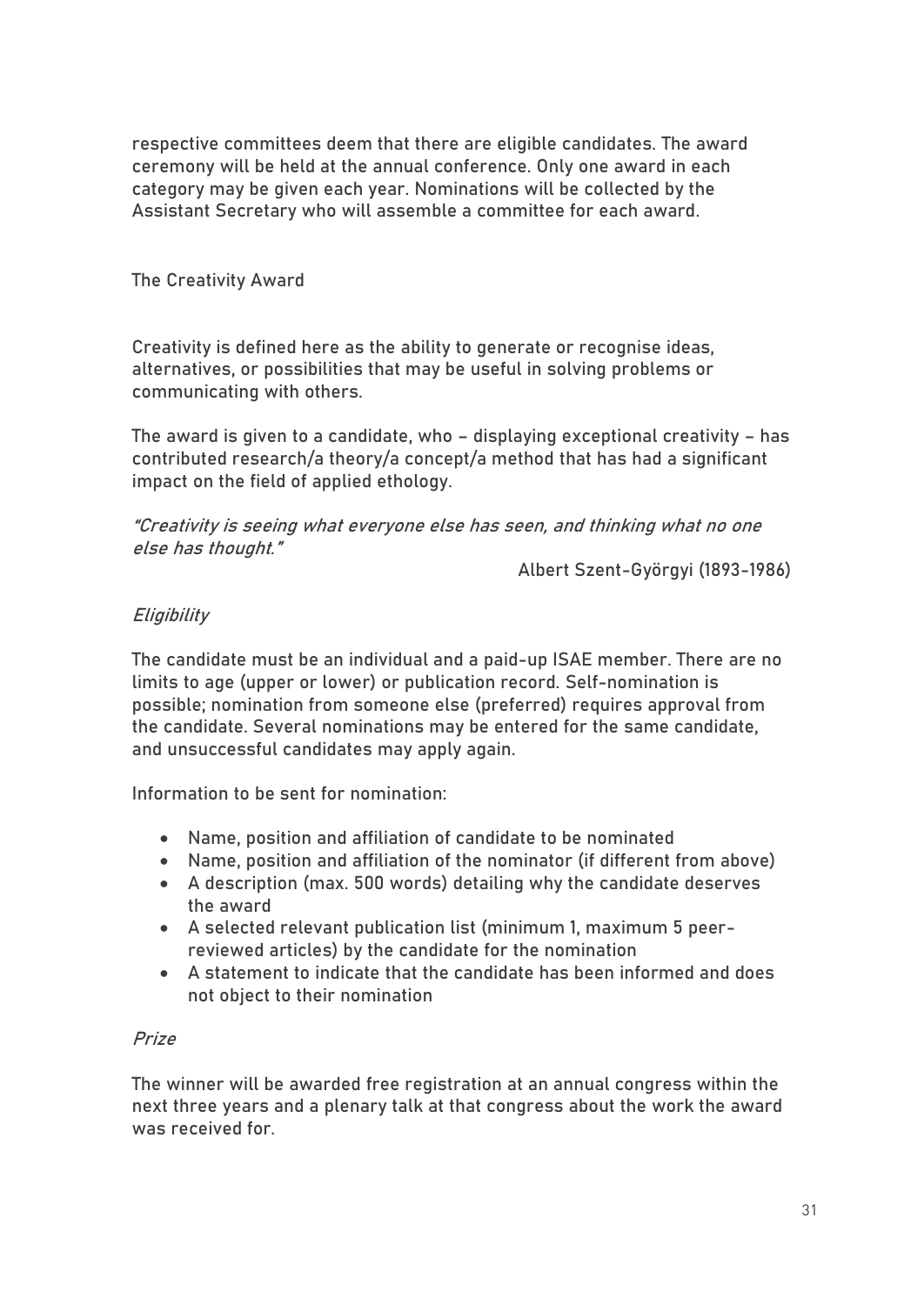### <span id="page-31-0"></span>The New Investigator Award

The award is given to a candidate who has demonstrated scientific excellence and/or an exceptional aptitude for carrying out research in applied ethology early in their career.

# **Eligibility**

The candidate must be an individual and paid-up ISAE member. The candidate should have completed their PhD studies in the last 5 years (unless there is strong justification for an exception to this limit, e.g. parental leave, unemployment). The candidate must have published at least one article in a peer-reviewed journal. Self-nomination is possible; nomination from somebody else (preferred) requires approval from the candidate. Several nominations may be entered for the same candidate, and unsuccessful candidates may apply again.

Information to be sent for nomination:

- Name, position and affiliation of candidate to be nominated
- Name, position and affiliation of the nominator (if different from above)
- A description (max. 500 words) detailing why the candidate deserves the award, i.e. providing evidence that they have demonstrated independent, scientific excellence and/or exceptional aptitude for research in applied ethology
- A 2-page CV summarising the candidate's education, recent employment history, funding granted, awards won and teaching experience. A list of publications (including at least one peer-reviewed article) should also be provided
- A statement to indicate that the candidate has been informed and does not object to their nomination, and is a paid-up member of ISAE

# Prize

The winner will be awarded free registration at an annual congress within the next three years.

# Finance and Examination of Accounts

### <span id="page-31-2"></span><span id="page-31-1"></span>Financial Year

Since January 2016 the ISAE financial year is from January 1 to December 31 inclusive. (It was previously from June 1 to May 31.)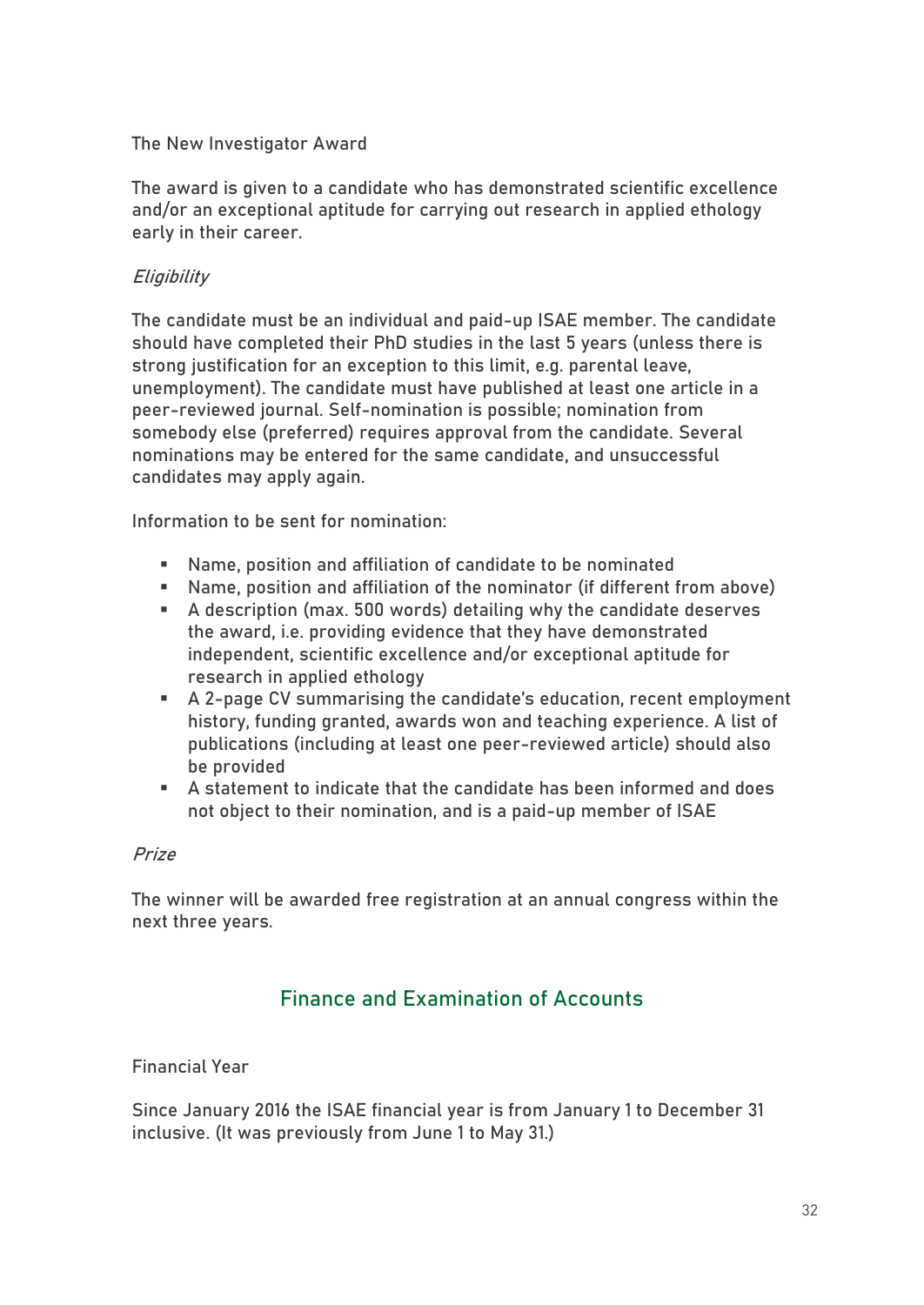### <span id="page-32-0"></span>**Examiners**

One independent examiner will be appointed annually who will examine the ISAE accounts prior to presentation at the Annual General Meeting and submission of the accounts to the Scottish Charity Regulator (OSCR). The external examiners should have the opportunity to see all papers relating to financial matters, such as proved accounts, bills, cheque stubs, account statements and the like so as to check that there has been no misappropriation or misuse of funds. The external examiner prepares a signed report according to OSCR guidelines, that has to be submitted to the OSCR, together with the accounts.

# Communication

### <span id="page-32-2"></span><span id="page-32-1"></span>Mailing list

The Membership Secretary manages the ISAE mailing list. All members of the ISAE (with an email address) are subscribed to the mailing list upon obtaining membership of the ISAE. However, members who express a wish to be removed from the mailing list will be. The mailing list is the method of choice to distribute information between Council and ISAE members. It is intended as a forum for ISAE business and not for general discussion. The list of email addresses should not be made accessible to members except through members searching the secure (online) membership database on an individual basis.

#### <span id="page-32-3"></span>ISAE Help–with-English scheme

ISAE has a service to help members with the preparation of manuscripts for publication in Applied Animal Behaviour Science (and other English-language journals) and which relies on the assistance of ISAE members. The coordinator of the scheme is the Junior Editor, who should be contacted for further details on how to offer or obtain help.

#### <span id="page-32-4"></span>Guidelines

The ISAE guidelines are intended to be flexible, innovative and helpful. They can be changed as often as Council want and as circumstances dictate. An annual revision (in September) will take place, carried out by the Procedural Advisor, based on decisions taken at the Council Meetings. The guidelines cannot, however, conflict with what is in the Constitution.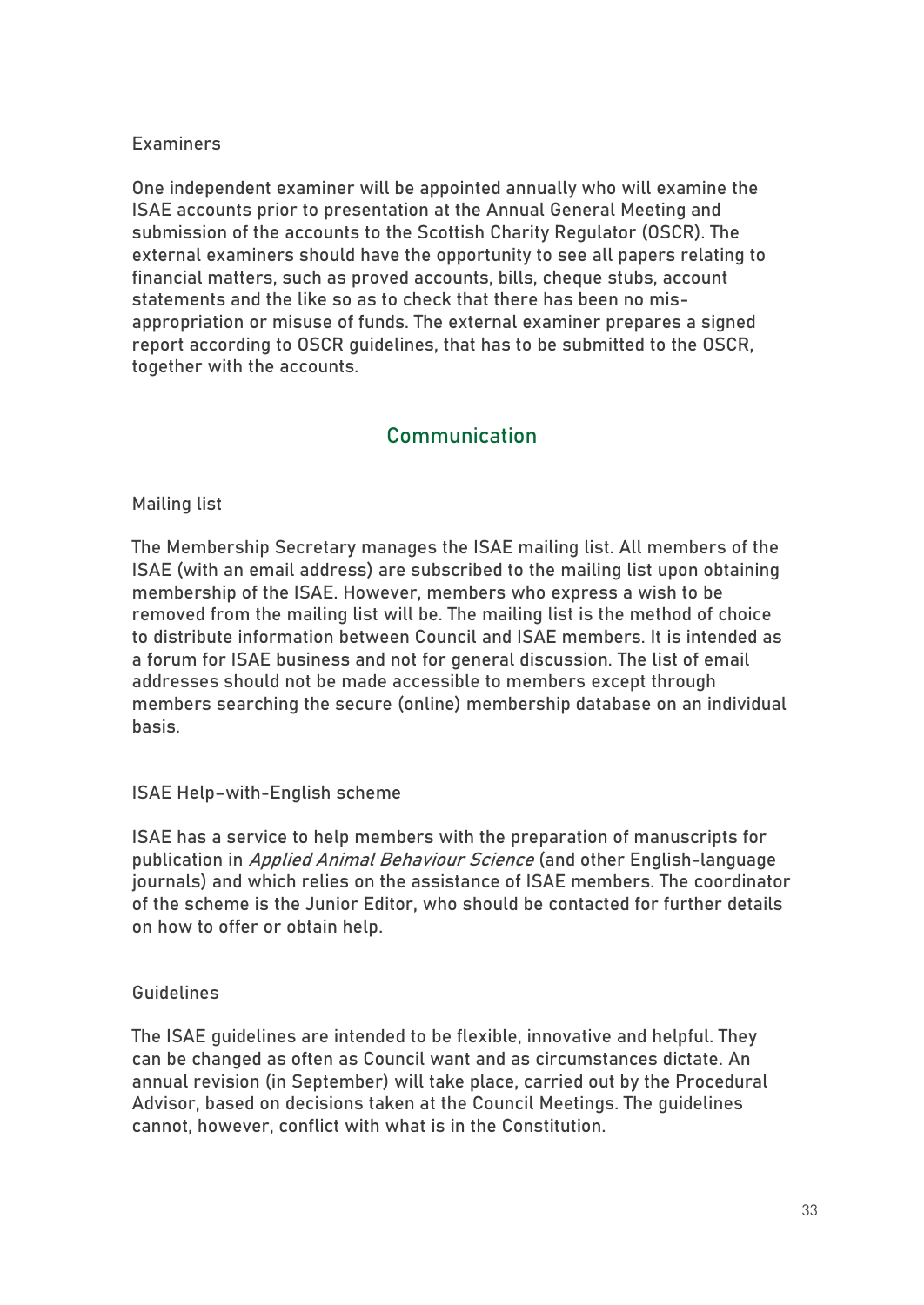# ISAE Experts

<span id="page-33-1"></span><span id="page-33-0"></span>ISAE experts in other organisations and societies

- 1. From time to time ISAE is approached to provide expertise for other organisations and societies. Given that these people are experts affiliated with ISAE, it is essential that Council determines who should be the ISAE expert on a specific topic.
- 2. If an ISAE member is approached by another organisation to be an expert in the name of ISAE, the member must contact the Assistant Secretary who will advise Council, who will assess the suitability of the candidate.
- 3. The ISAE should be represented in subject areas only when suitable experts can be found within the membership.
- 4. If ISAE is approached to provide an expert, a general call for nominations is sent to the membership (via the mailing list).
- 5. Candidates should have been ISAE members for at least three years, should hold a PhD or equivalent qualification in applied ethology or a related field, have expertise in the relevant areas and excellent communication skills.
- 6. To support their application, nominees should provide a brief CV.
- 7. The selection of candidates must be approved by Council.
- 8. ISAE experts should consult with Council, particularly the President, to provide information on the issues under discussion and seek input as appropriate.
- 9. For continuity, a senior/junior system of ISAE experts, with an overlap period of at least one year, is the preferred option.
- 10. ISAE experts should report on their activities to Council as requested and at least twice a year for Council Meetings.
- 11. ISAE experts shall normally serve for a maximum of six years, but the need to retain expertise is recognised.

ISAE experts may receive support of a maximum payment of Euros 200/day (with a maximum of 2 days per year per person). Claims for expenses must be accompanied by receipts of expenditure.

Currently, ISAE has Experts for:

- 1. The ASAB Certification scheme for Animal Behaviourists.
- 2. The Board of Trustees of the Association for the Assessment and Accreditation of Laboratory Animal Care International (AAALAC).
- 3. The Advisory Board of the Animal Welfare Judging and Assessment Contest (North America).
- 4. The European Union Animal Welfare Platform.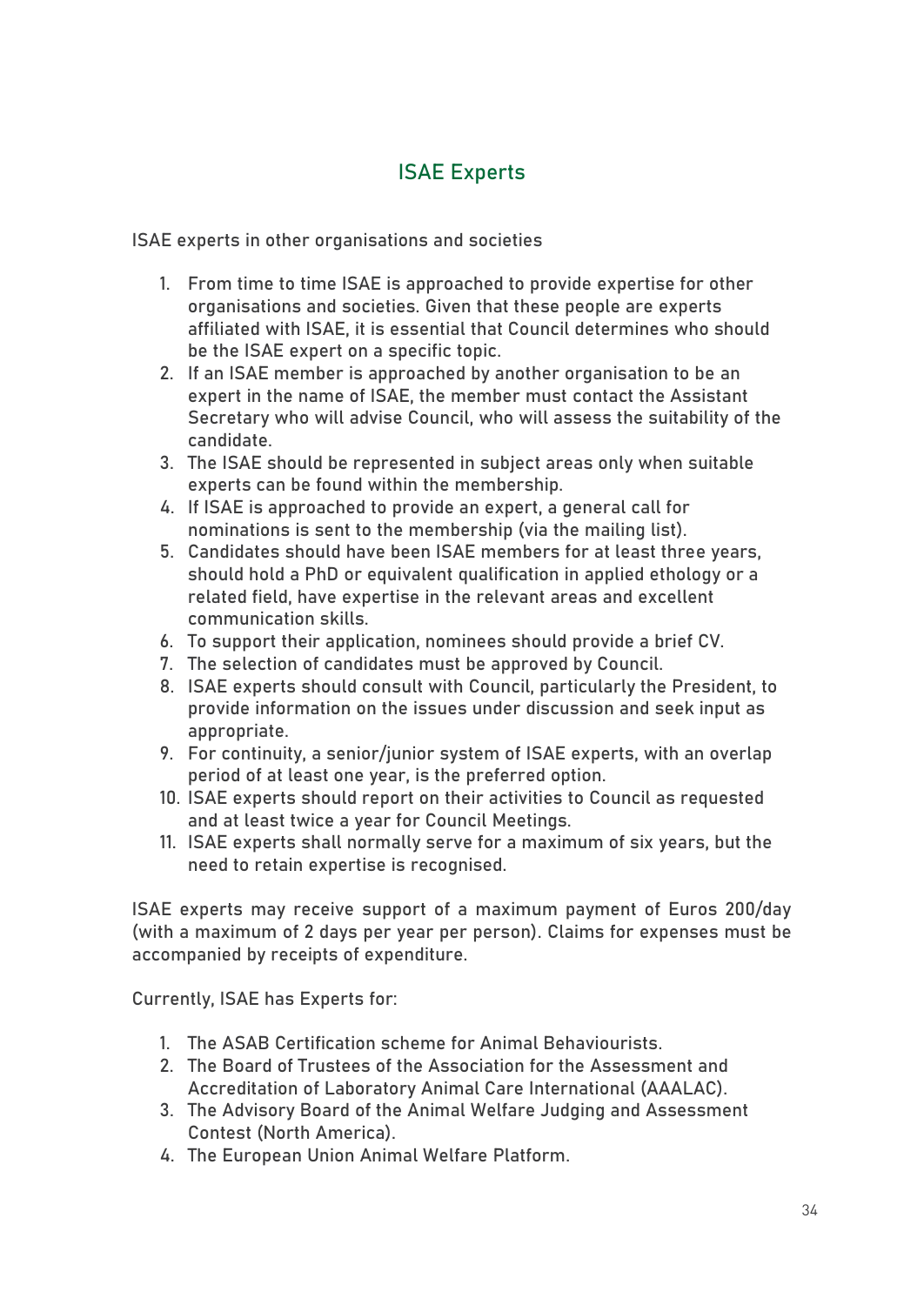<span id="page-34-0"></span>ISAE expertise and 'for profit' entities

Requests from 'for-profit' entities such as commercial companies or consultancies for ISAE expertise or advice should be discussed in advance by Council. Usually, ISAE will provide expertise in these circumstances only in return for a pre-agreed donation to the Society (e.g. to the Congress Attendance Fund). The amount will be dependent on the amount of work involved in the contribution. The Society retains the right not to provide advice if Council decides that this would be inappropriate.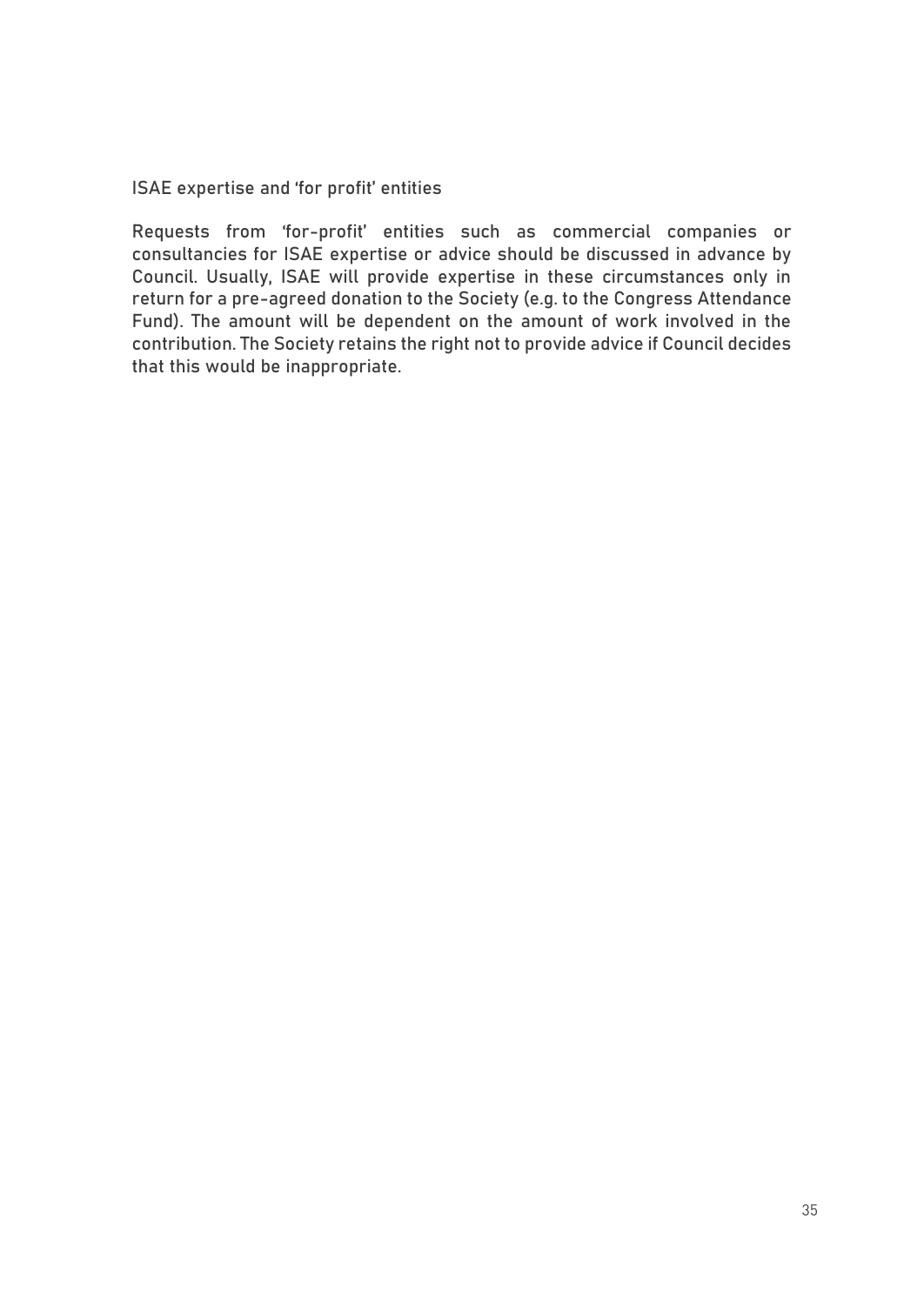# <span id="page-35-0"></span>Appendix I: THE CONSTITUTION OF THE INTERNATIONAL SOCIETY FOR APPLIED ETHOLOGY

<span id="page-35-1"></span>1. The Name of the Society

The name of the Society shall be: "The International Society for Applied Ethology" (ISAE).

<span id="page-35-2"></span>2. The Aims of the Society

These are: -

a. to encourage and support basic and applied research into the behaviour of animals as related to the use of animals by humans. This includes domestic, laboratory, zoo, companion, pest and captive animals or managed wild animals;

b. to stimulate the incorporation into practice of advances resulting from research into animal behaviour. This includes the application of results for the improvement of animal welfare, protection and legislation; standards for management and housing of animals; nature conservation; food security; and sustainable livestock production.

c. to provide an international forum in which scientists can communicate and discuss the results of the above research. This can be achieved by organising or encouraging scientific meetings and by encouraging scientific publications;

d. to encourage, where appropriate, links between applied animal behaviour science and other disciplines. This can be realised by encouraging presentations, discussions and publications and by maintaining contacts with appropriate scientific societies;

e. to encourage and support the teaching of animal behaviour in research and academic institutions, especially veterinary schools, departments of animal science and animal production, and departments concerned with laboratory or companion animals or captive wildlife;

f. to provide a pool of expertise to national governments, international bodies, industry and to those animal welfare organisations which deal with problems involving animal behaviour. To encourage, where possible and appropriate, the assimilation of scientific knowledge so as to facilitate its use in relation to practical problems concerning the way animals are kept and cared for.

<span id="page-35-3"></span>The charitable purposes of the ISAE are the advancement of science, of education, and of animal welfare.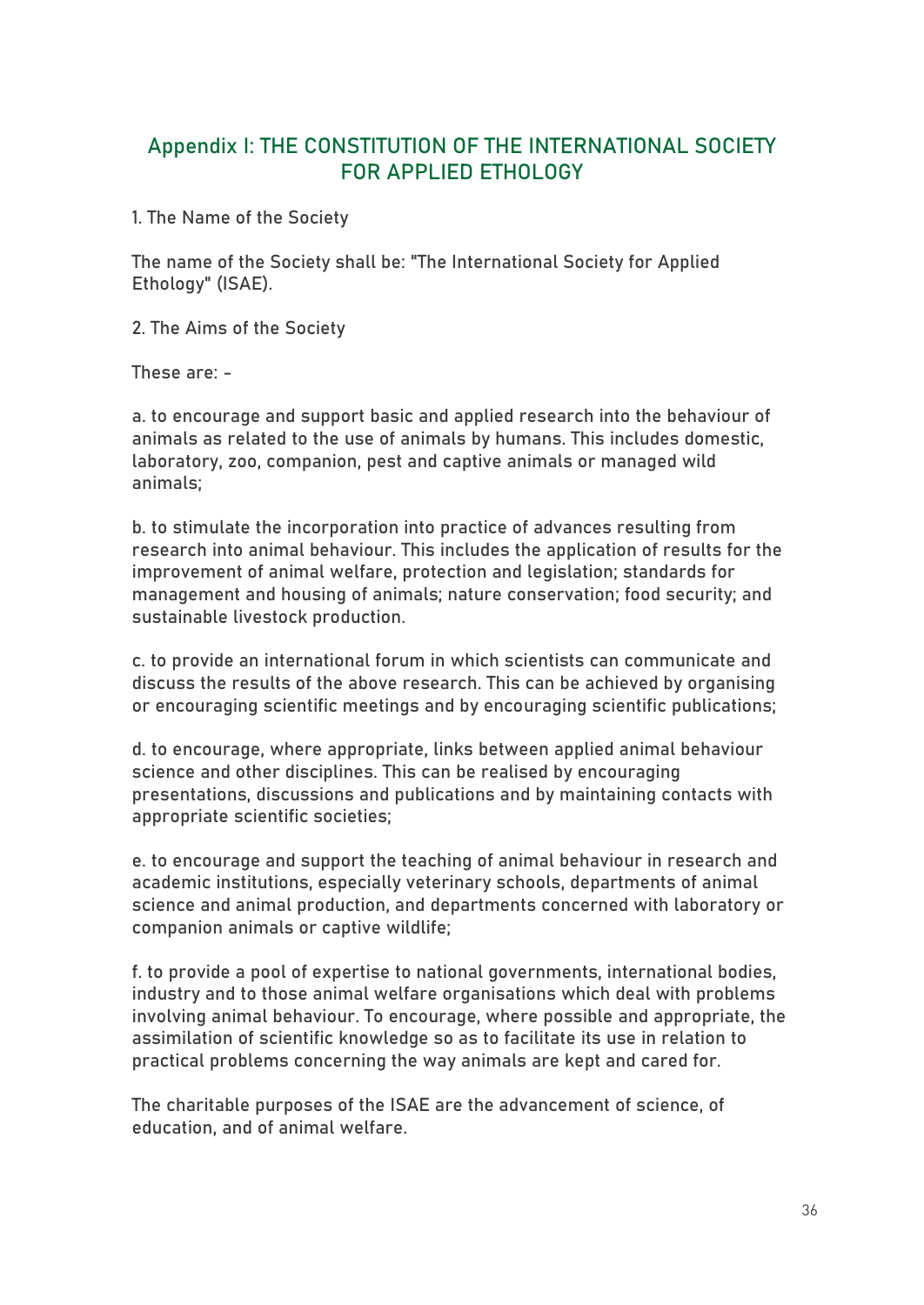### <span id="page-36-0"></span>3. Structure and Administration of the Society

a. The structure of the Society consists of the Members, who appoint people from among their number to serve on the Council, and take decisions on changes to the constitution itself; and the Council, which manages the activities of the Society, and is responsible for monitoring and controlling the financial position of the Society. The people serving on the Council are referred to in this constitution as Council Officers.

b. The Society has power to do anything which is calculated to further its purposes or is conducive or incidental to doing so. No part of the income or property of the ISAE may be paid or transferred (directly or indirectly) to the members – either in the course of the Society's existence or on dissolution – except where this is done in direct furtherance of the charitable purposes of the ISAE.

c. The affairs of the Society shall be vested in the Council, which is an administrative body of people, elected by the members of ISAE, formally constituted, and meeting regularly. The Council consists of Council Officers, who are the Honorary President, the Honorary (Hon.) Senior Vice-President, the Hon. Junior Vice-President, the Hon. Secretary, the Hon. Assistant Secretary, the Hon. Membership Secretary, the Hon. Treasurer, the Hon. Communications Officer, the Hon. Assistant Communications Officer, the Hon. Senior Editor, the Hon. Junior Editor, the Hon. Development Officer, the Hon. Ethics Officer and the Hon. Procedural Advisor. These Council Officers are the trustees of the Society and have the right to vote in Council with one vote each. Council shall have powers to co-opt other Council members as deemed necessary, who shall then be non-voting Council members. All Officers and members of Council shall be members in good standing of ISAE.

d. No Council Officer may serve as an employee (full time or part time) of the Society; and no Council Officer may be given any remuneration by the Society for carrying out his/her duties as a Council Officer. The Council Officers may be paid travelling and other expenses reasonably incurred by them in connection with carrying out their duties; in special cases this may include expenses relating to their attendance at meetings.

e. Each year the Society will hold an Annual General Meeting (AGM) at which all members of ISAE in good standing are entitled to have due notice, to be present, and to vote. Council may decide to hold additional General Meetings (GM) if necessary. Council can decide to hold the AGM or GM (partly or completely) in a virtual format, that is by use of a video-conference platform that allows for free access for all members. A quorum for an AGM shall consist of no less than twenty members present (either physically or virtually). For each vote taken, a member has one vote; and any voting, other than for Constitutional amendments, shall be by majority. Council can decide to make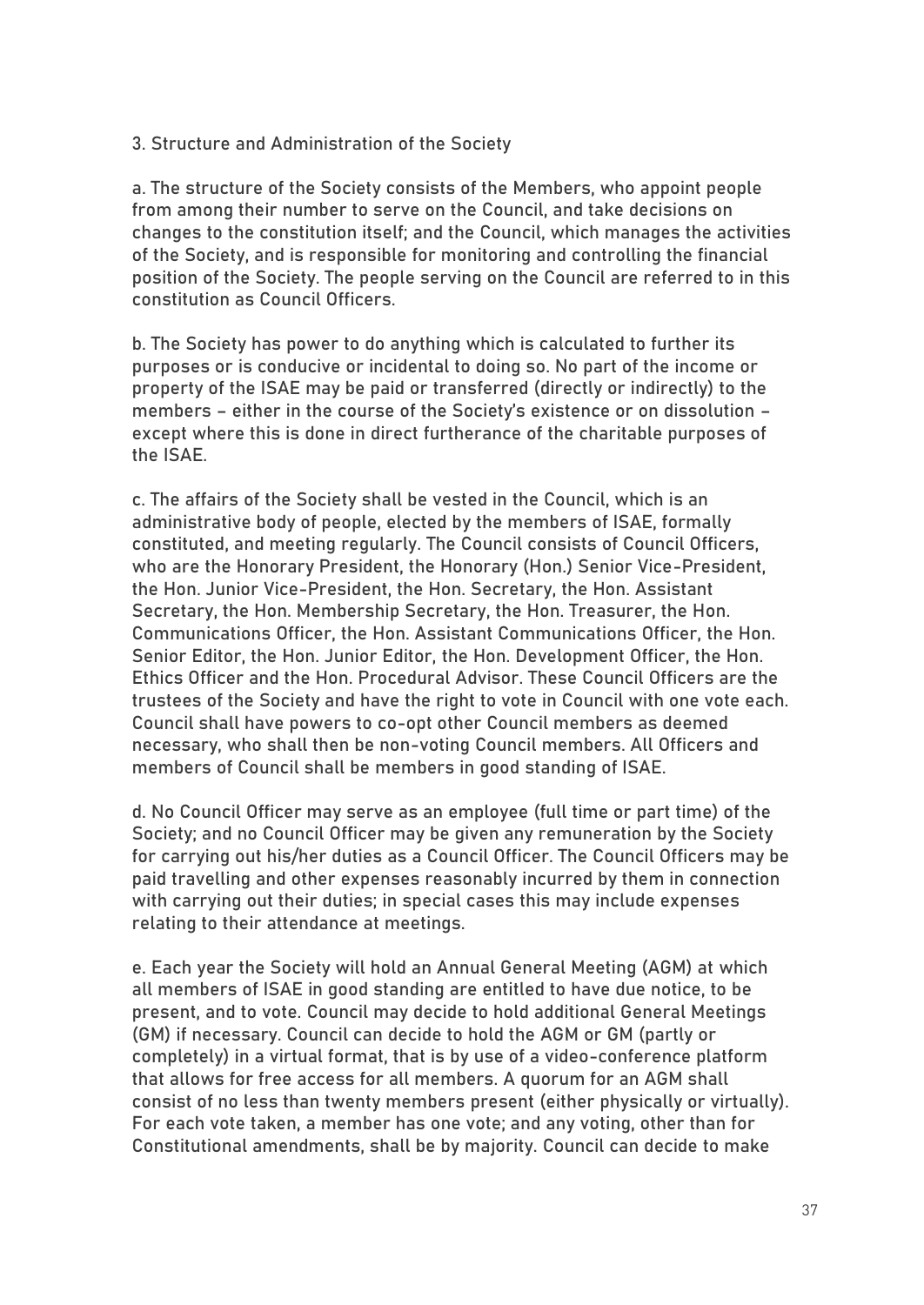use of an online-voting system, instead of, or in addition to, the votes cast during the meeting. At the AGM, or, in exceptional cases, another GM, the Hon. President, the Hon. Junior Vice-President, the Hon. Senior Vice-President and the other Council Officers shall be elected. The Hon. President, the Hon. Junior Vice-President and the Hon. Senior Vice-President shall serve for a maximum of two years. The Hon. Senior Editor and the Hon. Junior Editor shall normally serve for a maximum of two years. Other Council Officers shall normally serve for a maximum of four years. The minutes of the AGM will be recorded, and subsequently made available to the members on the ISAE website.

f. Each Council Officer has a duty to act in the interests of ISAE, and must seek, in good faith, to ensure that the Society acts in a manner which is in accordance with its purposes. In circumstances giving rise to the possibility of a conflict of interest between ISAE and any other party, each Council Officer must put the interests of the Society before that of the other party. Where any other duty prevents him/her from doing so, a Council Officer must disclose the conflicting interest to the Council and refrain from participating in any decision of the other Council Officers with regard to the matter in question.

g. A Council Officer will cease to hold office if he/she i) gives the Society a written notice of resignation; ii) becomes incapable for medical reasons of carrying out his/her duties as a Council Officer for a period that has continued (or is expected to continue) for more than six months; iii) ceases to be a member of ISAE; iv) is absent (without good reason, in the opinion of the Council) from more than three consecutive Council Meetings and the Council resolves to remove him/her from office; or v) is removed from office by resolution of Council on the grounds that he/she is considered to have committed a material breach of the Constitution or the Code of Conduct; or to have been in serious or persistent breach of his/her duties.

h. Any elected Council Officer who, for any reason, takes over the unexpired term of an elected Council Officer shall only serve the unexpired period of that term, but will be eligible for immediate election following the expiration of the unexpired term which was taken over.

i. An unscheduled vacancy in any Council Officer position other than that of Hon. President shall be filled by a person appointed by the Hon. President. If for any reason the office of Hon. President becomes vacant before the end of the two-year term, the Hon. Junior Vice-President shall serve for the remainder of the Presidential term and shall be eligible for election as Hon. President for a period immediately following the expiration of the remainder of that term.

j. The Council shall meet at least once a year immediately prior to the AGM. A quorum shall consist of not less than 5 Council Officers, one of whom should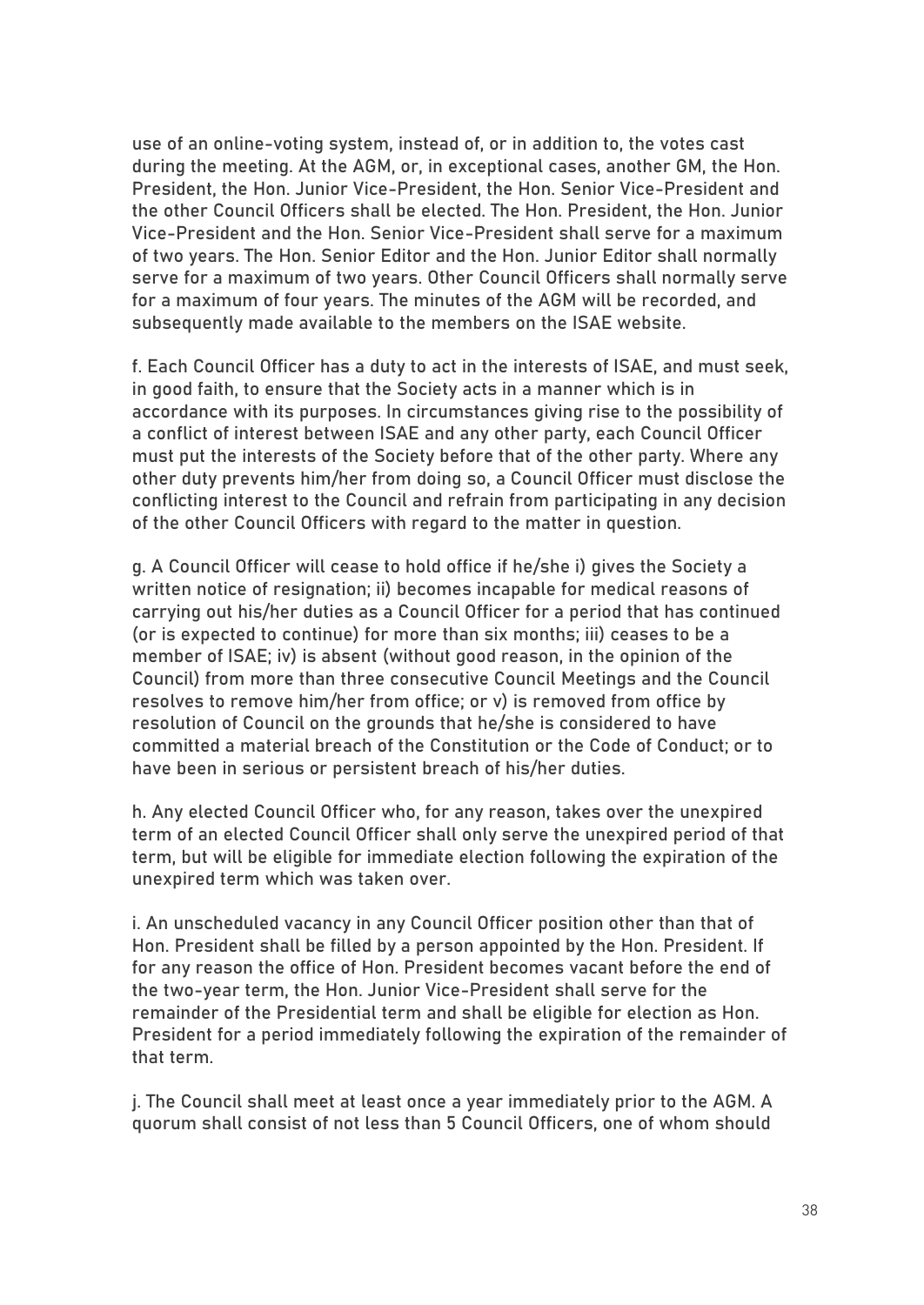be one of the three Presidents. The minutes of the Council Meetings will be recorded and stored by the Secretary following approval by the Council.

k. The Council shall appoint Regional Secretaries. The Council shall take suitable steps towards satisfying itself that the Regional Secretaries are persons who will be likely to express the views of ISAE members in their region. Regional Secretaries will be eligible to attend meetings of the Council but shall not have a vote on Council. Regional Secretaries should maintain good contacts between the members in their regions and other members of the Society.

l. One or more honorary independent examiners will be elected annually to examine the ISAE accounts prior to presentation of such accounts at the AGM.

#### <span id="page-38-0"></span>4. Membership

a. All persons holding scientific or other qualifications deemed satisfactory to ISAE Council are eligible for membership of the Society.

b. The name, qualifications and personal statement of each candidate should normally be submitted via the online application form available on the ISAE website. A proposer and a seconder, of whom at least one must be a paid-up member of the Society and one of whom must have personal knowledge of the candidate, must endorse all applications. The candidates must declare that they agree to abide by the ISAE Constitution and Code of Conduct. Election shall be by approval of the Council.

c. Newly elected members shall not be entitled to any of the privileges of the Society until they have paid the due subscription. If such payment has not been made before 1 June next following their election, such election shall be deemed null and void.

d. When the subscription due from any member of ISAE remains unpaid after 1st June, membership of the Society shall cease and the member's name shall be deleted from the Register of Members of ISAE. A member can at any point withdraw their membership by informing the Membership Secretary in writing. No refund will be made of subscription paid.

### <span id="page-38-1"></span>5. Corporate Membership

Corporate membership entitles an approved organisation to receive information normally distributed to members and to send two representatives to ISAE meetings under the same terms as ordinary members. Such Corporate Member Representatives shall have no power to vote and may not hold any position on Council. Corporate membership does not entitle organisations to reduced-rate subscriptions to Applied Animal Behaviour Science.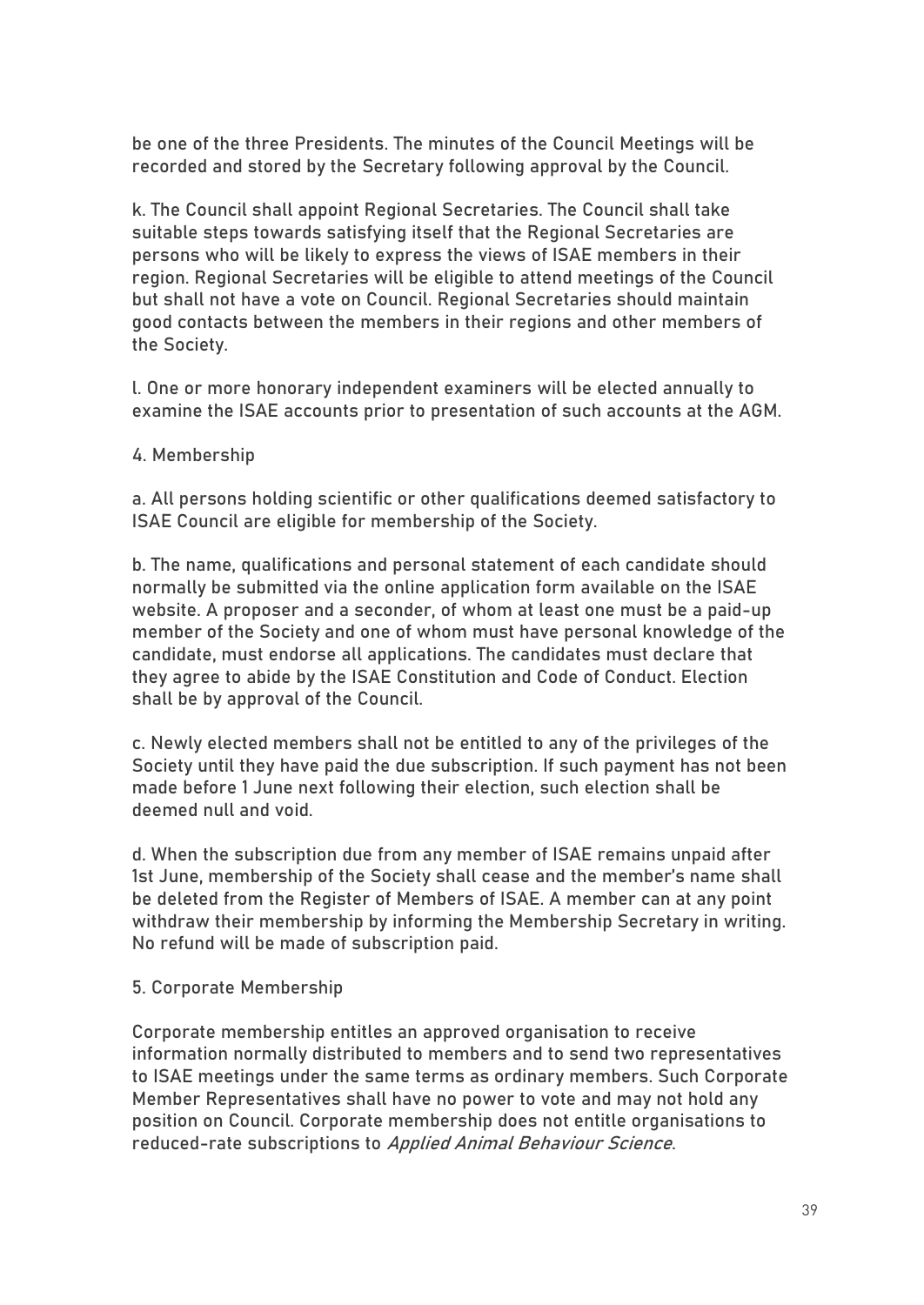# <span id="page-39-0"></span>6. Honorary Fellows

a. Persons of eminence in the field of the aims of the Society shall be eligible for election as Honorary Fellows by the Council.

b. Proposals for an Honorary Fellowship shall be submitted in writing to the Hon. Secretary stating the reasons why the candidate is considered eligible for election together with a short description of the candidate.

c. Honorary Fellows shall not be required to pay an annual subscription.

# <span id="page-39-1"></span>7. Subscriptions

The minimum annual subscription shall be such sum as is decided from time to time by the Council and ratified at the next AGM following the Council decision. Such sum shall be payable on election and thereafter annually and in advance on 1 June each year. Subscriptions are non-refundable and non-transferable.

# <span id="page-39-2"></span>8. Meetings

An International Congress should be held at least once a year. The Council shall also encourage the organisation of regional and other meetings. The Council shall decide on rules for the conduct of all meetings. At Council's discretion, small losses (up to GBP 3000) may be covered by the Society. ISAE may, in exceptional circumstances (e.g. the cancellation of the congress), cover any loss a congress may have up to a maximum of GBP 10,000 or half of the Society's reserves, as determined annually in the Treasurer's report to the AGM, whichever is less.

### <span id="page-39-3"></span>9. Electronic 'Meetings'

a. Electronic discussions (meetings) between Council Officers are permitted. Such "meetings" rank equally with "meetings" at which the persons are physically present. Such "meetings" may be held using email, web-based message boards, video- or tele-conferencing, other electronic formats or combinations of such formats. The Hon. Secretary must ensure that all persons entitled to take part are informed in good time of the agenda. A Council Officer is deemed to be taking part once the Hon. Secretary has received a reply from the Officer of his or her participation in the meeting. The quorum and the recording of the minutes shall be as in Clause 3j above.

b. If the Hon. President decides that a vote be taken during an electronic, textbased meeting, Council Officers must register their vote by email direct to the Hon. Secretary in such a way that their vote is not revealed to other Council Officers; alternatively, online-voting tools can be used. Once the Hon.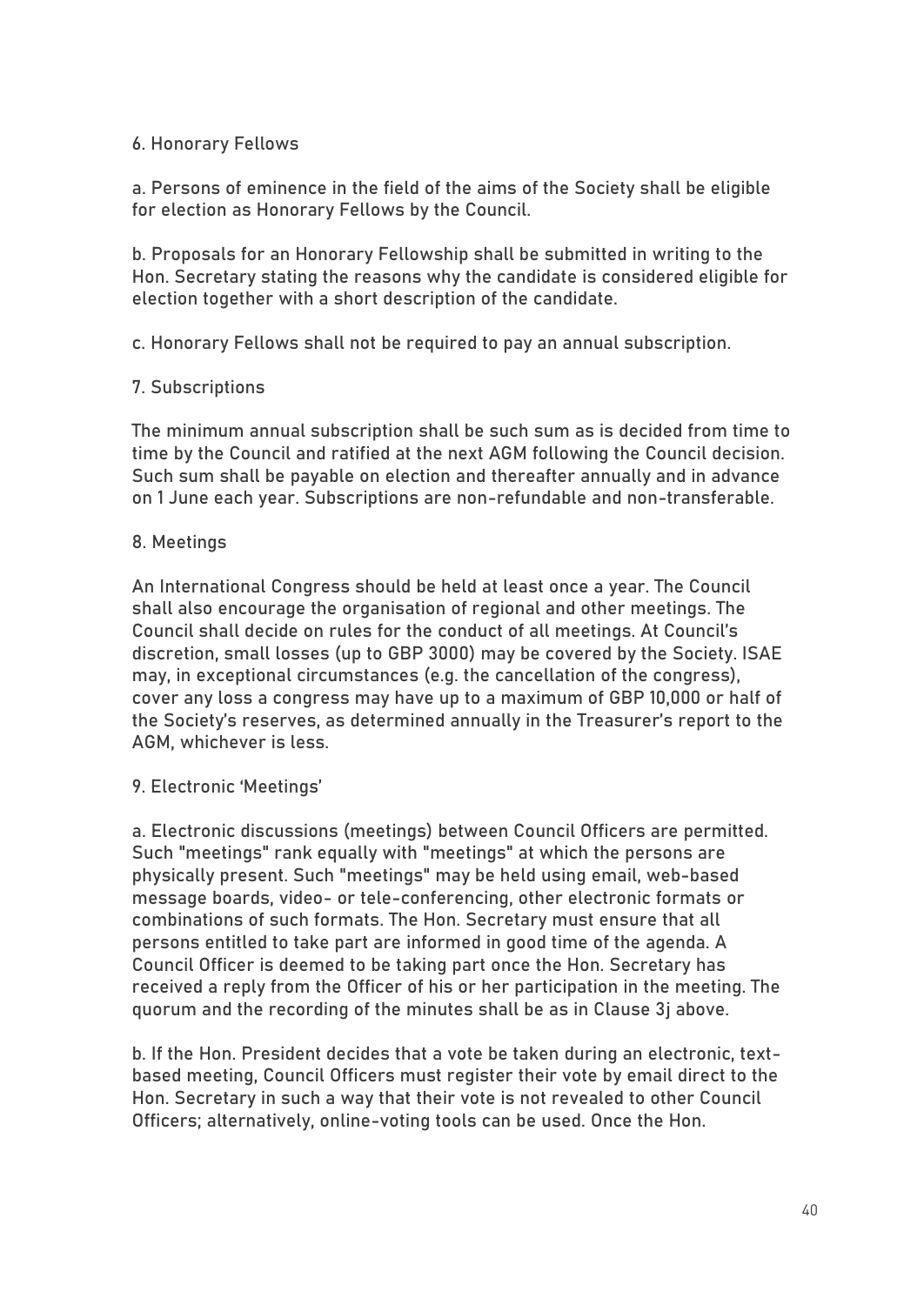Secretary forms the opinion that all those entitled to vote have voted, and has allowed for differences in time-zones, the result of the vote may be revealed.

c. Standing committees and any special committees of ISAE can similarly hold electronic "meetings" provided such are held under similar terms as the electronic meetings of Council.

### <span id="page-40-0"></span>10. Amendments to the Constitution

The Hon. Secretary must receive any Notice(s) of Motion to amend the Constitution not less than 3 weeks before the date of the Annual General Meeting (AGM). Details of the Motion to be proposed shall be made available to all ISAE members via the ISAE web-site and in writing to members attending the AGM or the GM, respectively. A proposer and a seconder, both of whom shall be members in good standing of the Society, must endorse any amendment to the Constitution. The amendment will be voted upon among the members present at the AGM or GM, and will be passed if two-thirds or more votes are in favour of the amendment.

### <span id="page-40-1"></span>11. Dissolution

In the event that ISAE for whatever reason becomes unable to continue its activities, notice of intent to dissolve shall be sent to all members. Once such notice has been received the dissolution may be ratified by a majority decision of those entitled to vote. Any funds held by ISAE at that time may be transferred to an organisation having similar aims to ISAE under the CY-PRÈS equitable rule. That is the funds may be used as near as may be practical or reasonable in accordance with the aims of ISAE as outlined in Clause 2 above. The dissolution process will be carried out in accordance with the procedures set out in the Charities and Trustee investment (Scotland) Act 2005.

This version of the ISAE Constitution was adopted during an extraordinary virtual online Annual General Meeting held on 24 th March 2021.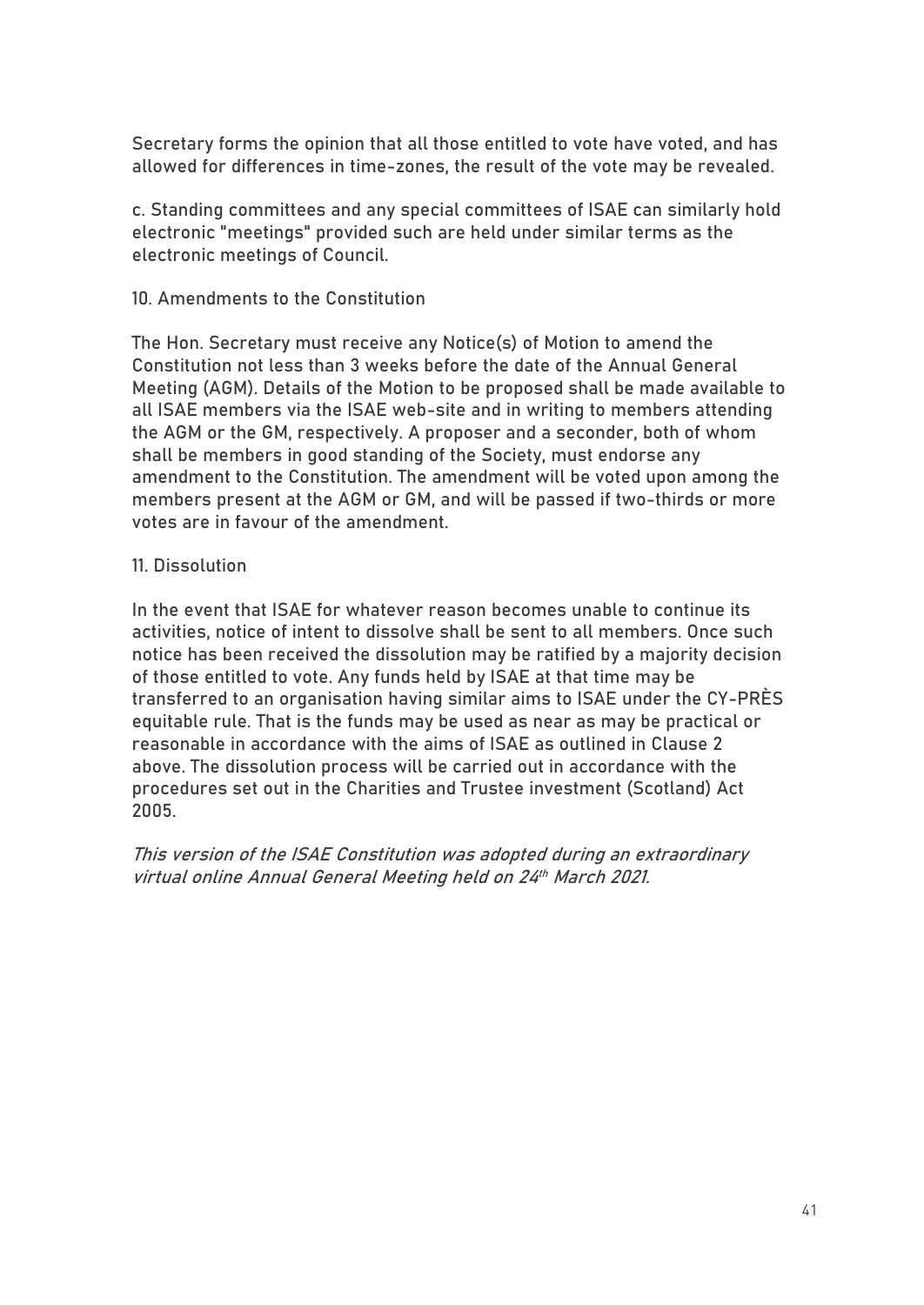# Appendix II: Abstract Submission Standard

<span id="page-41-0"></span>The LCOC must ensure that the following information is available to prospective authors (however, much of this may be covered by abstract handling with Wageningen Academic Publishers):

- Abstracts must present information that falls within the scope of the ISAE.
- Abstracts presenting both theoretical and empirical work related to applied ethology will be considered for presentation at the ISAE Congress.
- Abstracts must not exceed 3000 keystrokes in length, excluding title, names and affiliation, with the exception of abstracts for potential plenary papers, which should be 2 to 3 pages in length. However, a shorter abstract for plenary papers may be published in the proceedings to avoid the possibility that it may be regarded by some publishers, as 'published previously'.
- The first name of authors, not just initials, should be given.
- Abstracts must contain a clear statement of the purpose of the work. the methods used, the results, and conclusions. Results should be presented in sufficient detail to support the conclusions drawn. Except for theoretical contributions and review papers (such as plenary papers), submitted abstracts must contain data, indicate the method(s) of analysis, and provide information about test statistics.
- Reviewers will be advised to reject empirical abstracts that do not contain data, since it is very difficult to evaluate the suitability of these abstracts for presentation.
- Although authors may submit multiple abstracts, each presenting author may present only one spoken paper, or one poster (not both a paper and a poster). Therefore, the Local Congress Organising Committee will accept only one if an author submits multiple abstracts as the presenting author.
- The required formatting and layout of the abstract (the use of a template should be considered) including how references should be given; ordinarily references are not cited in abstracts, however, if given, they should be placed in the text of the abstract in the following format: (Jones & Swanson, Appl. Anim. Ethol. 14:23, 1980).
- A statement by which authors must confirm that the work described in the abstract conforms with the ISAE Ethical Guidelines (see Appendix [III\)](#page-47-0).
- A checklist of potential ethical issues associated with the work reported in the submitted abstract (see [Appendix III](#page-47-0) for details).
- A place where authors can provide additional information about their work in case it involves ethical issues (see **Appendix III** for details of the information that authors should provide).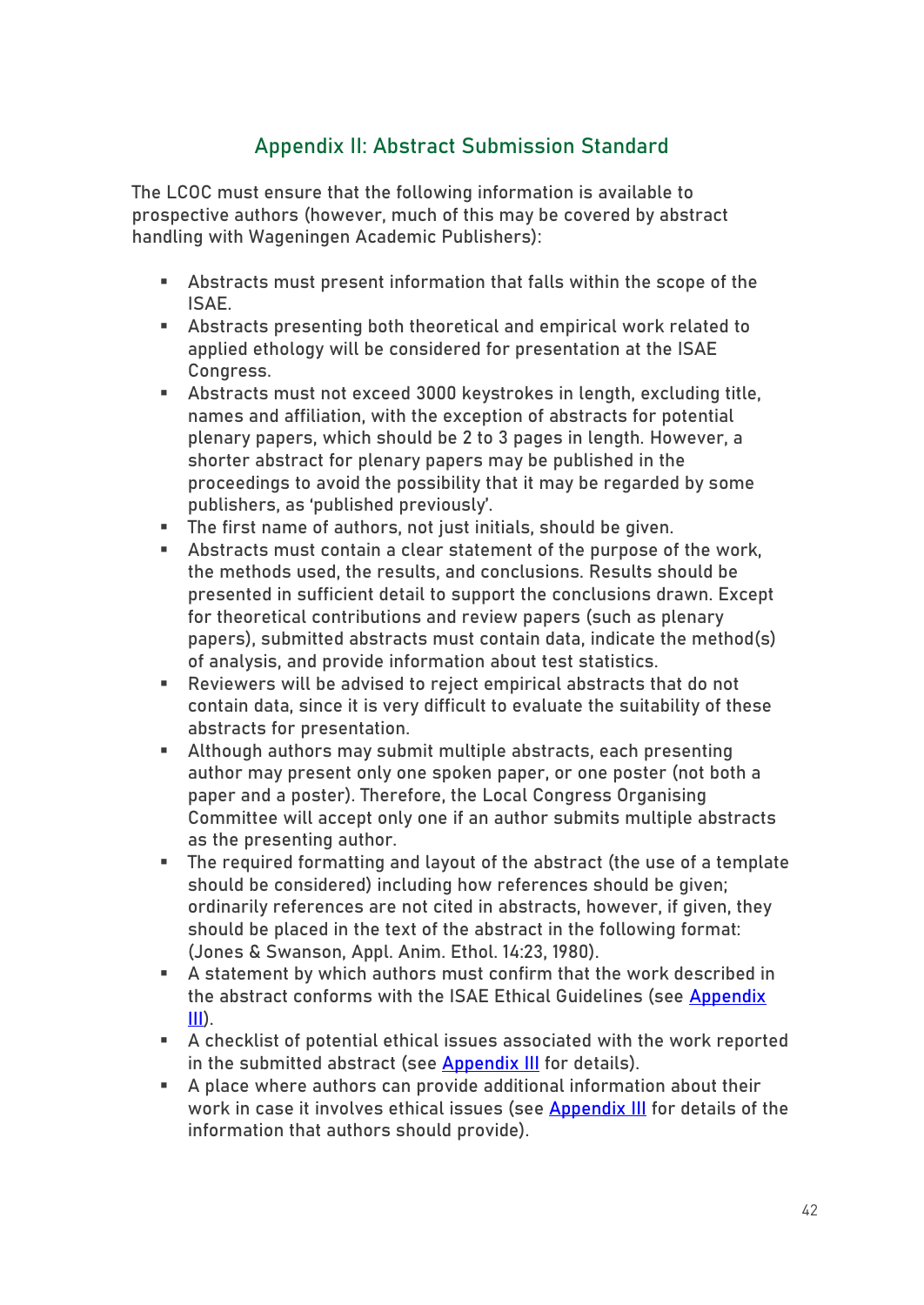- A place where authors can indicate whether they wish their presentation to be considered for the student presentation competition.
- A place where authors can nominate their preferred form of presentation of their work (e.g. plenary paper, short oral paper, or poster).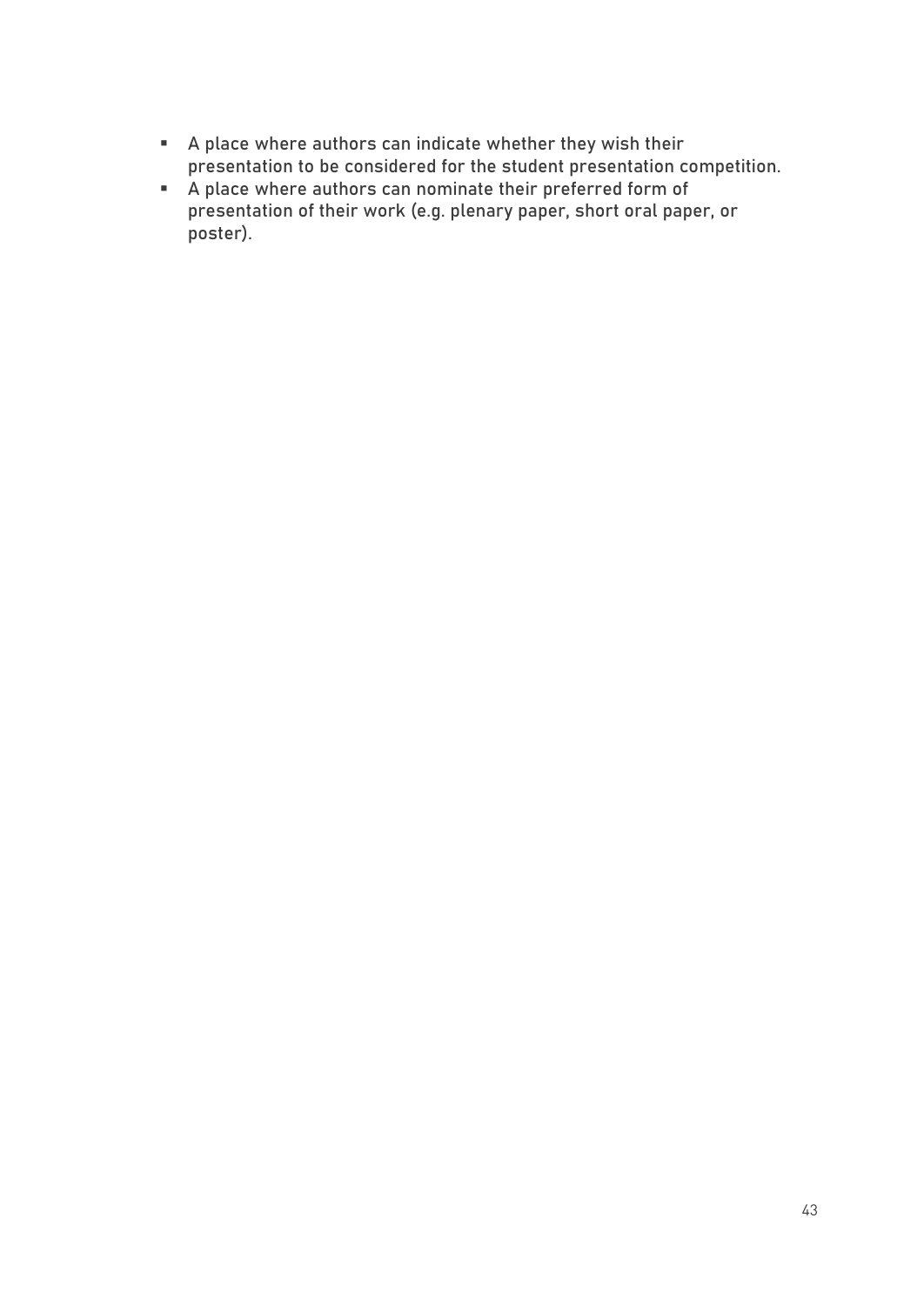# Appendix III: Guide for Reviewers of Abstracts

<span id="page-43-0"></span>Reviewers are requested:

- a. To be brief and succinct in their feedback
- b. To make suggestions that improve English and comprehension
- c. To check the following:
- Abstracts are approximately 3000 keystrokes or fewer in length (the Local Congress Organising Committee will check exact numbers).
- They contain the aim of the work, methods, results and conclusions.
- That data are given (unless the paper is a review or totally theoretical) together with method of data analysis and information on test statistics.
- That the conclusions are consistent with the results.
- Any potential ethical issues. The ISAE Ethics Committee has constructed a brief checklist of some relevant welfare or ethical issues. If any of these have occurred as part of the experimental design of the study being reviewed then the justification should be apparent. If it is not, the reviewer may wish to consult with the Ethics Committee or recommend that the Ethics Committee reviews the paper. Further information is available in the ISAE **Ethical Guidelines**. Reviewers should indicate on a scale (from none to major) their overall ethical concern about the study reported. Abstracts of major concern will automatically be forwarded to the Ethics Committee, whilst a decision on those of lesser concern will be at the discretion of the Local Congress Organising Committee. Referees should indicate overall if they feel the abstract should be seen by the Ethics Committee, even if the abstract is of low ethical concern. To assist with making a decision, reviewers should consider the following:

As part of the experimental design, did the study impose any of the following procedures or conditions?

- Housing or husbandry inappropriate for the psychological and physiological needs of the species being studied
- Staged aggression, competition, or social defeat
- Protracted food or water deprivation, or diet manipulations likely to have an adverse effect on the animals
- Mutilations (this can include some methods of permanent marking, e.g. toe or tail clipping)
- Killing of animals as part of the experiment (including giving live animals as food)
- **E** Surplus animals raised/acquired for the experiment
- Inappropriate social conditions, e.g. protracted isolation of gregarious or social sentient animals, unduly early weaning, or group-housing of normally solitary animals
- Prolonged restraint
- Trapping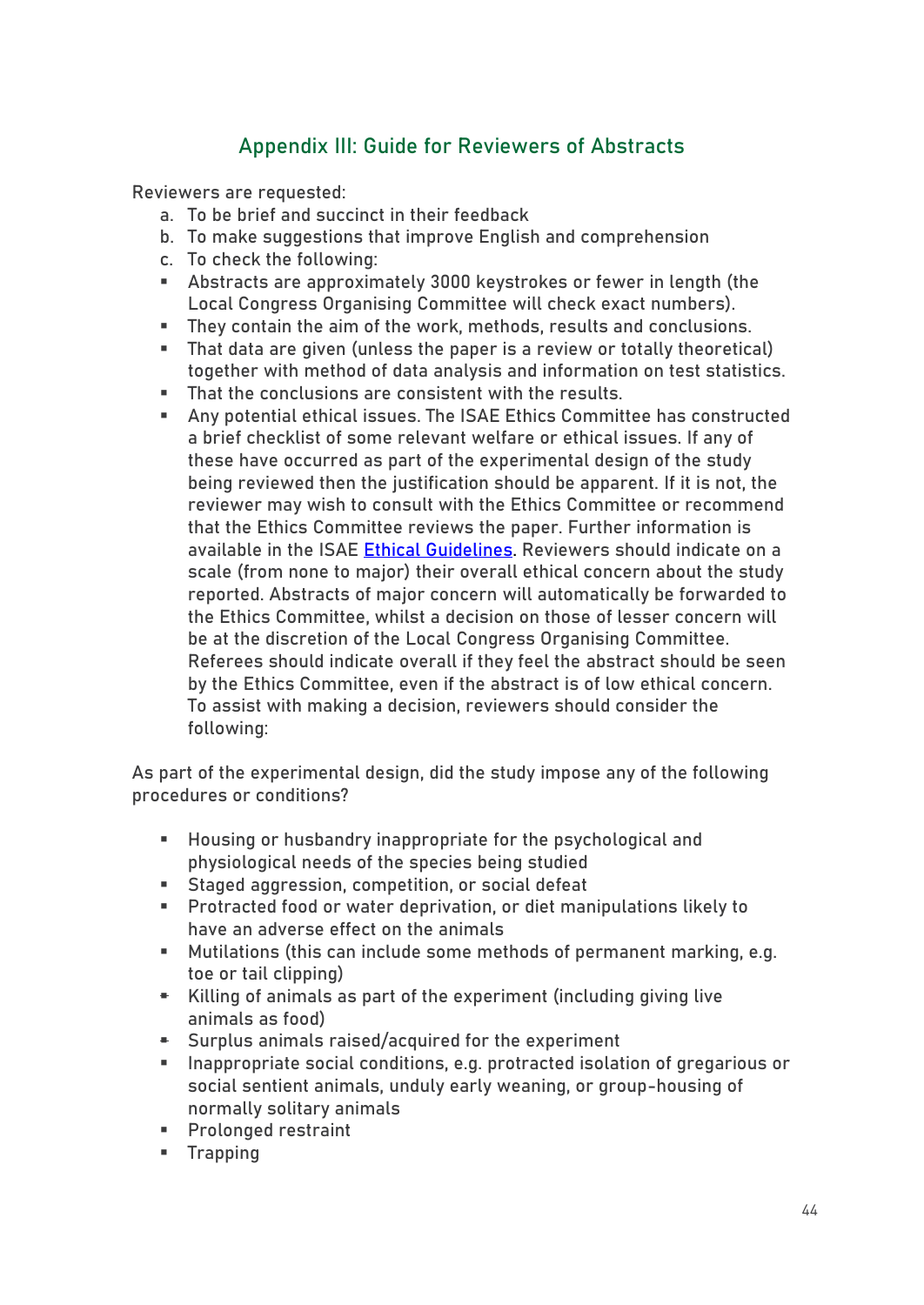- Collecting biological samples directly from the animal, such as tissue, blood, urine, faeces, semen, and saliva
- **EXECTE Induced infection, disease or parasitism**
- Inappropriate release of wild-caught animals
- Adverse implications for conservation or the ecosystem

Reviewers are requested to recommend:

- 1. whether the abstract should be accepted, rejected or whether further information is required (e.g. from the author or the Ethics Committee) before a decision can be made. If the decision is made to reject the abstract, reasons should be given.
- 2. the form of presentation most suited for the abstract (e.g. plenary paper, short oral or poster presentation).

To facilitate the review process, the checklist above should be presented for authors at abstract submission. Further, the following text, including options to provide additional information, should be provided:

If your study involved any of the procedures mentioned above, please provide an ethical justification for this study. In particular, please consider:

- 1. The justification for studying this topic/subject area
- 2. The choice of research protocol

Also, if not already stated in the abstract, please give details of the research protocol, e.g.:

- 1. The frequency and duration of potentially harmful procedures
- 2. The intensity and duration of any adverse effects experienced by the animals
- 3. The monitoring and procedures in place for alleviation of any suffering.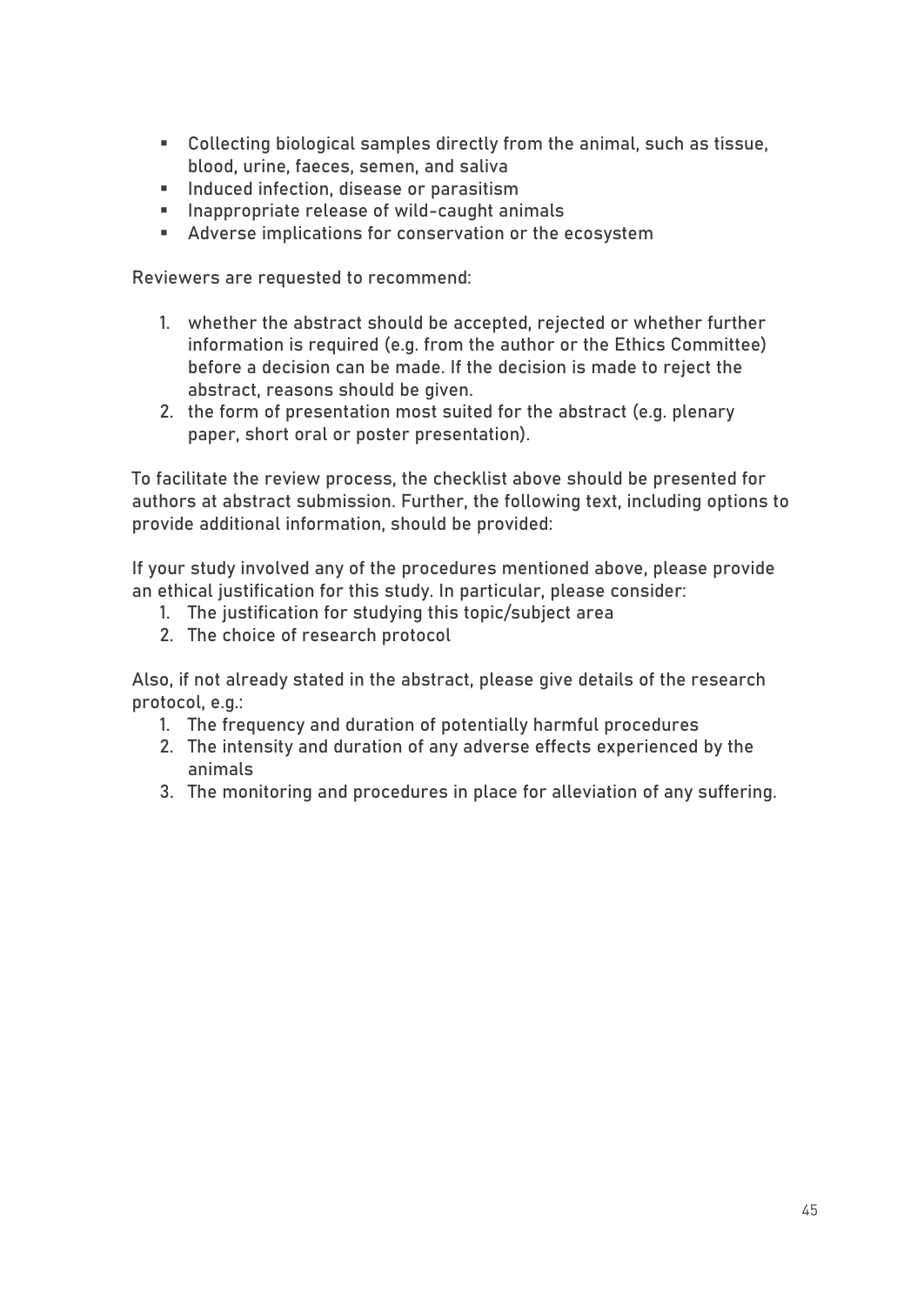# Appendix IV: Congress Attendance Fund

<span id="page-45-0"></span>Although ISAE tries to keep the cost of attending its annual congresses as low as possible, they are without doubt too expensive for some members to attend on a regular basis. This is not exclusively a student problem, since grants to students are sometimes available and there is a reduced student registration. Neither is it exclusive to researchers in certain regions, since the cost of attending is a combination of travel, registration and hotel costs and so varies depending on where the conference is being held. The Society has therefore developed a fund that is open to all ISAE members; although priority will be given to the two categories of members described above, any member can apply.

<span id="page-45-1"></span>Aim

To support ISAE members to attend annual congresses. The minimum allocation will be the sum equivalent to the cost of the Congress registration fee, with a potential contribution to accommodation (but not travel) expenses. The total sum of money to be allocated to this fund will be determined yearly, depending on the Society's financial situation, but will be no less than GBP 2000.

<span id="page-45-2"></span>To be eligible

- 1. The person must be a member of ISAE or have applied for membership before submitting their application, and must be a member for funds to be awarded.
- 2. The person must normally have submitted an abstract and money will only be allocated if their presentation is accepted (although this may not apply for people funded from the Open Philanthropy Project). Note that the deadline for application will always be before an applicant knows whether their abstract has been accepted.

<span id="page-45-3"></span>Application procedure

- 1. The application should contain the following information: a. Name of applicant
	- b. Postal address and email address (or fax number)
	- c. Which year they became a member of ISAE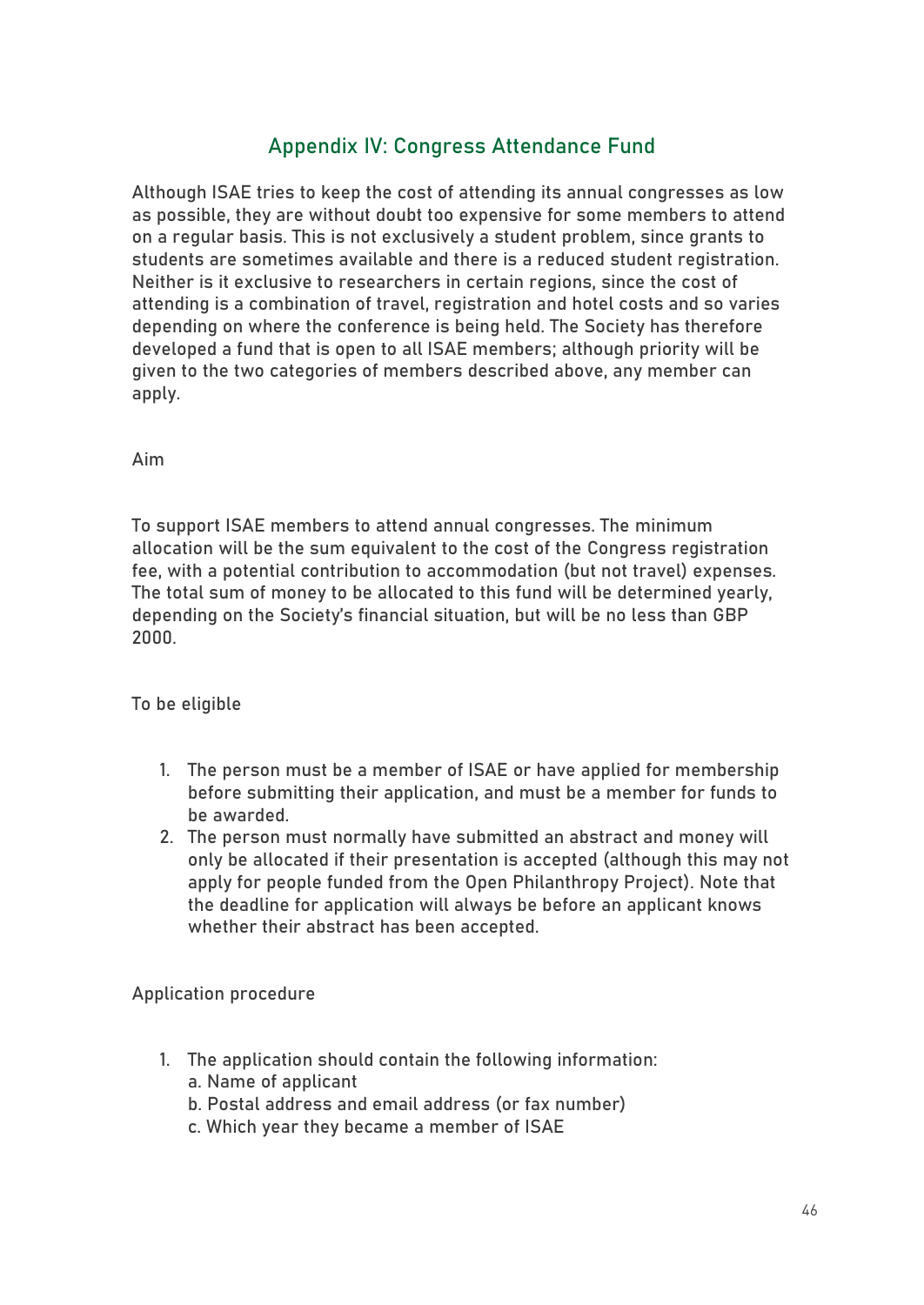d. Occupation or position of applicant e.g. student, active researcher, unemployed researcher etc.

e. A justification for why they should be given an award. There is no fixed format for how the justification should be presented since the reasons for the application will vary

f. A budget, including the total cost of congress attendance (registration, accommodation, travel and subsistence) and the amount of funding requested. Applicants should state whether they will still be able to attend if they are not awarded the full amount requested

- 2. The application itself should not be more than one A4 page. It should be accompanied by a list of publications and/or presentations by the applicant (including local and regional meetings) and a copy of the abstract submitted to the congress.
- 3. The applicant should submit the application to the organisers of the congress on the same deadline as the submission of abstracts.
- 4. The applications will be evaluated by the Senior Vice-President, the Treasurer and two other Council members.
- 5. Successful applicants will be notified at the same time as they are notified of whether or not their abstract has been accepted.
- 6. The money will either be sent to the applicant or to the conference organisers on the applicant's behalf. This decision will be made by the Treasurer. This is to avoid unnecessary currency exchanges. If requested, ISAE will help the successful applicant identify the cheapest possible travel to the meeting, or write a letter that can be used when applying elsewhere for travel funds.

<span id="page-46-0"></span>Factors that will be taken into consideration in the decision process

- 1. Little or no possibility to attend the congress without financial support
- 2. Little or no possibility to obtain sufficient financial support from elsewhere (applicants should state where else they have applied or could apply for financial support; note that attempts to obtain funding from other sources will be viewed positively when assessing applications)
- 3. Quality of the submitted abstract
- 4. Track record of attending scientific meetings and giving presentations, although the committee will take into consideration how long the person has been active in research and their possibilities to attend relevant meetings, so whether experience is an advantage or a disadvantage depends on circumstances.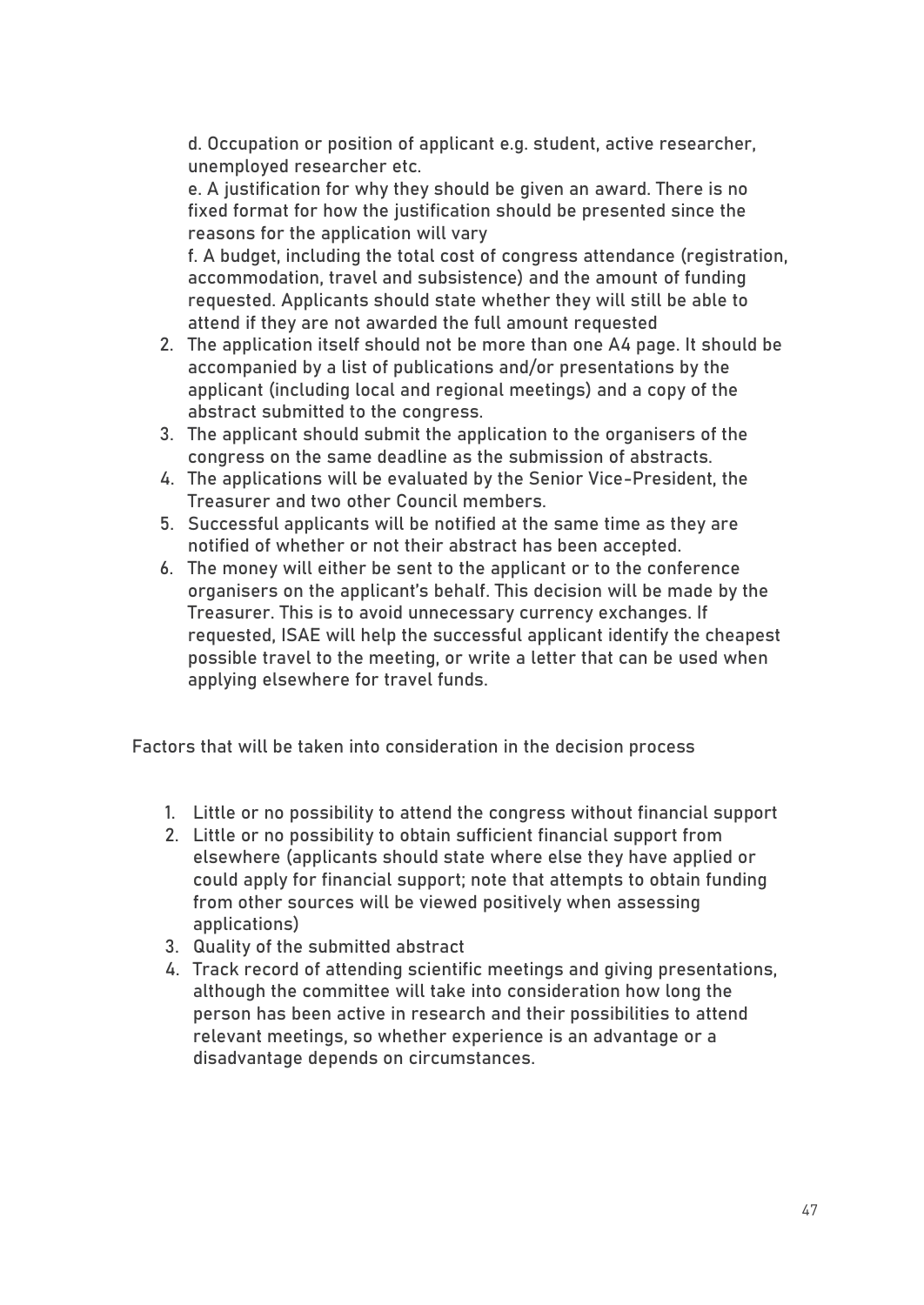# Appendix V: ISAE Mission Statement

# <span id="page-47-0"></span>Mission statement of the International Society for Applied Ethology (ISAE)



The international, professional society devoted to the scientific study of applied animal behaviour

ISAE provides a forum for the presentation and discussion of advances in applied animal behaviour science and education, and inspires further innovations through an annual international scientific congress and regional meetings. Applied Animal Behaviour Science is the official journal of ISAE

The study of applied animal behaviour contributes to a greater understanding of the interactions between humans and other animals and helps to create a better balance between animal welfare and the requirements that humans have of other animals

ISAE members work on a wide variety of animal species and topics: e.g. the management and welfare of livestock; the interactions between humans and companion animals; the impacts of housing on the behaviour and welfare of zoo and laboratory animals

ISAE provides a pool of independent experts for governments, international bodies, industry and NGOs

The Society is a Scottish Charitable Incorporated Organisation (SC047974). The charitable purposes of ISAE are the advancement of science, education and animal welfare

Updated May 2018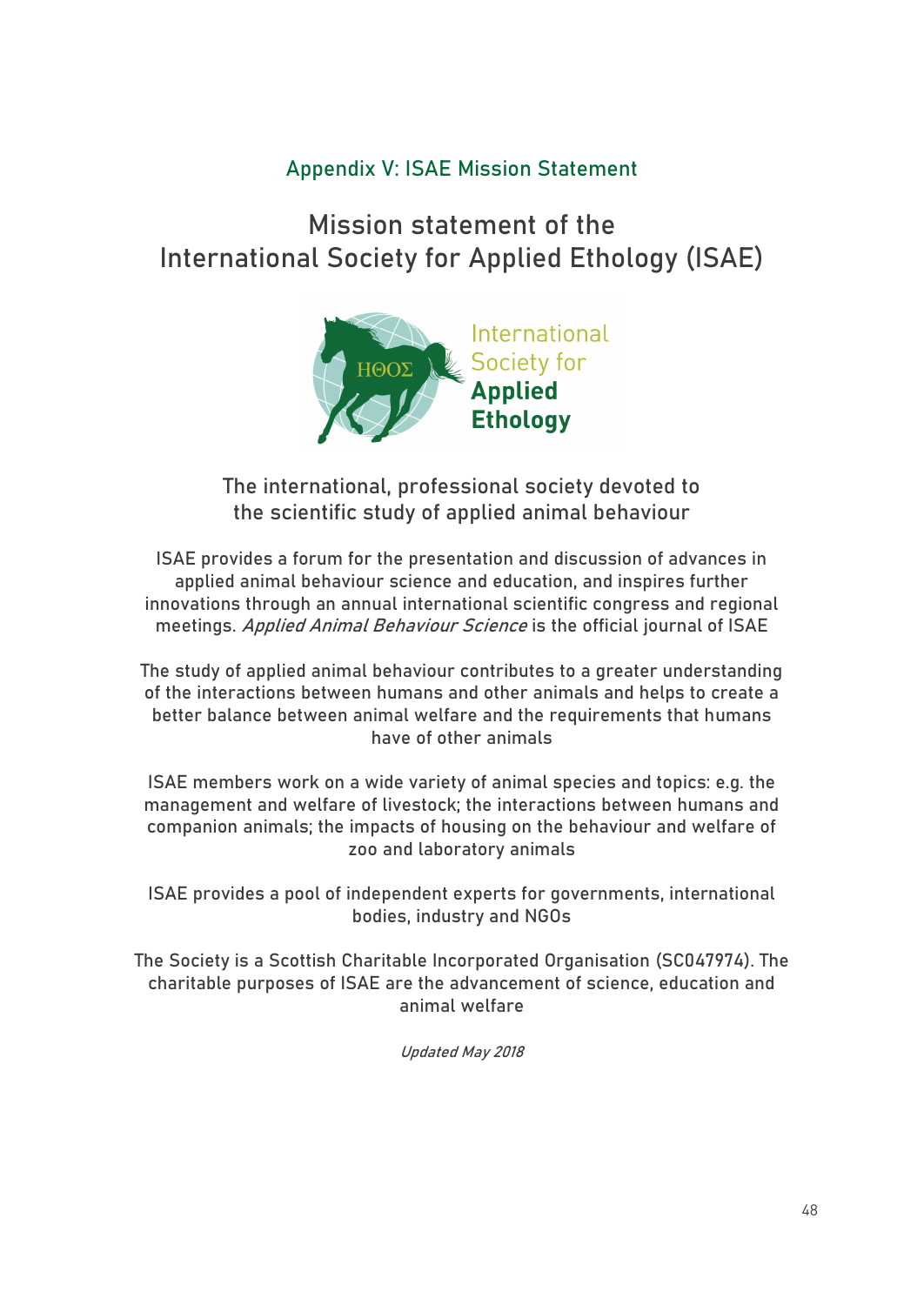# Appendix VI: ISAE Code of Conduct

<span id="page-48-0"></span>The ISAE requires that members agree to abide by a Code of Conduct.

1. ISAE is an independent body and acts to provide impartial scientific information.

2. The name and/or membership of the ISAE must not be used to promote personal and/or organisational views and philosophies, unless directly ordered/permitted to do so by Council.

3. The name and/or membership of the ISAE must not be used for financial and/or commercial gain, unless directly ordered/permitted to do so by Council.

4. Members must not act in any way likely to jeopardize the integrity of the Society or bring it into disrepute.

5. Members must abide by the Society's Ethical Guidelines, Anti-Harassment Policy and other policies (as outlined in the Constitution and Procedural Guidelines), as well as legal requirements.

Failure to comply with the Code of Conduct may result in termination of membership of the ISAE and the forfeiture of any membership fees previously paid.

2 August 2018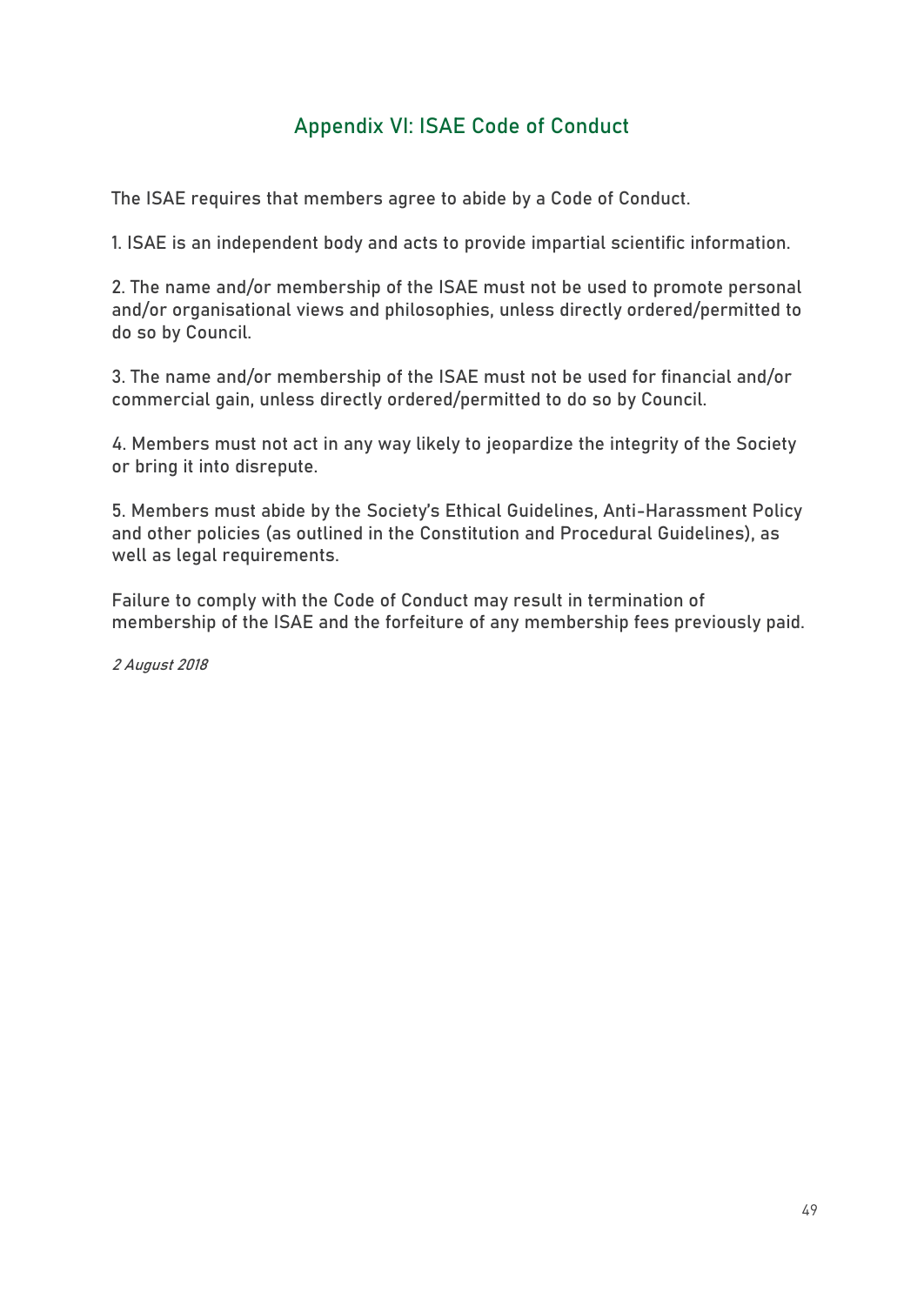# <span id="page-49-0"></span>Appendix VII: Anti-Harassment Policy for the International Society for Applied Ethology

### <span id="page-49-1"></span>Preface

The ISAE Code of Conduct states that "Members must abide by the Society's Ethical Guidelines, Anti-Harassment Policy and other policies (as outlined in the Constitution and Procedural Guidelines), as well as legal requirements. Failure to comply with the Code of Conduct may result in termination of membership of the ISAE and the forfeiture of any membership fees previously paid." Further, the Procedural Guidelines contain the following statement: "The Society recognises the importance of supporting and promoting diversity in its membership and the wider community, in gender, age, ethnicity, geographical representation and other factors. This should be applied in nomination and selection of officers, representatives, lecturers and recipients of funds, awards and honours" (Procedural Guidelines, page 7). Consistent with the ISAE Code of Conduct and Procedural Guidelines, the ISAE Council has agreed the following Anti-Harassment Policy.

# <span id="page-49-2"></span>Statement of Policy

It is the policy of the ISAE that all participants in **Society activities** will enjoy an environment free from all forms of discrimination, harassment and retaliation. As a professional society, the ISAE is committed to providing an atmosphere that encourages the free expression and exchange of scientific ideas. In pursuit of this, the ISAE is dedicated to the philosophy of equality of opportunity and treatment for all members, regardless of gender, gender identity or expression, race, colour, national or ethnic origin, religion or religious belief, age, marital status, sexual orientation, disabilities, veteran status, or any other reason not related to scientific merit. Harassment, sexual or otherwise, is a form of misconduct that undermines the integrity of the Society. Violators of this policy will be subject to sanctions.

### <span id="page-49-3"></span>Definition of Sexual Harassment

Sexual harassment refers to unwelcome sexual advances, requests for sexual favours, and other verbal or physical conduct of a sexual nature. Behaviour and language that are welcome/acceptable to one person may be unwelcome/offensive to another. Consequently, individuals must use discretion to ensure that their words and actions communicate respect for others. This is especially important for those in positions of authority, as individuals with lower rank or status may be reluctant to express their objections or discomfort regarding unwelcome behaviour. Sexual harassment does not refer to occasional compliments of a socially acceptable nature. It refers to behaviour that is not welcome, is personally offensive, debilitates morale, and therefore, interferes with personal effectiveness. The following are examples of behaviour that, when unwelcome, may constitute sexual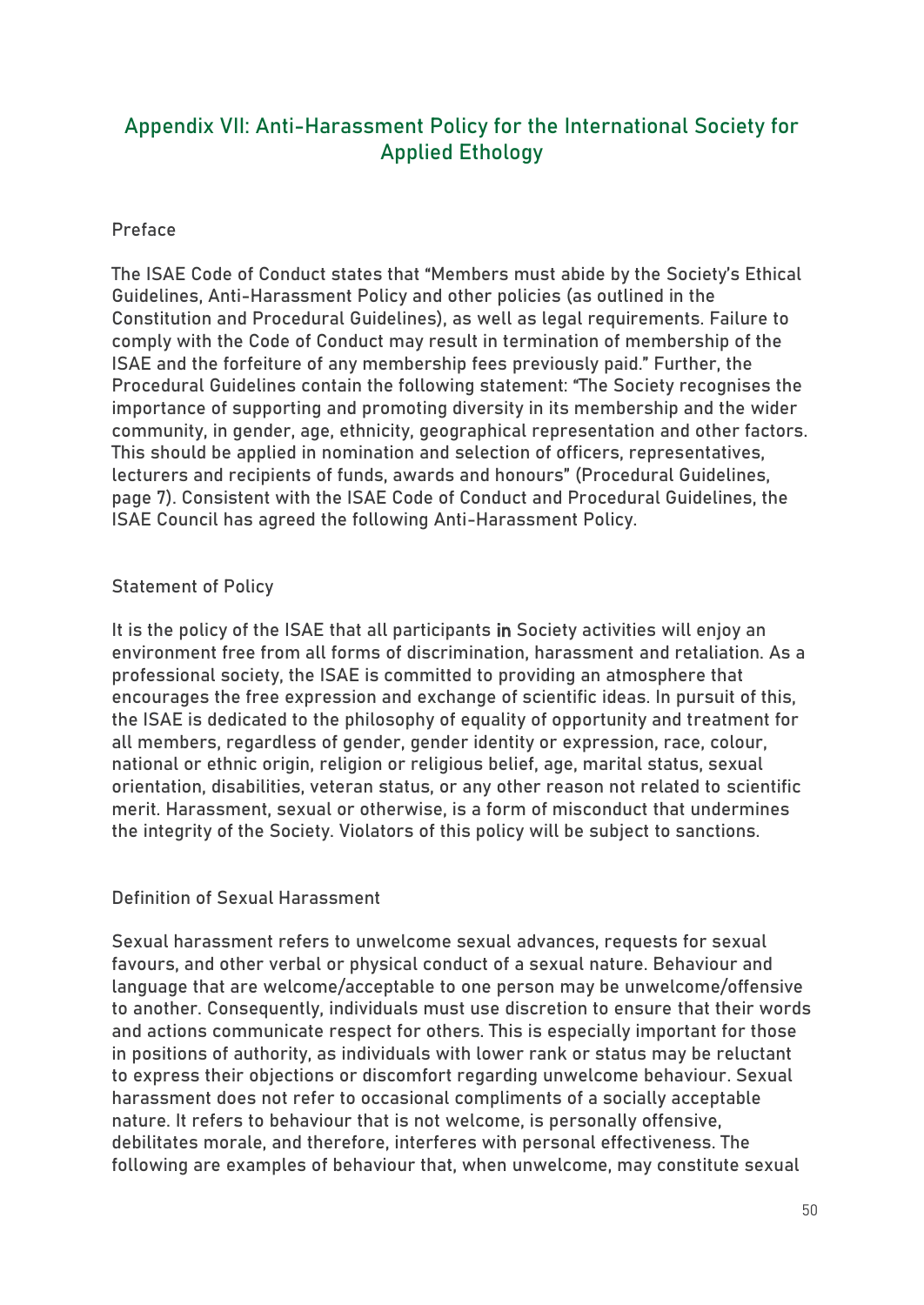harassment: sexual flirtations, advances, or propositions; verbal comments or physical actions of a sexual nature; sexually degrading words used to describe an individual; display of sexually suggestive objects or pictures; sexually explicit jokes.

# <span id="page-50-0"></span>Definition of Other Harassment

Harassment on the basis of sexual or any other protected characteristic is also prohibited. This conduct includes, but is not limited to the following: epithets, slurs, or negative stereotyping; threatening, intimidating, or hostile acts; denigrating jokes and display or circulation of written, graphic or digital material that denigrates or shows hostility or aversion toward an individual or group.

# <span id="page-50-1"></span>Scope of Policy

This policy applies to all people involved in Society activities, including (but not limited to) scientists, students, guests, staff, contractors and exhibitors participating in scientific business, as well as sessions, tours and social events of any ISAE meeting or other ISAE activity.

# <span id="page-50-2"></span>Reporting an Incident

<span id="page-50-3"></span>Any individual covered by this policy who believes that he or she has been subjected to harassment should contact the ISAE President or another Society Officer, as appropriate. He or she will be asked for written evidence (as outlined below) but is not required or expected to discuss the concern with the alleged offender (although this may be an option to be discussed). All complaints will be treated seriously and be investigated promptly. Confidentiality will be honoured to the extent possible. The advice in the case of perceived harassment is to compile a record of the incident (times, places, nature of the incident and comments made). This can be a written (including emails, notes etc.) or photographic record. It is advisable to tell a trusted person about the incident as soon as possible. A complaints procedure will likely include a signed statement of complaint, documenting the nature of the harassment and/or discrimination, containing as many details as possible. Supporting documentation and statements from witnesses should be submitted with this statement, if these are available.

# The Investigation

1. The Council will name two impartial investigators, usually Society Officers or Council members. Any potential investigator who believes they have a conflict of interest should not serve as an investigator. If necessary, an investigator will be appointed from outside the Society.

2. In most cases, the complainant will be interviewed first and the written complaint reviewed. If the complainant has not already filed a formal complaint, he or she should be asked to do so.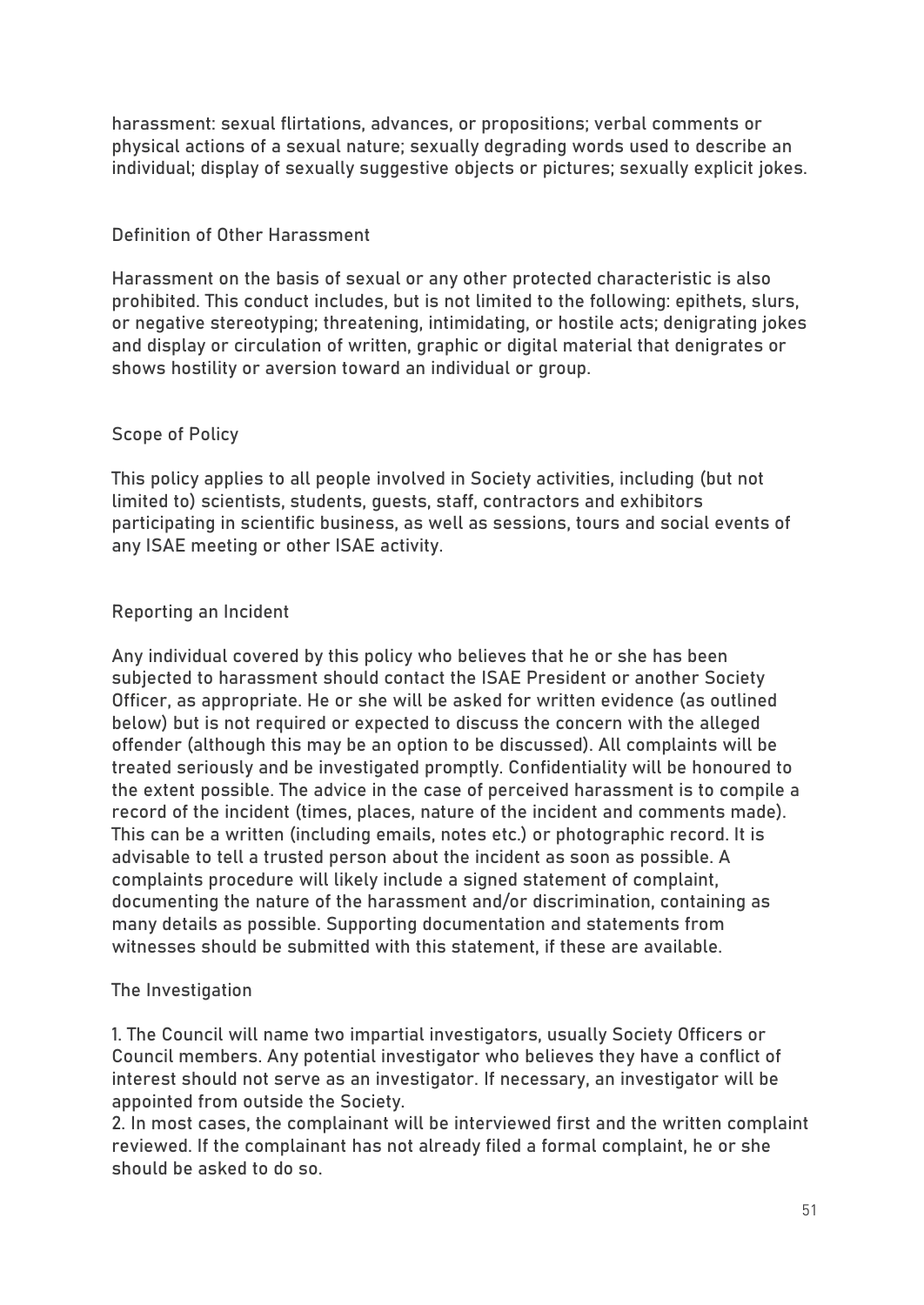3. The details of the complaint can be explained to the alleged offender by the investigators. This step will be discussed with the complainant, although the investigators may decide to take this action in the interest of the investigation, even if a complainant objects.

4. The alleged offender should be given a reasonable chance to respond to the evidence of the complainant and to bring his or her own evidence.

5. If the evidence is in dispute, further investigatory steps may include interviewing those named as witnesses (if these are available).

6. If, for any reason, the investigators are in doubt about whether or how to continue, they will seek appropriate counsel from within or outside the Society, as appropriate. This is especially relevant if a complaint is made about an ISAE member in a leadership position.

7. When the investigation is complete, the investigators should report the findings to the President of the Society or another Society Officer, as appropriate.

8. Cases of harassment will be reported to the Scottish Charity Regulator OSCR, following their procedure for reporting notifiable events

[\(https://www.oscr.org.uk/managing-a-charity/notifiable-events\)](https://www.oscr.org.uk/managing-a-charity/notifiable-events).

#### <span id="page-51-0"></span>Retaliation is Prohibited

The ISAE will not tolerate any form of retaliation against persons who file a complaint or assist in the investigation. Retaliation is a serious violation of this policy and, like harassment or discrimination itself, will be subject to sanctions.

### **Sanctions**

Individuals engaging in behaviour prohibited by this policy, as well as those making allegations of harassment in bad faith will be subject to sanctions. Such actions range from a verbal warning to ejection from the meeting or activity in question, without refund of registration fees, and the reporting of their behaviour to their employer or to other authorities as appropriate. Repeat offenders or offenders of serious cases may be subject to further sanctions, such as being banned from participating in future ISAE meetings or other activities. Termination of membership is also possible based on the Code of Conduct.

#### <span id="page-51-1"></span>Appeal and Questions

In the event that an individual is dissatisfied with the results of the investigation, he or she may appeal to the President of the ISAE or another Society Officer. Any questions regarding this policy should be directed to the President of the ISAE or to another Society Officer.

#### Updated, March 2020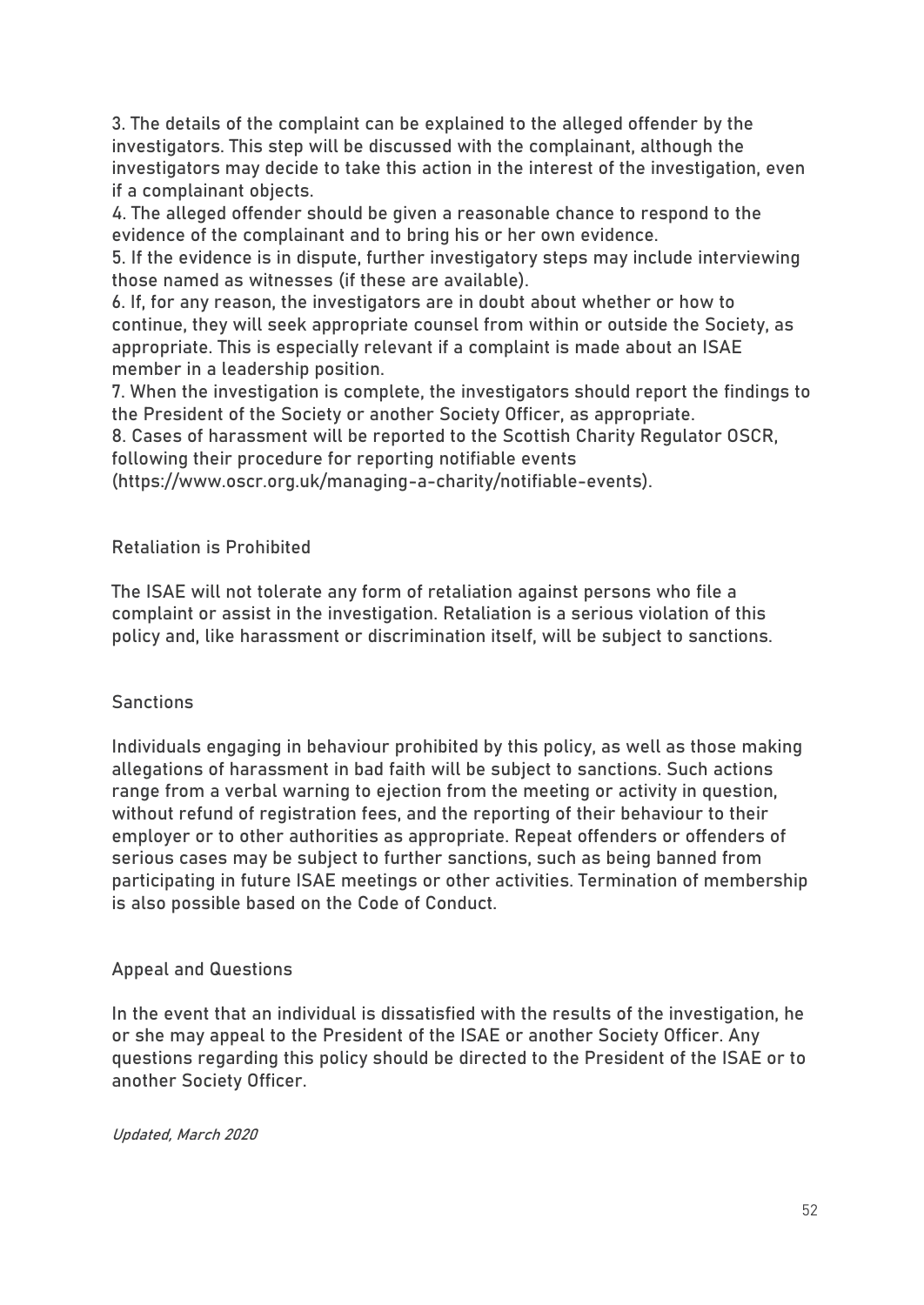# <span id="page-52-0"></span>Appendix VIII: Guidelines for the David Wood-Gush Memorial Fund

Following the death of Professor David Wood-Gush (1922-1992), a memorial fund was set up in 1993 to endow an annual lecture to be given in his memory in connection with the annual international congress of the ISAE (International Society for Applied Ethology). The first David Wood-Gush Memorial lecture was given by Professor Ian Duncan in 1994, and the tradition has been continued ever since.

In this document, the composition and renewal of the steering committee for the David Wood-Gush Memorial Fund (henceforth 'the Fund') is described together with guidelines for selecting the annual speaker, and the financial management of the Fund.

### <span id="page-52-1"></span>The Steering Committee

The Fund is overseen by the steering committee, who also approves the choice of annual speaker. The steering committee consists of the five most recent former Senior Vice-Presidents of the ISAE (i.e. they have previously been Presidents of the ISAE, and they have now left the ISAE Council). This ensures

- 1. that the steering committee is independent of the ISAE Council.
- 2. that all members will have taken part in Council work in the past, and will therefore know the spirit of the Society.
- 3. that all members will have some experience with the selection of previous Wood-Gush speakers.
- 4. a biennial turnover and a steady, sustainable, and organised renewal of the committee.
- 5. that it should be possible to reach a majority vote (should it come to that).

In addition, the chair of the original Wood-Gush committee, Prof. Alistair B Lawrence, will be part of the new steering committee for the first 3 years (i.e. concerning the speakers for the ISAE congresses in 2020, 2021 and 2022) to ensure a smooth transition between committees.

- **The new steering committee was established on the 1st of August 2019.**
- The names of the five members can be found in document R1 (see below).
- The renewal process will take place every second year following the Annual General Meeting of the ISAE.
- Over time, all members will serve a term of 10 years.
- The chair of the steering committee is always the (middle) member serving their  $5<sup>th</sup>$  and  $6<sup>th</sup>$  year on the committee (see doc R1 below).
- It is the responsibility of the chair to
	- 1. be the contact person for the Speaker process described below;
	- 2. ensure the evaluation of the list of potential speakers is carried out by the steering committee each year;
	- 3. keep doc R1 (see below) up-to-date.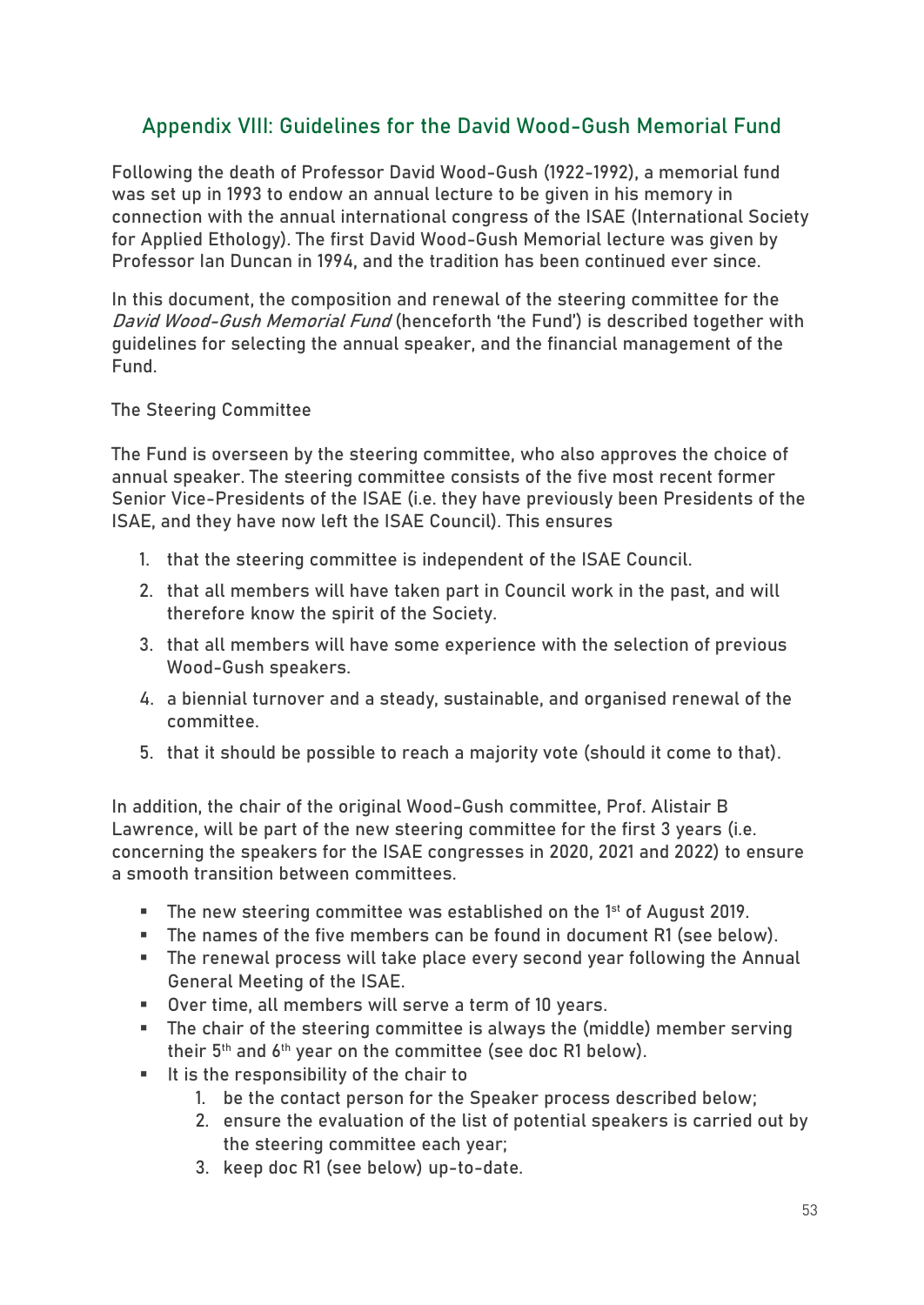# <span id="page-53-0"></span>The Speaker

The Wood-Gush Memorial speaker is chosen as follows:

- 1. The LCOC for the annual ISAE Congress sends a list of potential speakers to the steering committee for the Fund. This should be done as early as possible (preferably at least 10-12 months before the congress) to ensure availability of suggested speakers.
- 2. It is encouraged to favour persons of eminence in their field who would not normally contribute to an ISAE congress, who may or may not be ISAE members, and who can both inspire and provoke the members of the ISAE on subjects relating to applied ethology.
- 3. The steering committee either approves or rejects each of the suggestions, and may add suggestions of their own.
- 4. The steering committee should encourage the LCOC to ensure that David Wood-Gush is commemorated in connection with the lecture.
- 5. It is then up to the LCOC to invite the Wood-Gush Memorial speaker from the approved list of candidates (subject to their availability).
- 6. The LCOC are responsible for ensuring that the approved speaker receives a copy of the ISAE's Ethical Guidelines.

<span id="page-53-1"></span>The Fund

- The Fund is held in a dedicated account managed by the ISAE.
- The amount allotted each year to support the speaker for the Wood-Gush Memorial Lecture is £500 (adjusted up from £400 in 2019), which the local organisers request from the Fund'
- It is up to the local organisers to finance any additional costs (above £500) the speaker may have.

# Related documents (not included in these Guidelines):

- R1): Rolling list of Steering Committee members and list of all David Wood-Gush Memorial lectures (Excel file).
- R2): Original letter from the establishment of the Fund (PDF-file).
- R3): David Wood-Gush obituary written by Aubrey Manning.

Document last updated: 16/04/2019 Last edited by: B.L. Nielsen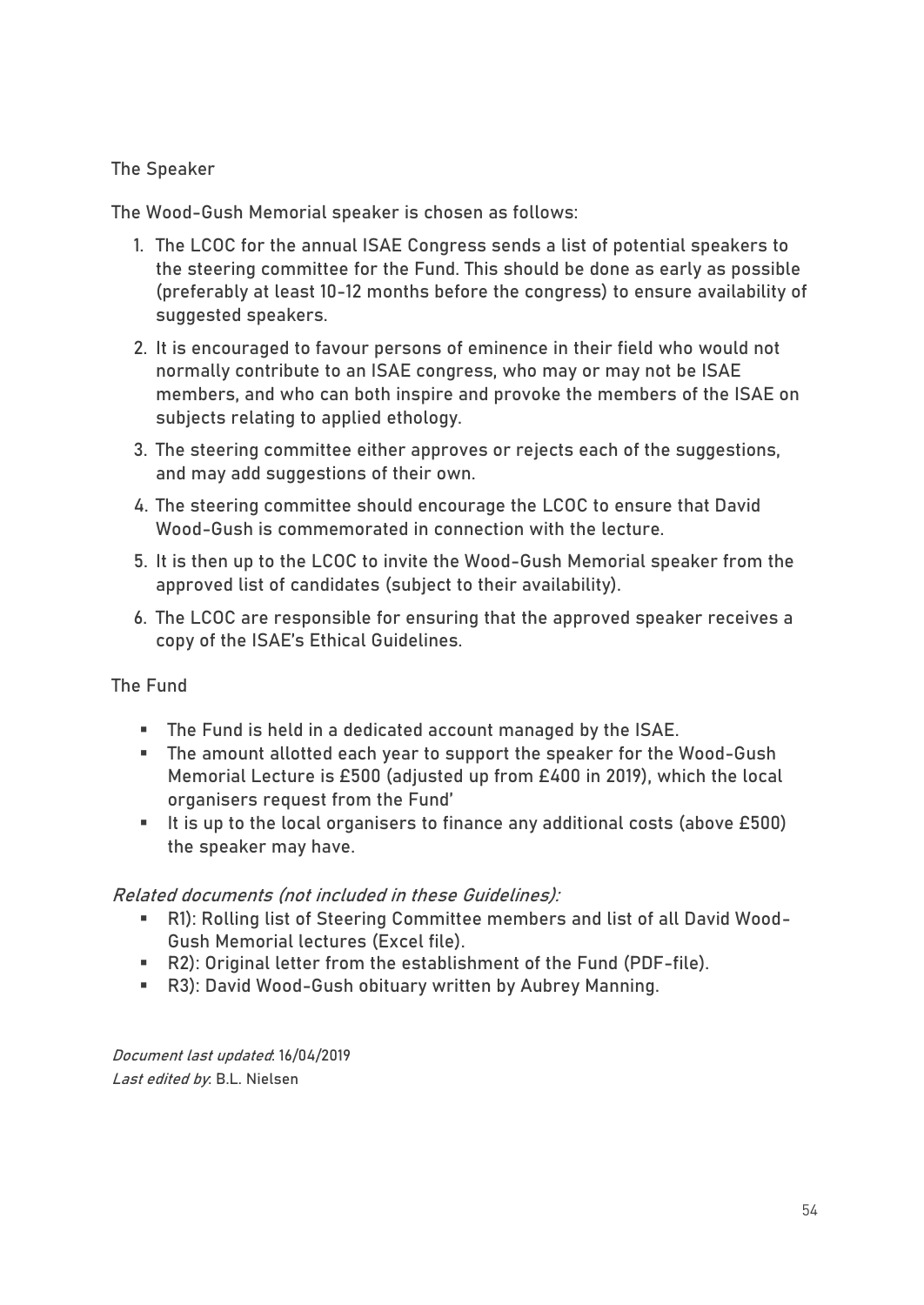# Appendix IX: Instructions for chairpersons

<span id="page-54-0"></span>Instructions for chairpersons during ISAE congresses

Good chairing of congress sessions is pivotal for a successful congress. Please read the following guidelines carefully.

There can be up to four types of theatre presentations of different duration during ISAE congresses:

| Type of theatre        | Maximum time slot | Time for             |
|------------------------|-------------------|----------------------|
| presentation           | for talking       | questions/discussion |
| Short                  | 4 minutes         | 1 minute             |
| Regular (15 min)       | 12 minutes        | 3 minutes            |
| Key-note (30 min)      | 24 minutes        | 6 minutes            |
| Plenary (30 or 45 min) | 24 or 35 minutes  | 6 or 10 minutes      |

All speakers should receive this information regarding the duration of their presentation well in advance of the congress – preferably at the time when the abstract is allocated to either oral or poster presentation.

The lecture halls should be equipped with hardware for audio-visual presentations, and helpers should be present to assist the chairperson and to ensure that everything works.

The primary role of the chairperson is:

- To be present, visible, and available at the place of the presentation during the break just before a session, so that the speakers of the next session can introduce themselves to you.
- To quide the speaker and audience nicely through the session, by
	- introducing yourself at the start of the session
	- introducing the next speaker and inviting the speaker to present
	- **EXECT:** serving as moderator for the questions/discussion after every presentation
- To keep the time schedule set out in the congress programme avoid delays as well as early starts so the parallel sessions in other lecture halls are kept synchronised.
	- The chairperson should signal the speaker when 2 and 0 min remain of the allotted time for speaking time
	- The chairperson must (gently but firmly) stop the presentation when time is up
- To chair the questions from the floor after a presentation.
	- Encourage the audience to ask short questions, and to present themselves upon asking